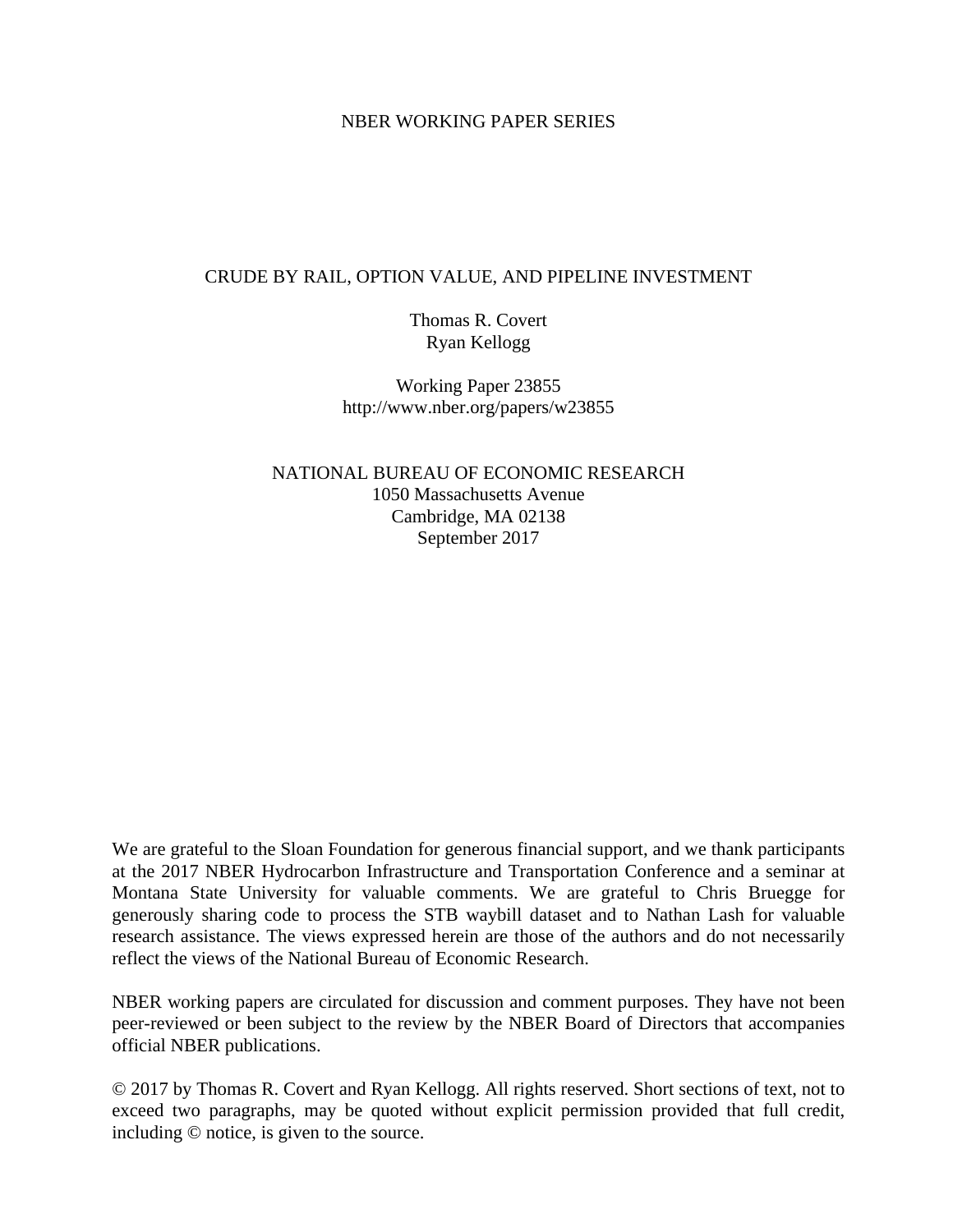Crude by Rail, Option Value, and Pipeline Investment Thomas R. Covert and Ryan Kellogg NBER Working Paper No. 23855 September 2017 JEL No. L13,L71,L95,Q35

### **ABSTRACT**

The recent large-scale use of railroads to transport crude oil out of newly discovered shale formations has no recent precedent in the U.S. oil industry. This paper addresses the question of whether crude-by-rail is simply a transient phenomenon, owing to delays in pipeline construction, or whether it will be a durable presence in the industry by reducing investment in pipeline infrastructure. We develop a model of crude oil transportation that highlights how railroads generate option value by: (1) giving shippers the ability to flexibly increase or decrease volumes shipped in response to price shocks; and (2) allowing shippers to opportunistically send oil to multiple destinations. In contrast, pipelines have low amortized costs but lock shippers into debtlike ship-or-pay contracts to a single destination. We calibrate this model to the recently constructed Dakota Access Pipeline and find that the elasticity of pipeline capacity to railroad transportation costs lies between 0.24 and 0.61, depending on parameters such as the upstream oil supply elasticity. These values are likely conservative because they neglect economies of scale in pipeline construction and the presence of cost-saving contracting in rail. Our results imply that crude-by-rail is an economically significant long-run substitute for pipeline transportation and that regulatory policies targeting environmental and accident externalities from rail transportation would likely substantially affect pipeline investments.

Thomas R. Covert Booth School of Business University of Chicago 5807 South Woodlawn Avenue Chicago, IL 60637 and NBER thomas.covert@chicagobooth.edu

Ryan Kellogg University of Chicago Harris School of Public Policy 1155 East 60th Street Chicago, IL 60637 and NBER kelloggr@uchicago.edu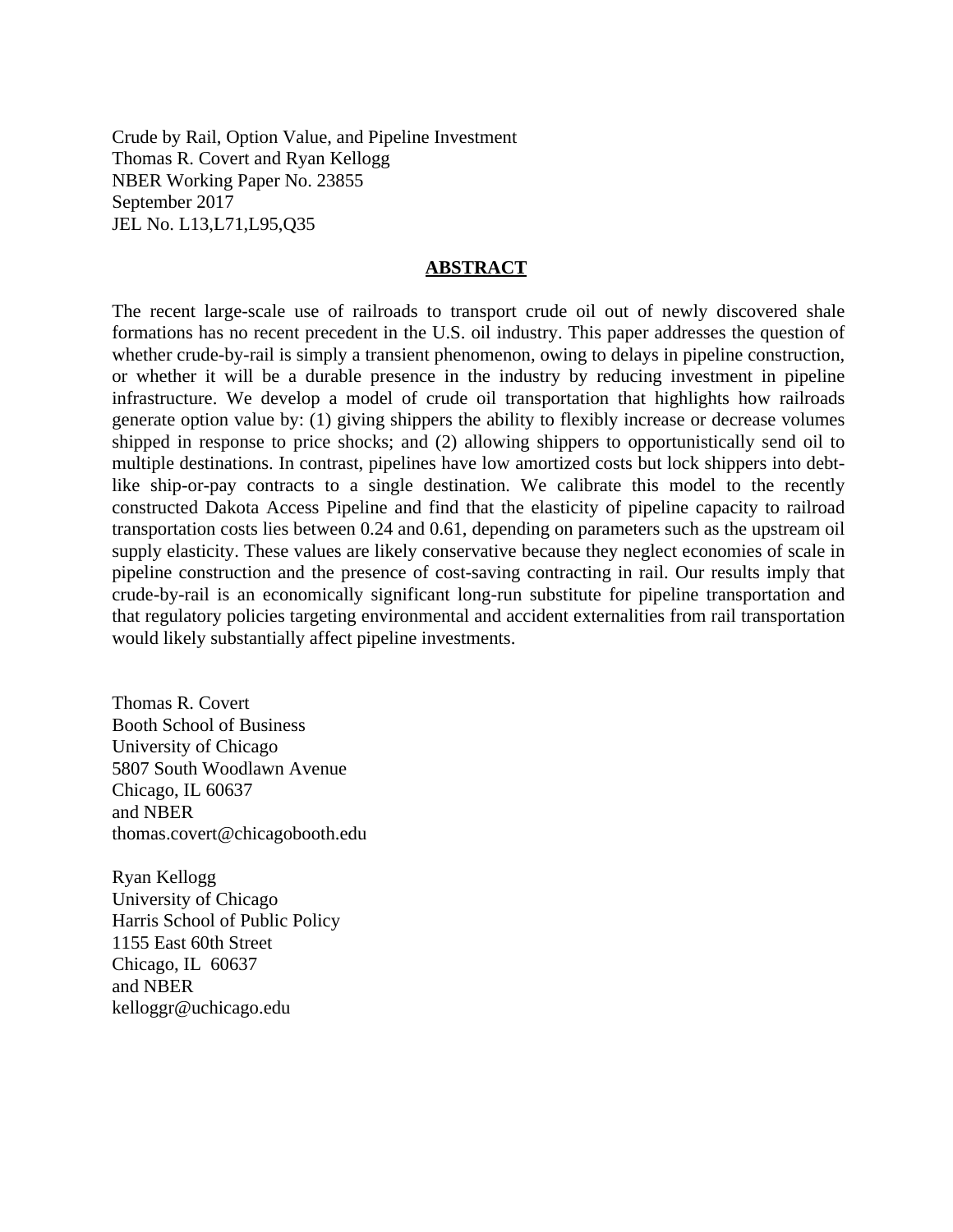## 1 Introduction

Between the start of 2010 and end of 2014, transportation of crude oil by railroad ("crudeby-rail") in the United States grew from less than forty thousand barrels per day (bpd) to nearly one million bpd. At its peak, crude oil shippers moved more than 10% of total domestic production by rail. This development has no recent precedent: the U.S. Energy Information Administration (EIA) only began tracking the crude-by-rail phenomenon in 2010, and statistics published by the American Association of Railroads (2017) suggest that crude-by-rail volumes between 2006-2010 were, at most, negligible. The rise of crude-by-rail is somewhat surprising in light of the fact that many early pipeline projects were developed as attempts to circumvent the railroad cartel orchestrated by Standard Oil (Granitz and Klein, 1996). Since that time, pipeline transportation has become the dominant form of overland long-distance crude oil transportation, owing to its low amortized per-barrel-mile cost and regulated pricing and access provisions. The sudden resurrection of crude-by-rail is thus puzzling in light of its relatively high amortized costs and provision by a rail industry widely believed to exercise market power in access pricing. In this paper, we try to understand the economic factors that drove the rise of crude-by-rail—emphasizing the flexibility it provides to crude oil shippers—and quantify how crude-by-rail has affected investment in crude oil pipelines.

The simplest and least controversial explanation for crude-by-rail's ascent is that rail transportation was, until recently, the only feasible way to move newly discovered tight oil resources to demand centers. The remarkable speed at which production grew from the Bakken, Niobrara, and other shale formations in the upper Midwest outpaced both the capacity of existing pipeline infrastructure and the ability of pipeline investors to adequately respond. In this story, crude-by-rail is a "stopgap" measure while the years required for pipeline permitting and construction pass. If this is the sole reason behind the ascent of crude-by-rail, it implies that crude-by-rail is merely a transitory phenomenon, driven by an unexpected boom in production in a new place, and that long-run investment in pipeline infrastructure has been unaffected. The delays experienced by recent pipeline projects such as the Dakota Access Pipeline (DAPL, completed in June, 2017) and the Keystone XL project (awaiting permits) are consistent with this story.

An alternative explanation for the rise of crude-by-rail, which is not necessarily exclusive of the "delay" story, is that crude-by-rail may be an attractive transportation option in spite of its higher costs. Because rail infrastructure already exists between the upper Midwest and nearly every major refining center in the country, crude-by-rail allows shippers to flexibly decide when and where to ship crude in response to changes in upstream and downstream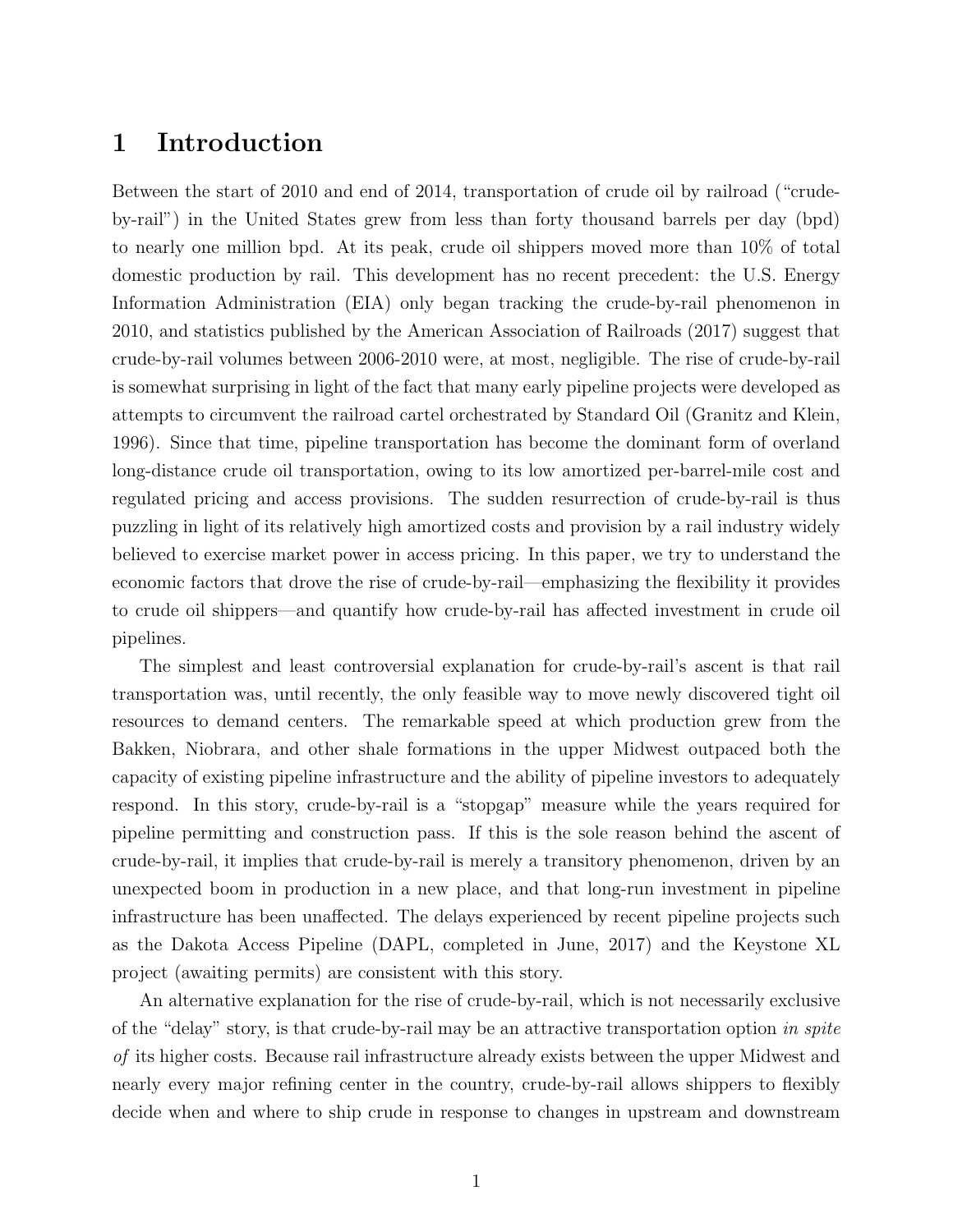prices. Industry observers often make this point: for instance, a 2013 Wall Street Journal article attributed the lack of shipper interest in a proposed crude oil pipeline from West Texas to California to a preference for the flexibility afforded by crude-by-rail transportation (Lefebvre, 2013). This flexibility is further underscored by the recent substantial fall in crude-by-rail volumes that has followed the late-2014 decrease in oil prices. If this "option value" explanation is sufficiently important, then crude-by-rail will have a durable impact on the U.S. oil industry as a substitute for long-run investment in pipeline infrastructure.

Our paper is aimed at quantifying the economic importance of the option value story by assessing the extent to which crude-by-rail has depressed investment in pipeline capacity. Specifically, we evaluate counterfactual pipeline investment in a world in which crude-by-rail is more expensive and therefore less attractive to crude oil shippers. Beyond shedding light on the economics driving one of the most significant developments in the U.S. crude oil industry in decades, our analysis also addresses policy questions stemming from the disparities in environmental damages that arise from transporting crude oil by pipeline versus railroad. Clay, Jha, Muller and Walsh (2017), for instance, estimates that air pollution damages associated with railroad transportation of crude oil from the Bakken to the East Coast are \$2.73 per barrel, on average, owing primarily to freight locomotives'  $NO<sub>x</sub>$  emissions.<sup>1</sup> Overall, Clay et al. (2017) finds that air pollution damages from crude-by-rail are nearly twice those from pipeline transportation and are also much larger than estimated damages from spills and accidents. Our results inform how policies, such as emissions equipment regulation or emission pricing, that would address these damages and increase the cost of rail shipping would impact incentives to invest in pipeline capacity and thereby lead to a long-run shift away from railroad transportation.<sup>2</sup>

To quantify the impact of crude-by-rail on pipeline investment incentives, we develop a model in which crude oil shippers can use either a pipeline or a railroad to arbitrage oil price differences between an upstream supply source, where the volume of oil production is sensitive to the local oil price, and downstream markets, where the oil price is stochastic.<sup>3</sup> Pipeline transportation has large fixed costs with potentially significant economies of scale

<sup>&</sup>lt;sup>1</sup>See table 2 in Clay et al.  $(2017)$ , noting that there are 42 gallons in a barrel.

<sup>&</sup>lt;sup>2</sup>In fact, a 2008 EPA rule requires a large reduction in emission rates from newly-built locomotives beginning in 2015 (Federal Register, 2008).

<sup>3</sup>An alternative, "reduced form" strategy for evaluating the impact of crude-by-rail on pipeline construction would be to collect data on pipeline investments and then run regressions to estimate how geographic or temporal variation in railroad transportation costs and railroad use have affected investment. This strategy is impractical, however, since: (1) pipeline investments are infrequent and lumpy (for instance, there have only been three de novo pipelines constructed out of the Bakken since the shale boom: Enbridge Bakken, Double H, and Dakota Access (North Dakota Pipeline Authority, 2017)); and (2) variation in railroad costs and utilization is driven by many of the same variables that impact pipeline investment (upstream and downstream crude oil prices, for instance) and is therefore endogenous.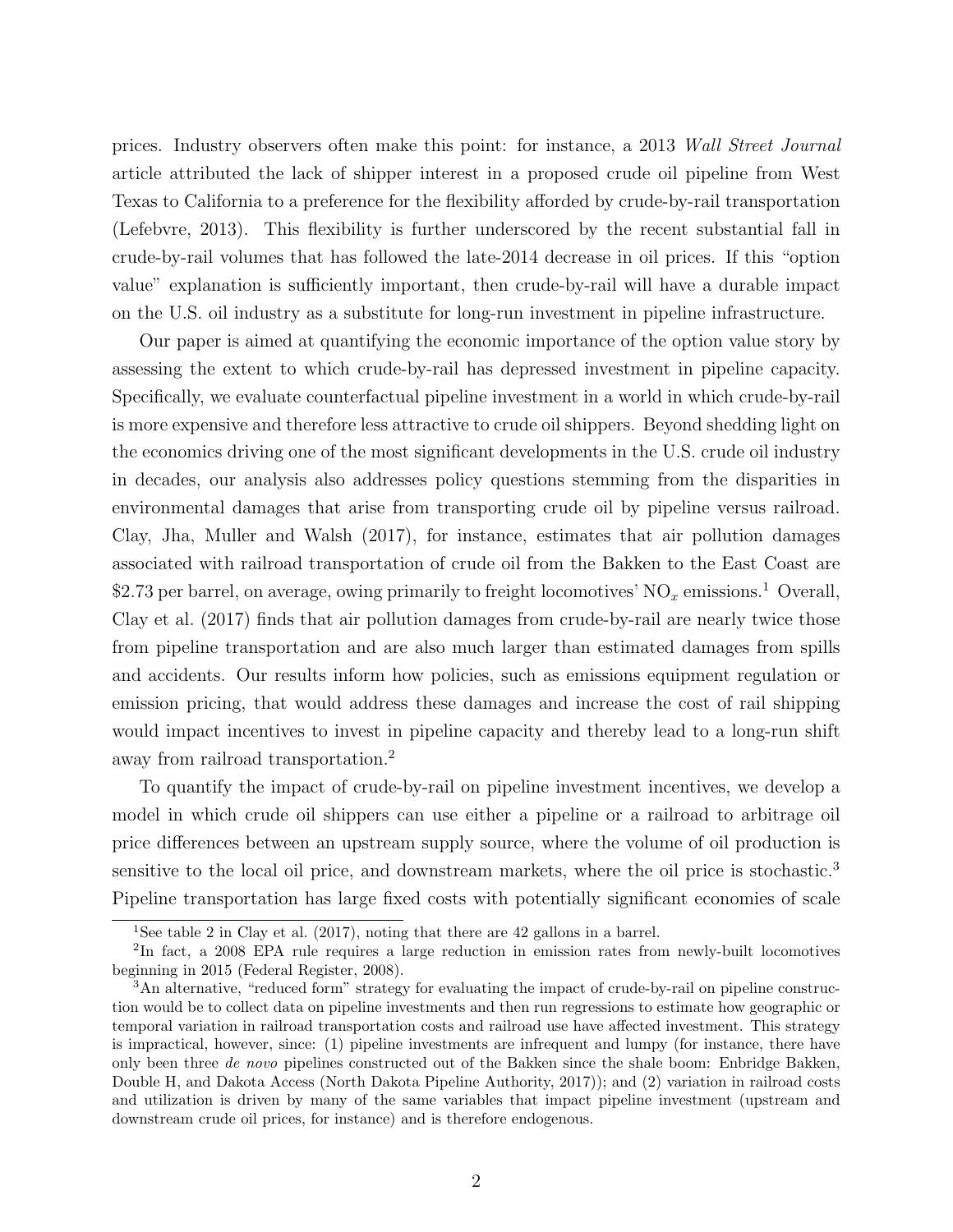and negligible variable costs. This cost structure is similar to many other "natural monopoly" industries, and as a result, pipeline investment and operations are tightly regulated, usually under cost-of-service rules with common carrier access. Shippers finance pipeline construction by signing long-term (e.g., 10 year) "ship-or-pay" contracts that commit them to paying a fixed tariff per barrel of capacity reserved, whether they actually use the capacity or not, thereby allowing the pipeline to recover its capital expense. Importantly, pipeline shippers must make this commitment knowing only the distribution of possible downstream prices that may be realized during the duration of the contract. If the realized downstream crude oil price is sufficiently high to induce enough upstream production to fill the line to capacity, the resulting wedge between the upstream and downstream prices is the pipeline shippers' reward for their commitment.

In our model, rail provides non-pipeline shippers with a means to arbitrage upstream versus downstream price differences without making a long-term commitment. Instead, rail shippers simply pay a variable cost of transportation (that exceeds the pipeline tariff) whenever they ship crude by rail. Crucially, railroad shippers only pay this cost when they decide to actually ship crude, which they can do after they observe the realized downstream price. This flexibility generates option value, which is further enhanced by the ability of railroads to reach multiple destinations (across which crude oil prices are imperfectly correlated), not just the destination served by the pipeline. In addition, the ability to arbitrage crude oil price differences via rail limits the returns that can be earned by the pipeline shippers, since spatial price differences become bounded by the cost of railroad transportation. Thus, the availability of the rail option reduces shippers' incentives to commit to pipeline capacity. We believe that our model is the first to demonstrate and provide intuition for this effect.

Pipeline capacity in our model is determined by an equilibrium condition in which the marginal shipper is indifferent between committing to the pipeline and relying on railroad transportation. Because the returns to pipeline investment are decreasing in the pipeline's capacity (since a larger pipeline is congested less frequently) the model yields a unique equilibrium level of capacity commitment. We show that the equilibrium capacity investment increases with the cost of railroad transportation, and we derive an expression that relates the magnitude of this key sensitivity to estimable objects such as the distribution of downstream oil prices, the upstream oil supply curve, the cost of pipeline investment, and the magnitude of railroad transportation costs.

To calibrate and validate our model, we collect data from a variety of sources. From Bloomberg and Platts, we obtain prices of crude oil at major refining centers (Brent on the East Coast, Alaska North Slope (ANS) on the West Coast, Louisiana Light Sweet (LLS) on the Gulf Coast, and West Texas Intermediate (WTI) at Cushing, OK) and the price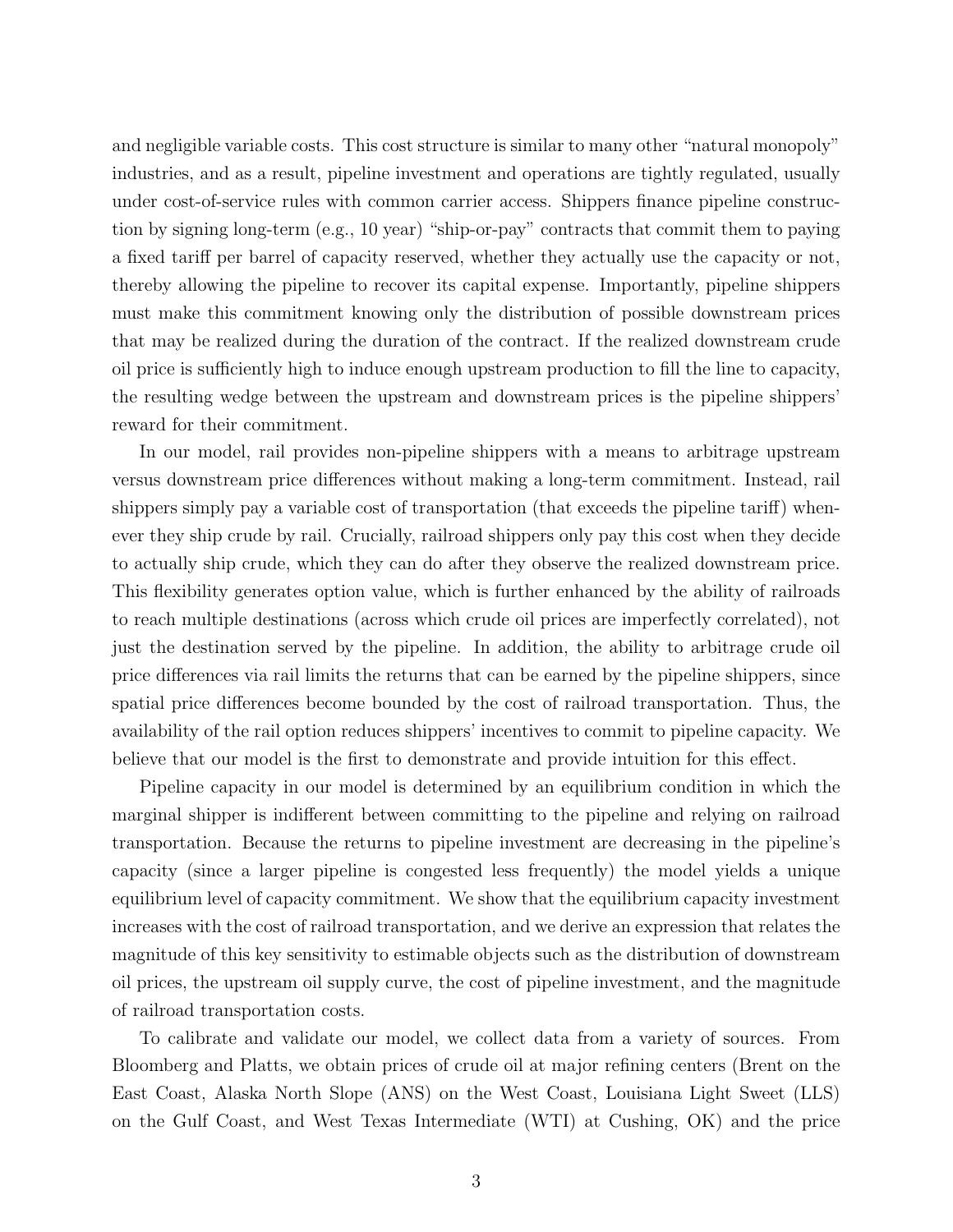of Bakken crude oil at Clearbrook, MN. We obtain data on crude-by-rail flows from the EIA, and we show that these flows are responsive to price differentials, albeit with a lag of several months to two years. We also obtain data on rail transportation costs from the U.S. Surface Transportation Board (STB) and Genscape; these data show that while railroad transportation charges are roughly constant over time, charges for rail car leases and possibly other complementary goods and services (such as terminal fees) increase with shipping volumes, consistent with the presence of scarcity rents or market power.<sup>4</sup>

With these data in hand, we calibrate our model to match, as best we can, market conditions in June 2014, when the Dakota Access Pipeline (DAPL) announced that it had received firm commitments from shippers to support a 470,000 bpd line. We use our historical data on downstream crude prices to estimate the future distribution of crude prices that shippers faced at that time, and we use the Genscape data to estimate railroad transportation costs as a function of railroad volumes shipped. To obtain a supply curve for oil produced from the Bakken, we combine supply elasticity estimates from the recent literature on shale oil and gas production (Hausman and Kellogg (2015), Newell, Prest and Vissing (2016), Newell and Prest (2017) and Smith and Lee (2017)) with a contemporary forecast that Bakken production would reach 1.5 million bpd within a few years at current oil prices (North Dakota Pipeline Authority, 2014). Given these inputs, we perform a final validation of our model by solving for the pipeline tariff that is implied by an equilibrium in which shippers choose to commit to the actual DAPL capacity (in addition to previously installed export capacity out of North Dakota). The implied tariff from our model is quite close to the actual published DAPL tariff.

Our calibrated model indicates that the development of crude-by-rail has likely had economically meaningful effects on investment in pipeline capacity. We find that a \$1 per barrel increase in the cost of rail transportation, a change of about 9% relative to current levels, results in an increase in equilibrium pipeline capacity of between 29,400 and 73,700 bpd, relative to the actual DAPL capacity of 470 thousand bpd (and total Bakken local refining and pipeline export capacity of 1.323 million bpd). These effects are likely to be lower bounds, as they do not account for economies of scale in pipeline construction or for contracts between shippers and rail service providers that likely cause our data to understate the value of crude-by-rail.

Overall, our analysis suggests that crude-by-rail will be more than a "stopgap" transportation option in the U.S. crude oil market. Instead, our model of pipeline investment

<sup>&</sup>lt;sup>4</sup>This result echoes results from Busse and Keohane (2007) and Hughes (2011) showing evidence of market power and price discrimination in the provision of railroad transportation services for coal and ethanol, respectively.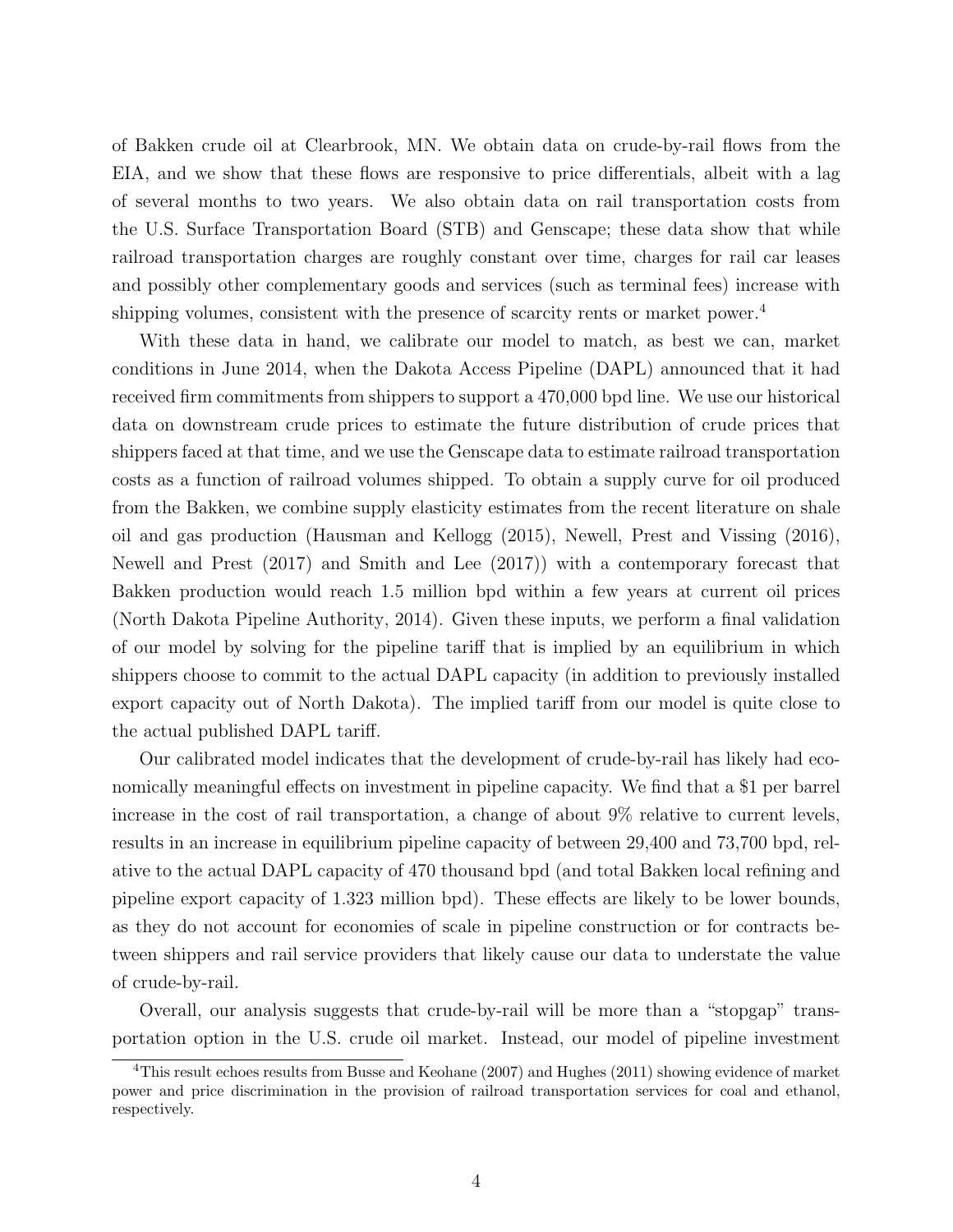implies that the option value offered by rail transportation can durably erode the incentive to invest in pipeline capacity. An implication of this result is that policies affecting the relative cost of railroad transport—such as regulations that target rail's environmental externalities—can affect pipeline capacity investment and thereby induce economically significant long-run substitution between pipelines and rail.

The remainder of the paper proceeds as follows. Section 2 presents our model of pipeline investment in the presence of a crude-by-rail option. Then in section 3 we describe our dataset, followed by a discussion in section 4 of the empirical relationship between railroad flows of crude oil and variation in oil price differentials. Section 5 then discusses how we calibrate and validate our model. Section 6 presents our results, and section 7 concludes.

# 2 A model of pipeline investment in the presence of a rail option

This section presents a model that captures what we believe are the essential tradeoffs between pipeline and railroad transportation of crude oil. The central tension in the model is the balance between the low cost of pipeline transportation and the flexibility afforded by rail. Our aim is to capture how factors such as transportation costs and expectations about future prices for crude oil affect firms' decisions, on the margin, to invest in pipeline capacity versus rely on the railroads.

We begin by building intuition with a simple version of our model in which there is only a single destination that can be reached by pipeline or rail. We then expand the model to allow for the possibility that rail can be used to flexibly deliver crude to alternative destinations when those destinations yield higher netbacks.

### 2.1 Setup of single destination model

The simplest version of our model involves a single "upstream" destination that supplies crude oil and a single "downstream" destination where oil is demanded. Transportation decisions are made by shippers who purchase crude oil at the upstream location, pay for pipeline or railroad transportation service, and then sell the oil at the downstream location. The essential difference between the two modes of transportation is that construction of the pipeline—the cost of which is completely sunk and must be financed by pipeline shippers' commitments—must occur before the level of downstream demand is realized. Railroad shippers, on the other hand, can decide whether or not to use the railroad after observing downstream demand.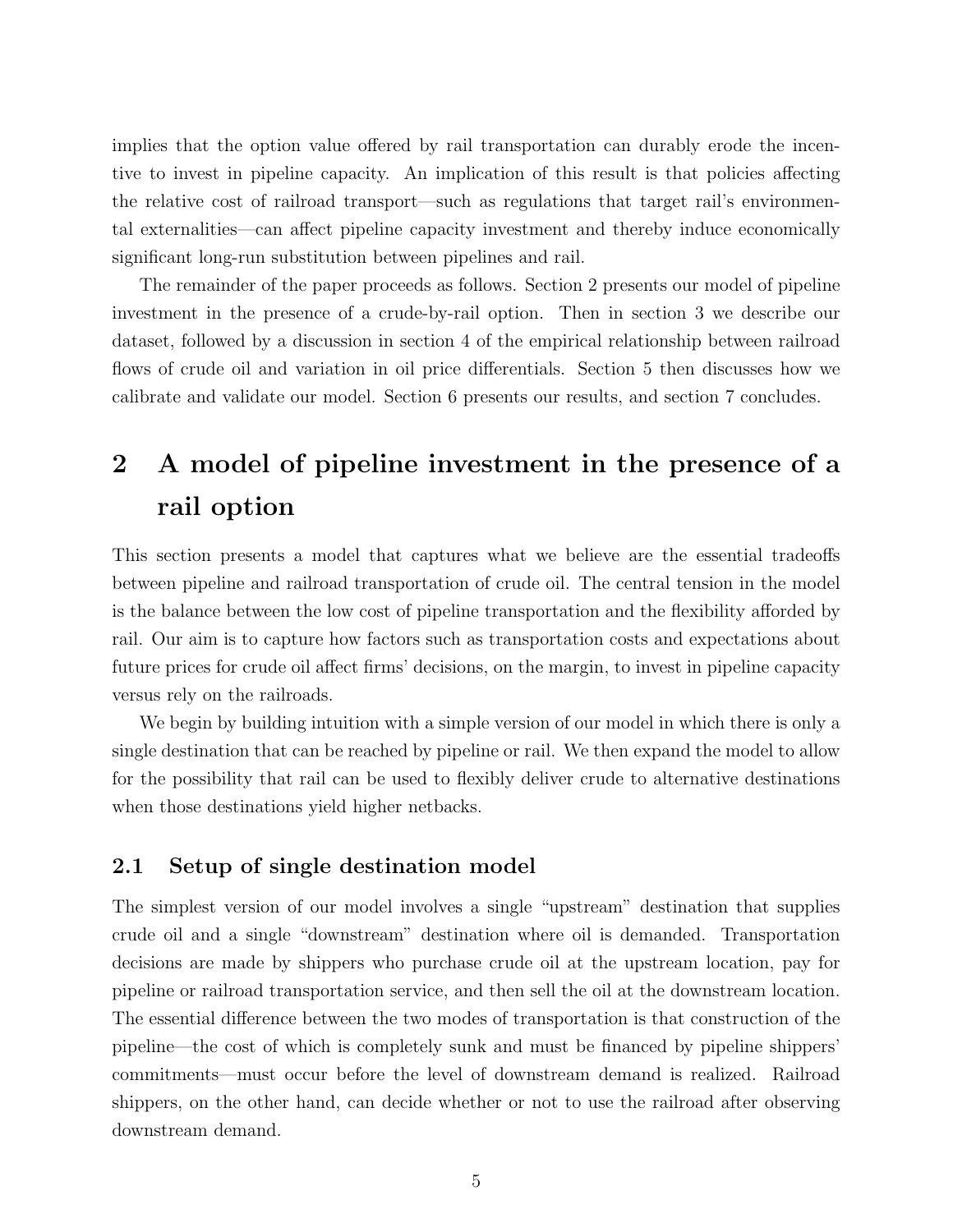The model assumes that rail shippers use spot crude and transportation markets, so that rail volumes respond immediately to price variation. As we show in sections 3 and 4, however, rail flows in practice follow price movements with a lag of up to two years, owing to contracts among shippers and transporters. We discuss the implications of these contracts for the interpretation of our model in section 4.1.

We model shippers as atomistic, so that they are price takers in both the upstream and downstream crude oil markets, and in the market for transportation services. This assumption is motivated by the large number of potential parties who may act as shippers: upstream producers, downstream refiners, and speculative traders. The equilibrium level of pipeline investment is then governed by an indifference condition in which, on the margin, shippers' expected per-barrel return to committing to the pipeline equals the amortized per-barrel cost of the line (which is then the pipeline's tariff for firm capacity).

We now derive this equilibrium condition and examine the forces that govern it. Begin with the following definitions:

- Let  $P(Q)$  denote the upstream inverse net supply curve for crude oil.  $Q$  denotes the total volume of oil exported from upstream to downstream. In the context of North Dakota, this curve represents supply of crude oil from the Bakken formation net of local crude demand.  $P'(Q) > 0$ . (For brevity, we henceforth refer to  $P(Q)$  as the supply curve rather than "inverse net supply".) Let  $P_u = P(Q)$  denote the upstream oil price.
- The downstream market (e.g., a coastal destination that can access the global waterborne crude oil market) is sufficiently large that demand is perfectly elastic at the downstream price  $P_d$ .  $P_d$  is stochastic with a distribution given by  $F(P_d)$ , with support  $[\underline{P}, \bar{P}]$ <sup>5</sup>.
- K denotes pipeline capacity. The cost of capacity is given by  $C(K)$ , with  $C'(K) > 0$ and  $C''(K) \leq 0$ . Shippers that commit to the pipeline must pay, for each unit of capacity committed to, the average cost  $C(K)/K$ , thereby allowing the pipeline to recover its costs  $(C(K)$  implicitly includes the regulated rate of return). Given capacity, the marginal cost of shipping crude on the pipeline up to the capacity constraint is zero.<sup>6</sup>

<sup>&</sup>lt;sup>5</sup>Uncertainty about  $P_d$  is isomorphic to uncertainty about the intercept of the upstream supply function  $P(Q)$ . Thus, our model can in principle accommodate uncertainty about upstream supply.

 $6$ This zero marginal cost assumption reflects the fact that the marginal cost of pumping an additional barrel of oil per day through a pipeline is quite small relative to the amortized cost of constructing a marginal barrel per day of pipeline capacity.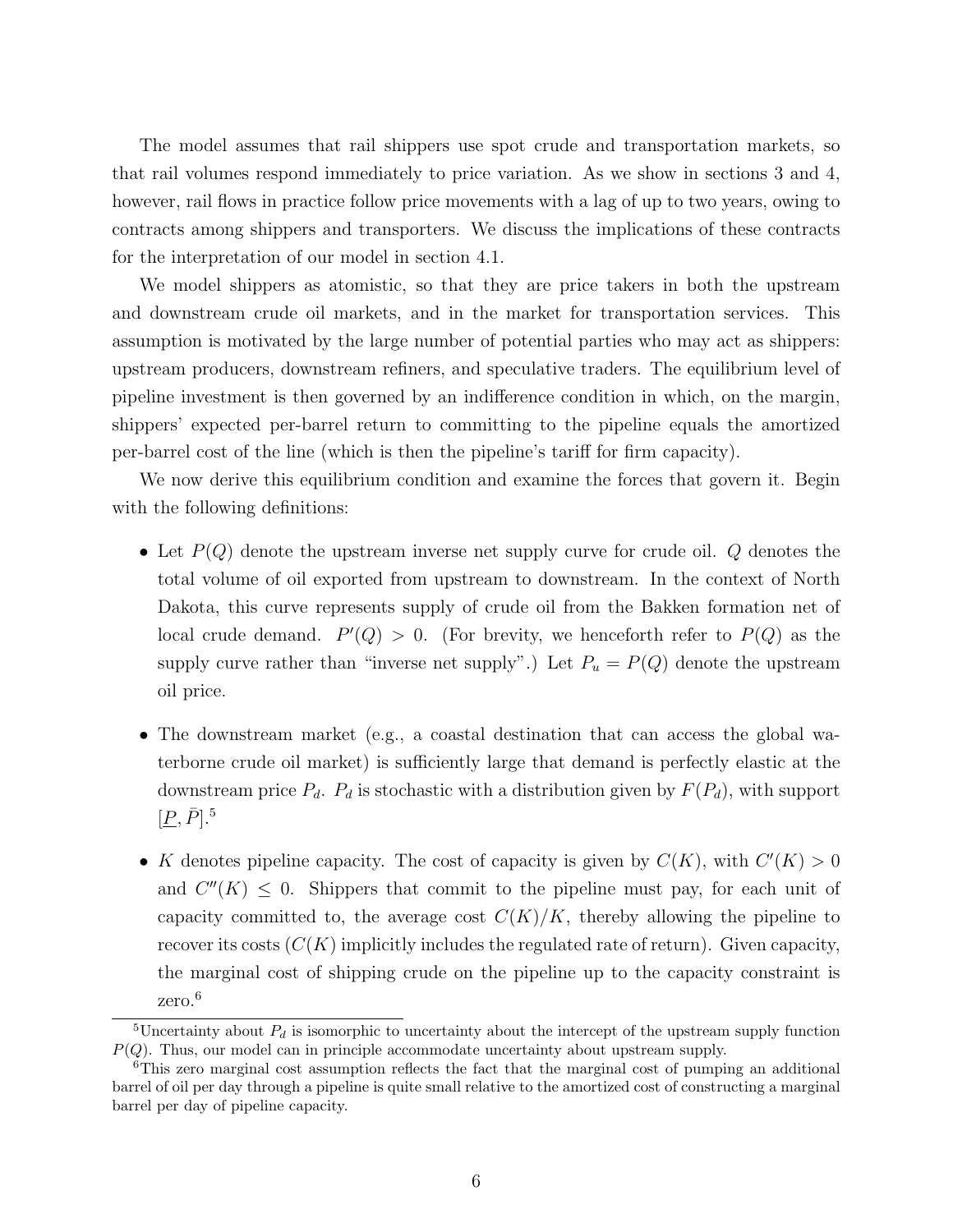- Let  $Q_p$  denote the volume of crude shipped by pipe, and let  $Q_r$  denote the volume of crude shipped by rail.  $Q = Q_p + Q_r$ .
- The marginal cost of shipping by rail is given by  $r(Q_r)$ , where  $r_0 \equiv r(0) > 0$  and  $r'(Q_r) \geq 0.$

Given a pipeline capacity K, the pipeline and rail flows  $Q_p$  and  $Q_r$  are determined by the realization of the downstream price  $P_d$ . For very low values of  $P_d$ , little crude oil is supplied by upstream producers, and the pipeline is not filled to capacity  $(Q = Q_p < K)$ . Arbitrage then implies that  $P_u = P_d$ . Because the upstream supply curve is strictly upwardsloping, increases in  $P_d$  lead to increases in quantity supplied, eventually filling the pipeline to capacity. Let  $P_p(K) = P(K)$  denote the minimum downstream price such that the pipeline is full.

For downstream prices  $P_d > P_p(K)$ , no more oil can flow through the pipeline, but rail may be used. Crude oil volumes will move over the railroad only to the extent that the differential between  $P_d$  and  $P_u$  covers the marginal cost  $r(Q_r)$  of railroad transport. Define  $P_r(K)$  as the minimum downstream oil price such that railroad transportation is used. This price is defined by  $P_r(K) = P(K) + r_0$ . Thus, there is an interval of downstream prices,  $[P_p(K), P_r(K)]$ , for which pipeline flow  $Q_p = K$ , rail flow  $Q_r = 0$ , and the upstream price is constant at  $P(K)$ . For downstream prices that strictly exceed  $P_r(K)$ , railroad volumes will be strictly positive and determined by the arbitrage condition  $P_u = P(K+Q_r) = P_d-r(Q_r)$ . This arbitrage condition implies a function  $Q_r(P_d)$  that governs how rail flows increase with  $P_d$  when  $P_d > P_r(K)$ .

### 2.2 Equilibrium pipeline capacity in the single destination model

Prospective shippers will be willing to make the up-front investment in the pipeline if the expected return from owning the right to use pipeline capacity meets or exceeds the investment cost. This cost, on the margin, is simply given by the average per-barrel cost  $C(K)/K$ . The expected return to pipeline capacity is given by the expected basis differential  $P_d - P_u$ . Figure 1 provides the intuition for how this expected return depends on capacity  $K$ , the rail cost function  $r(Q_r)$ , and the distribution  $F(P_d)$ . When the downstream price  $P_d$  is less than  $P_p(K)$ , the return to capacity is zero because the pipeline is not full and  $P_u = P_d$ . For  $P_d \in [P_p(K), P_r(K)]$ , the return  $P_d - P_u$  falls on the 45<sup>°</sup> line, since rail flows are zero and  $P_u$  is therefore fixed at  $P_p(K)$ . Finally, for  $P_d > P_r(K)$ , the basis differential is simply equal to the cost of railroad transportation  $r(Q_r)$ , since arbitrage by rail shippers equates  $P_d - P_u$ to  $r(Q_r)$ . When  $P_d > P_r(K)$ , the differential  $P_d - P_u$  strictly increases with  $P_d$ , as shown in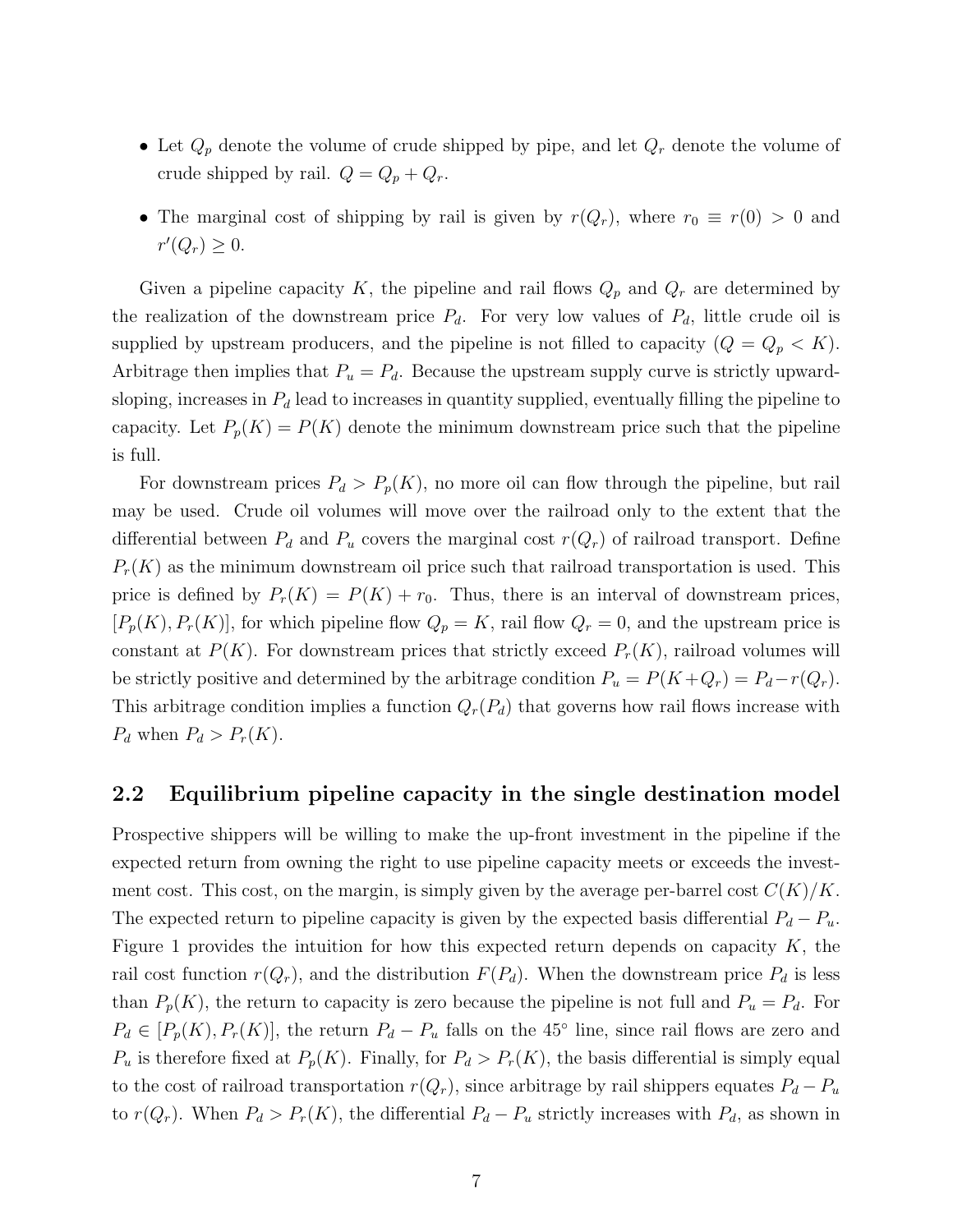Figure 1: Expected return achieved by pipeline shippers



Note:  $P_d$  denotes the downstream price, with distribution  $F(P_d)$ .  $Q_p$  and  $Q_r$ denote crude oil pipeline and rail flows, respectively.  $r_0$  denotes the intercept of the rail marginal cost function  $r(Q_r)$ . The shaded area, probability-weighted by  $F(P_d)$ , represents the expected return to a pipeline with capacity K. See text for details.

figure 1, iff  $r'(Q_r) > 0.7$ 

The expected return to pipeline shippers is then given by the shaded area in figure 1, weighted by the probability distribution  $F(P_d)$ . When prospective shippers must make pipeline commitments before knowing the realization of  $P_d$ , the equilibrium capacity K will balance this expected return (which decreases in  $K$ ) against the pipeline investment cost of  $C(K)/K$  for a marginal barrel per day of capacity. Figure 1 thereby illustrates how the presence of the option to use rail transportation weakens the incentive to increase pipeline capacity: absent rail, the expected return to a pipeline of capacity  $K$  would be the entire triangle between the horizontal axis and the 45◦ line, rather than the shaded trapezoid shown in the figure.

Formally, the condition that governs the equilibrium capacity level is given by equation (1), where the first term on the right-hand side captures returns to pipeline shippers when the pipeline is at capacity but rail is not used, and the second term captures returns when

<sup>&</sup>lt;sup>7</sup>The relation between  $P_d - P_u$  and  $P_d$  need not be affine, as shown in the figure.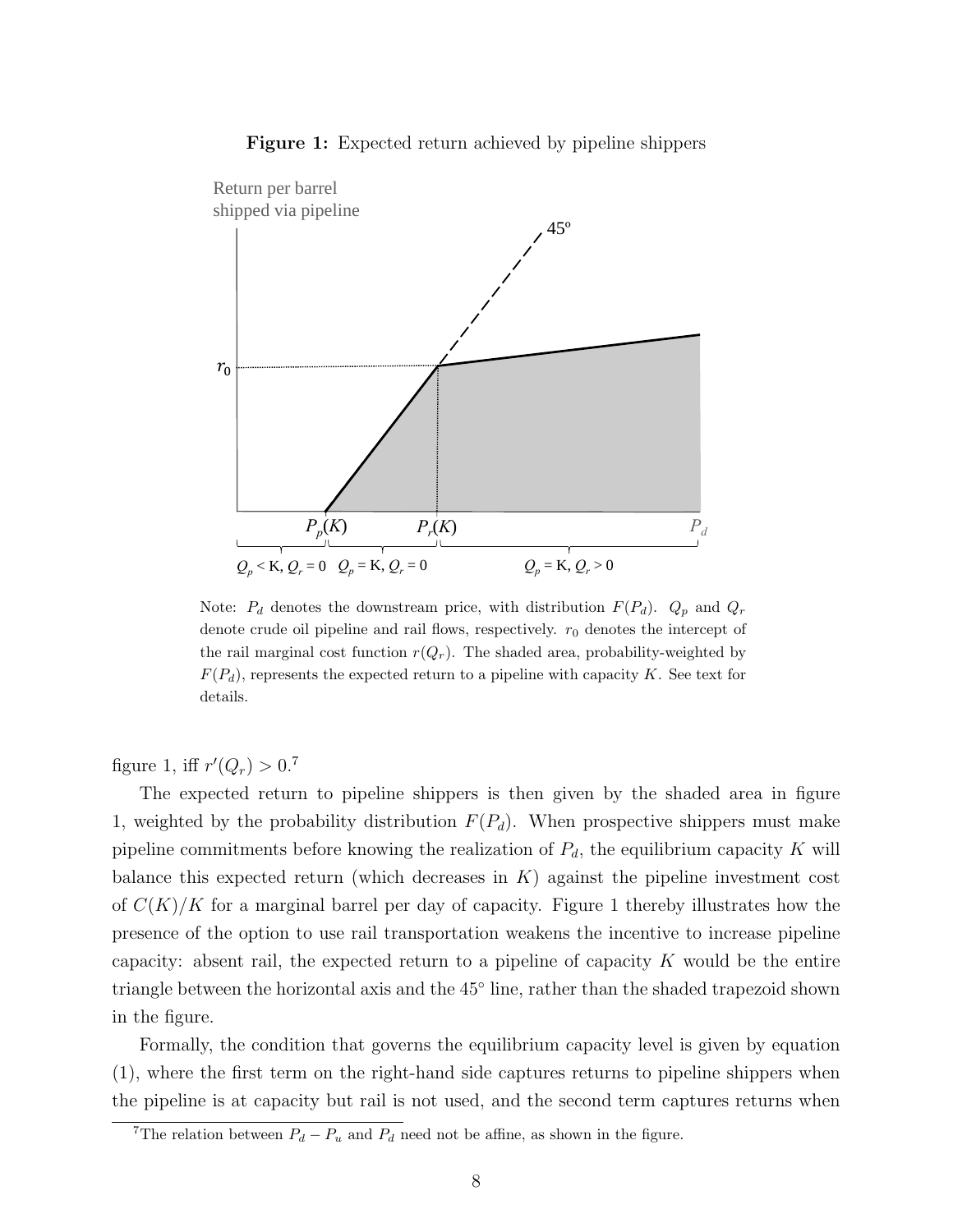$P_d$  is sufficiently high that the pipeline is at capacity and rail flows are strictly positive:

$$
\frac{C(K)}{K} = \int_{P_p(K)}^{P_r(K)} (P_d - P_p(K)) f(P_d) dP_d + \int_{P_r(K)}^{\bar{P}} r(Q_r(P_d)) f(P_d) dP.
$$
 (1)

Even though we assume that shippers are atomistic, the equilibrium pipeline investment implied by equation (1) will differ from the socially optimal investment if there are returns to scale in pipeline construction. Social welfare is maximized when the expected return to shipping crude oil via pipeline is equated to the marginal cost of construction  $C'(K)$ , not average cost  $C(K)/K$ . In the presence of scale economies,  $C'(K) < C(K)/K$  so that the optimal pipeline capacity  $K^*$  is strictly greater than the equilibrium capacity from equation (1). This divergence between market and socially optimal investment in the presence of increasing returns to scale is driven by average-cost regulation of pipeline tariffs and is emblematic of rate regulation in many natural monopoly settings.

Our model illuminates the comparative static of primary interest in this paper: how does pipeline capacity investment respond to changes in the cost of rail transportation? Figure 2 provides the intuition. Consider a pipeline project that, facing a railroad cost curve with intercept  $r_0$ , would attract equilibrium commitments from shippers for a capacity of K. Now suppose that the rail cost intercept were instead  $r'_0 > r_0$ . This increase in rail transportation cost increases the basis differential realized by pipeline shippers whenever rail transportation is used, as indicated in the upper, striped shaded area. This increase in expected return then increases shippers' willingness to commit to capacity, so that equilibrium pipeline capacity must increase. The new capacity level  $K'$  balances the increase in expected return when rail is used against the decrease in expected return caused by the decrease in the probability that the pipeline is fully utilized (represented by the lower shaded area in figure 2).

Formally, we obtain the comparative static  $dK/dr_0$  by applying the implicit function theorem to equation  $(1)$ .<sup>8</sup> To simplify the problem, we assume that the railroad marginal cost function is affine:  $r(Q_r) = r_0 + r_1 Q_r$ . We then obtain:<sup>9</sup>

$$
\frac{dK}{dr_0} = \frac{1 - F(P_r(K)) - \int_{P_r(K)}^{\bar{P}} \frac{r_1}{P'(K+Q_r(P_d))+r_1} f(P_d) dP_d}{\frac{d}{dK} \frac{C(K)}{K} + \int_{P_p(K)}^{P_r(K)} P'(K) f(P_d) dP_d + \int_{P_r(K)}^{\bar{P}} \frac{P'(K+Q_r(P_d))}{P'(K+Q_r(P_d))+r_1} f(P_d) dP_d}.
$$
\n(2)

First, note that in the simple case in which  $r_1 = 0$  and  $C(K)$  exhibits constant returns

<sup>&</sup>lt;sup>8</sup>To derive equation (2), we also apply the implicit function theorem to the arbitrage condition  $P(K +$  $Q_r$  =  $P_d - r(Q_r)$  that defines the rail flow function  $Q_r(P_d)$ .

<sup>&</sup>lt;sup>9</sup>Note that the term involving the derivative of  $P_p(K)$  is equal to zero, and the terms involving the derivative of  $P_r(K)$  cancel.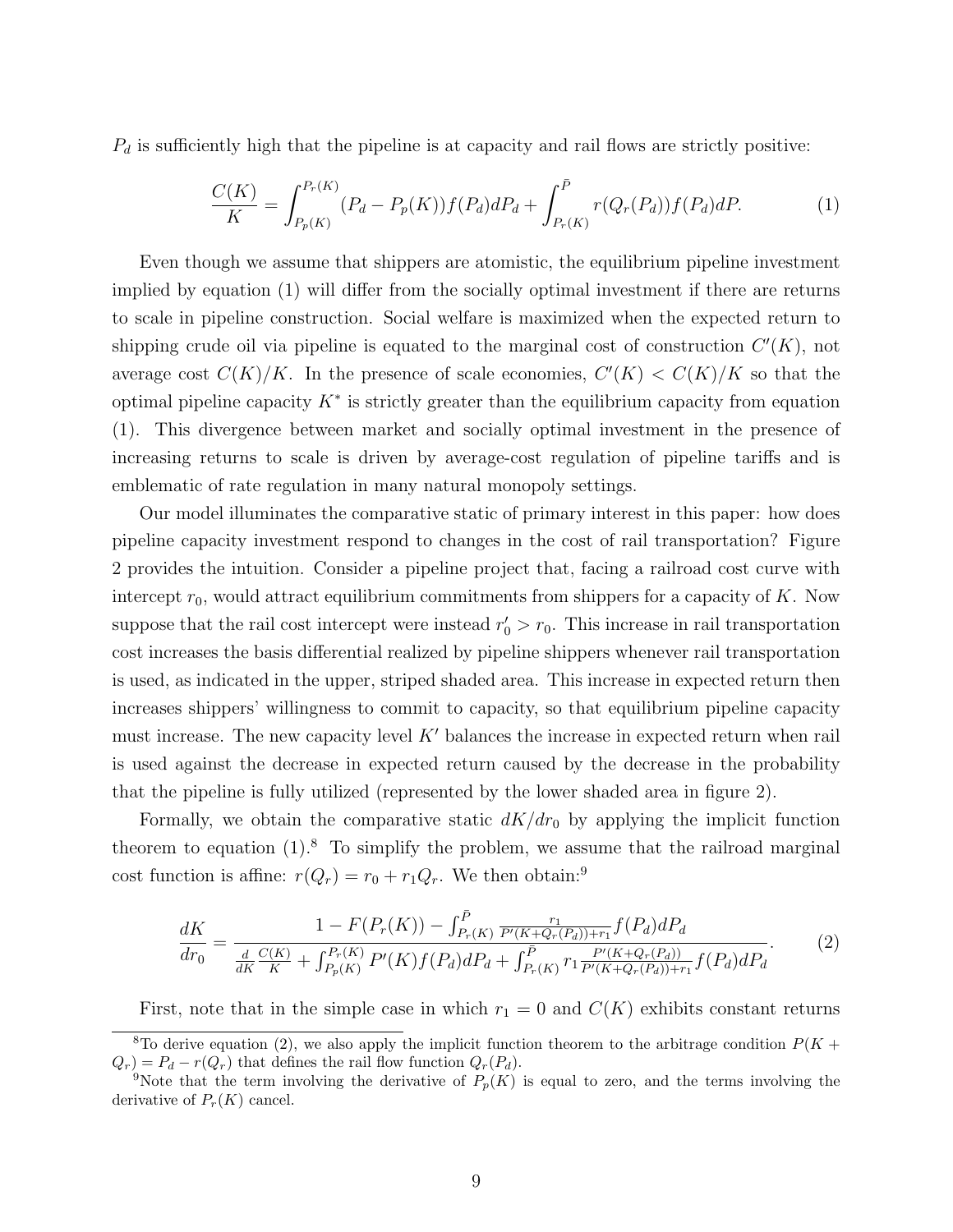**Figure 2:** Comparative static: equilibrium capacity varies with rail cost intercept  $r_0$ 



Note:  $P_d$  denotes the downstream price, with distribution  $F(P_d)$ . K denotes equilibrium pipeline capacity when the rail cost curve has intercept  $r_0$ ;  $K'$  denotes equilibrium pipeline capacity when the rail cost curve has intercept  $r'_0$ . See text for details.

to scale, this expression just reduces to:

$$
\frac{dK}{dr_0} = \frac{1 - F(P_r(K))}{\int_{P_p(K)}^{P_r(K)} f(P_d) dP_d} \frac{1}{P'(K)}.
$$
\n(3)

In words, this is the ratio of the probability rail is used and the probability that the pipeline capacity constraint binds but rail is not used, multiplied by the inverse of the slope of the supply curve at K. The intuition for this expression is that:  $(1)$  if rail is likely to be used, shocks to  $r_0$  are costly, so the optimal K will be sensitive to such shocks; (2) if there is a low probability that the pipe is full but no rail is being used, the returns to capacity do not rapidly diminish in K, so shocks to  $r_0$  can yield large changes in the optimal K; and (3) if the upstream supply curve is steep, then the response of supply to transportation cost shocks is low, so that increases in  $r_0$  do not call for large increases in K.

Second, note that the terms involving  $r_1$  reduce the numerator of equation (2) and increase the denominator, so that if railroad transportation costs are sensitive to railroad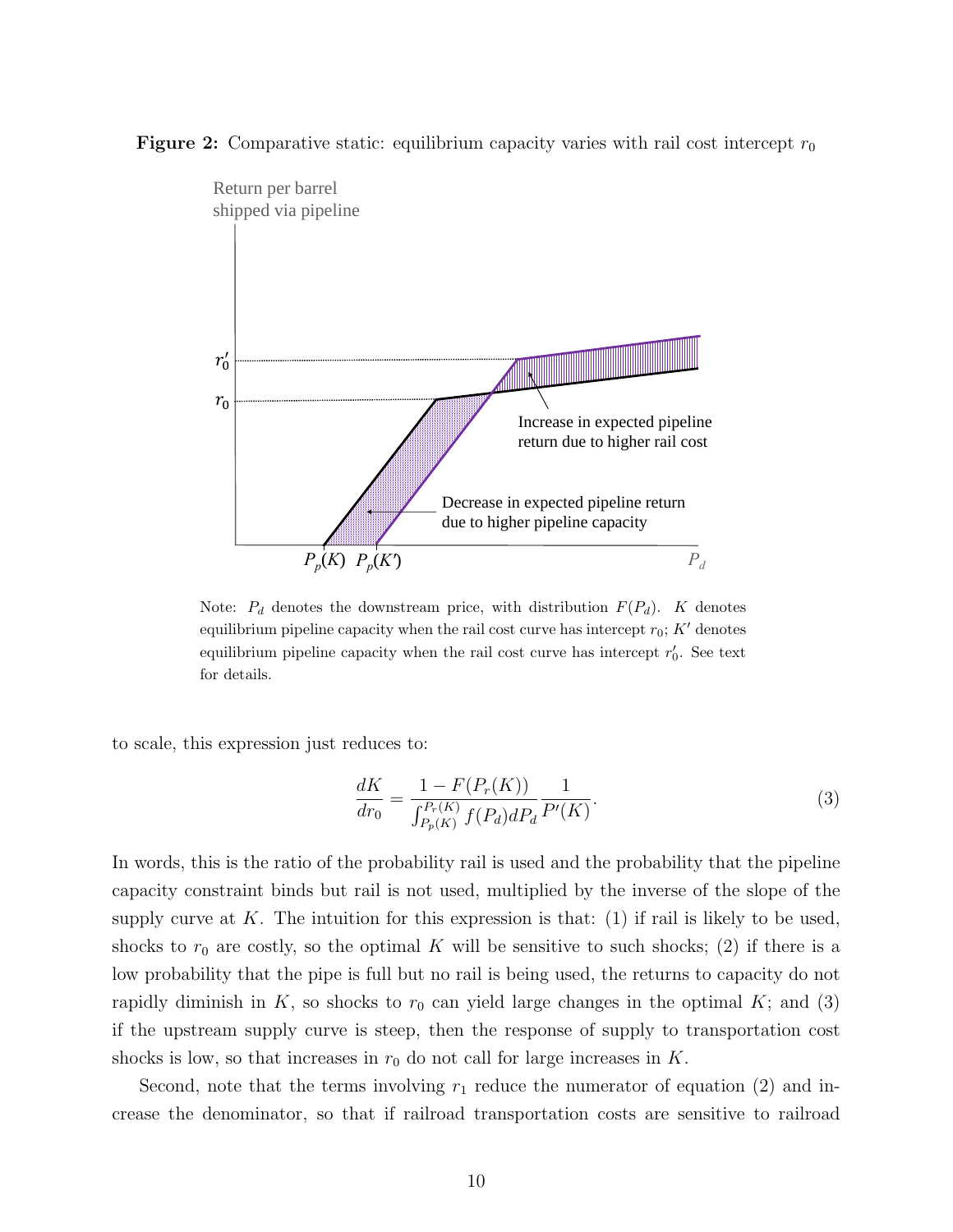transportation volumes, the sensitivity of K to  $r_0$  is reduced. Intuitively, large values of  $r_1$  reduce the option value of rail transportation, so that pipeline economics are then less sensitive to shocks to railroad transportation costs.

Finally, when there are increasing returns to scale, so that  $d(C(K)/K)/dK < 0$ ,  $dK/dr_0$ will be larger than in the case of constant returns. Thus, it is not possible to unambiguously rank the simple case in equation 3 and the general case in equation 2.

Expression (2) also clarifies the information required to obtain an estimate of  $dK/dr_0$ . Specifically, evaluating expression (2) requires values for:

- 1. The distribution  $F(P_d)$  of downstream crude oil prices at the time that shippers make commitments.
- 2. The slope of the upstream crude oil supply curve  $P(Q)$ .
- 3. The parameters  $r_0$  and  $r_1$  that govern the railroad transportation cost function  $r(Q_r)$ .
- 4. The cost structure of pipeline construction; i.e.,  $C(K)$ .

Section 5 discusses our calibration of the above parameters, which uses estimates from our own calculations as well as estimates from prior studies.

### 2.3 Modeling multiple railroad destinations

This section considers how the spatial option value afforded by railroads affects the tradeoff shippers face between pipeline and railroad transportation. We augment the model described above by allowing for multiple downstream destinations at which crude oil prices are imperfectly correlated with  $P_d$ , the price at the location served by the pipeline. Railroad shippers can deliver crude to these locations after observing the realized price at each, whereas shippers on the pipeline can only deliver crude to the pipeline destination.

Specifically, we make the following changes to the model presented in section 2.1:

• Let  $\tilde{P}$  denote the maximum of the set of prices across all downstream locations (demand for Bakken crude is perfectly elastic at each location), and let  $F(\tilde{P} | P_d)$  denote the distribution of  $\tilde{P}$  conditional on  $P_d$  (where  $P_d$  again denotes the downstream price at the destination served by the pipeline). In the case of Bakken crude transportation where the downstream destinations are the East Coast, Gulf Coast, Cushing, and the West Coast,  $\tilde{P}$  and  $P_d$  will be highly correlated and often identical. By construction,  $\tilde{P} \geq P_d$ .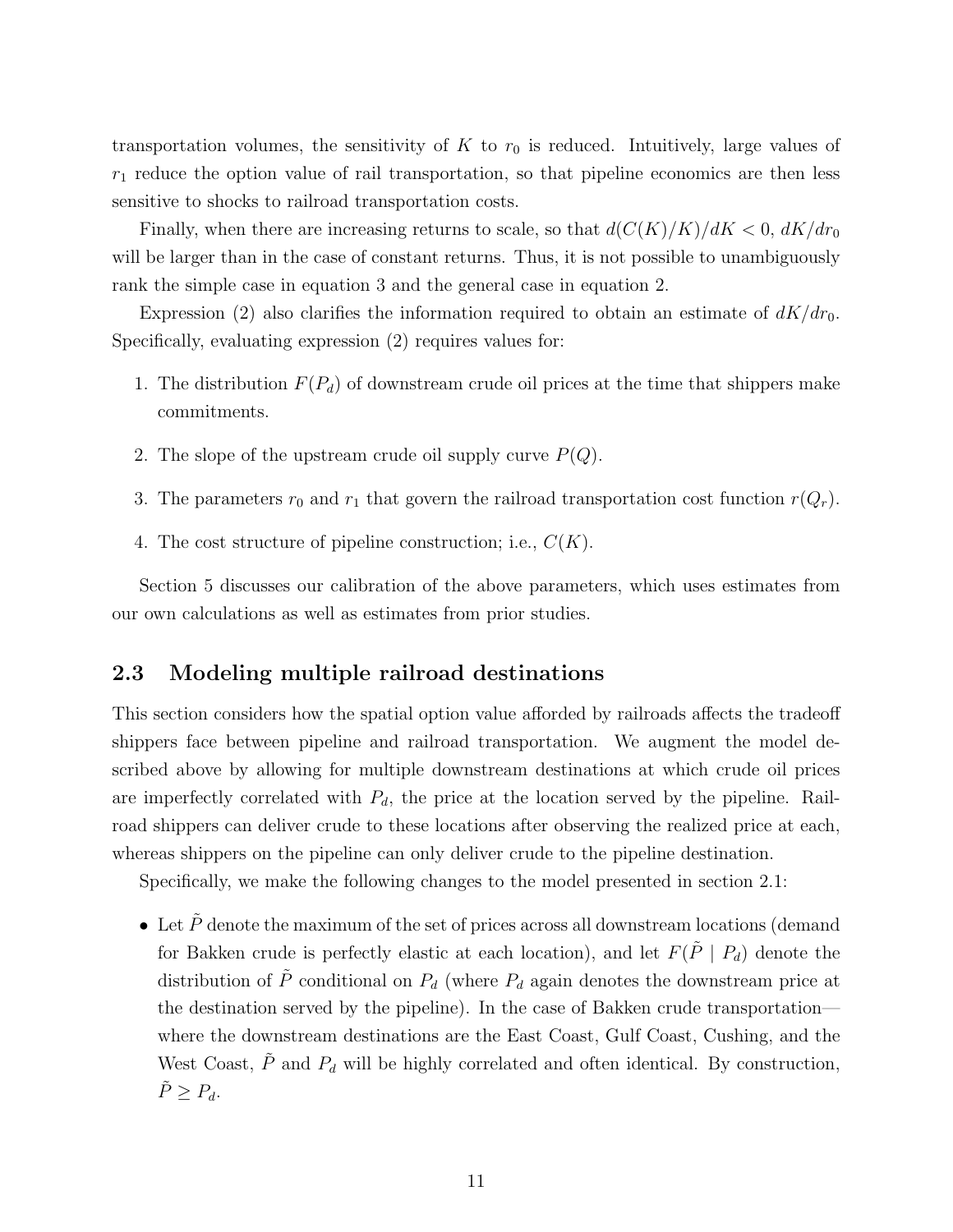- Assume that the cost of shipping by rail to any location is identical and given by  $r(Q_r)$ as described in section 2.1. This assumption implies that rail shippers will send all rail volumes to the downstream location with the highest price and thereby obtain  $\ddot{P}$ . We discuss violations of this prediction in our data in section 4.
- Assume that  $\tilde{P} P_d$  is bounded above by  $r_0$ . This assumption implies that there will be no railroad shipments to any location whenever the pipeline does not operate at full capacity. This assumption substantially simplifies the model. We discuss the empirical validity of this assumption in section 5.1.2.

As in section 2.1, define  $P_p(K)$  as the minimum  $P_d$  such that the pipeline is full. Again, we have  $P_p(K) = P(K)$ . Similar to section 2.1, define  $P_r(K)$  as the minimum  $\tilde{P}$  such that rail is used. Again, we have  $P_r(K) = P(K) + r_0$ .

We now derive the equilibrium relationship governing the pipeline capacity built. As before, the marginal committed shipper must pay  $C(K)/K$  regardless of the realization of  $P_d$  or  $\tilde{P}$ . By committing, the pipeline shipper can again earn returns in two states of the world: (1) the pipeline is full but no rail is used; and (2) the pipeline is full and rail is being used.

If the pipeline is full but rail is not used, the upstream price is simply given by  $P(K)$ , and shippers earn  $P_d - P(K)$ . This situation occurs when  $P_d \ge P_p(K)$  and  $\tilde{P} \le P_r(K)$ . Thus, the expected value for committed shippers that accrues when the pipe is full but rail is not used is given by:

$$
\int_{P_p(K)}^{\bar{P}} \left[ \int_{P_d}^{P_r(K)} (P_d - P(K)) f(\tilde{P}|P_d) d\tilde{P} \right] f(P_d) dP_d.
$$
\n(4)

When rail is used (and the pipeline is therefore full), the upstream price is given by  $P(K + Q_r(\tilde{P}))$ , and pipeline shippers earn  $P_d - P(K + Q_r(\tilde{P}))$ . This situation occurs when  $P_d \ge P_p(K)$  and  $\tilde{P} \ge P_r(K)$ . Thus, the expected value for committed shippers that accrues when rail is used is given by:

$$
\int_{P_p(K)}^{\bar{P}} \left[ \int_{P_r(K)}^{\bar{P}} (P_d - P(K + Q_r(\tilde{P}))) f(\tilde{P} | P_d) d\tilde{P} \right] f(P_d) dP_d.
$$
\n(5)

Equilibrium capacity K is therefore given by equation  $(6)$ , which collapses to the single-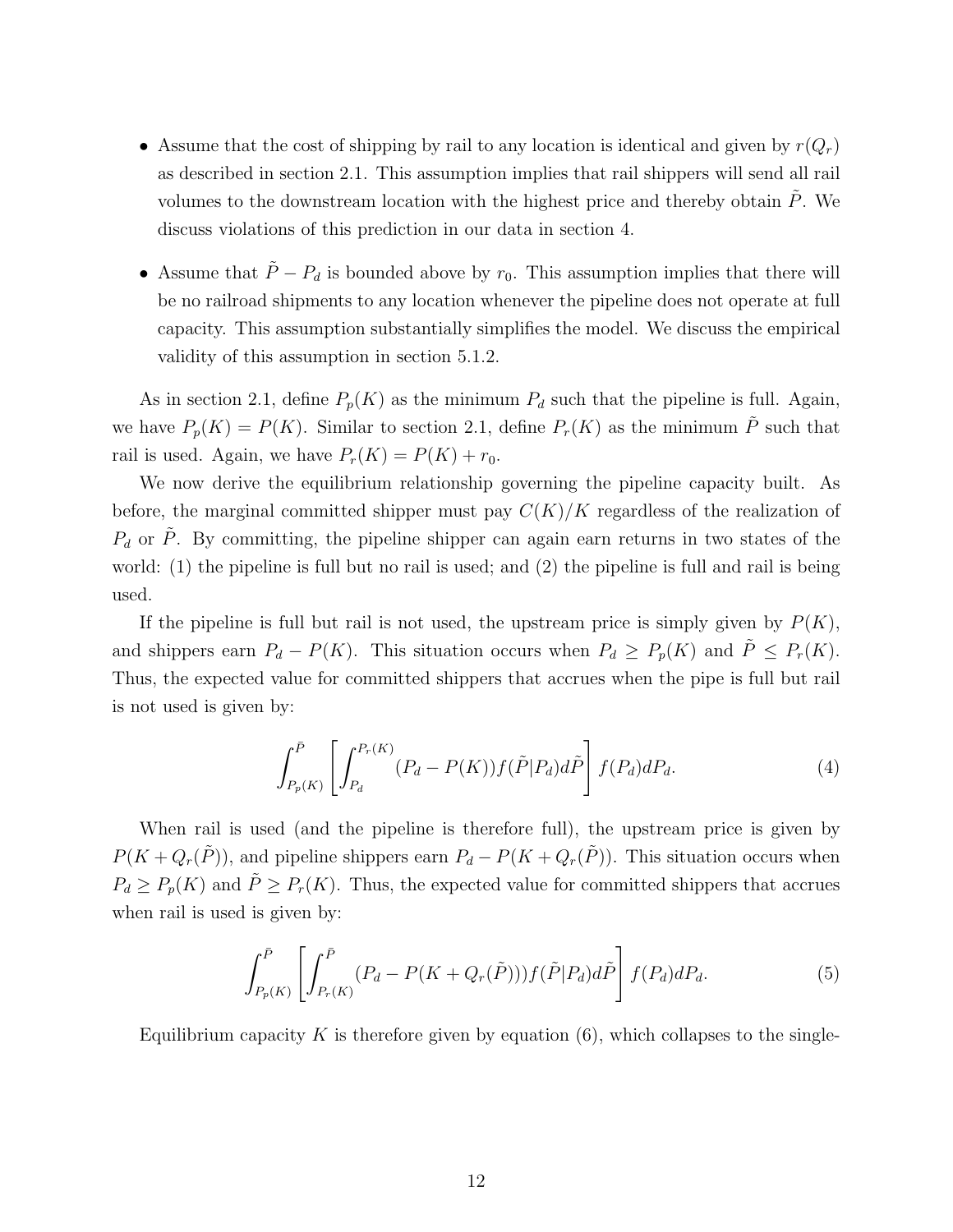destination equilibrium equation (1) if  $\tilde{P}$  is always equal to  $P_d$ .

$$
\frac{C(K)}{K} = \int_{P_p(K)}^{\bar{P}} \left[ \int_{P_d}^{P_r(K)} (P_d - P(K)) f(\tilde{P}|P_d) d\tilde{P} \right] f(P_d) dP_d \n+ \int_{P_p(K)}^{\bar{P}} \left[ \int_{P_r(K)}^{\bar{P}} (P_d - P(K + Q_r(\tilde{P}))) f(\tilde{P}|P_d) d\tilde{P} \right] f(P_d) dP_d.
$$
\n(6)

For a given capacity K, each term on the right-hand side of equation  $(6)$  will be smaller than the corresponding term on the right-hand side of equation (1). Thus, the equilibrium pipeline capacity in the presence of multiple rail destinations will be smaller than the case in which rail can only serve a single destination. An objective of our empirical work is to calculate the magnitude of this difference in equilibrium pipeline capacity and thereby understand the economic importance of the spatial option value afforded by railroads.

We now apply the implicit function theorem to determine  $dK/dr_0$ :<sup>10</sup>

$$
\frac{dK}{dr_0} = \frac{\int_{P_p(K)}^{\bar{P}} \left[ \int_{P_r(K)}^{\bar{P}} (1 - \frac{r_1}{P'(K+Q_r(\tilde{P})) + r_1}) f(\tilde{P}|P_d) d\tilde{P} \right] f(P_d) dP_d}{\frac{d(C(K)/K)}{dK} + \int_{P_p(K)}^{\bar{P}} \left[ \int_{P_d}^{P_r(K)} P'(K) f(\tilde{P}|P_d) d\tilde{P} + \int_{P_r(K)}^{\bar{P}} \frac{r_1 P'(K+Q_r(\tilde{P}))}{P'(K+Q_r(\tilde{P})) + r_1} f(\tilde{P}|P_d) d\tilde{P} \right] f(P_d) dP_d}{(7)}
$$

The most important difference between equations (7) and (2) is that the presence of multiple rail destinations decreases the probability that the pipe is full but rail is not used. This change causes the second term in the denominator of (7) to be smaller than the corresponding term in (2), thereby increasing the sensitivity  $dK/dr_0$  of pipeline capacity to the cost of rail transport.<sup>11</sup>

As in the case with a singe rail destination, we can calibrate this relationship using assumptions about the upstream supply curve, the parameters governing costs and the distribution of downstream prices. However, in this case, instead of just needing the unconditional distribution of the "pipeline" downstream price  $F(P_d)$ , we now additionally require the distribution of best rail prices *conditional* on that price:  $F(\tilde{P} | P_d)$ .

<sup>&</sup>lt;sup>10</sup>Note that the terms involving  $P_p(K)$  are equal to zero, and the terms involving  $P_r(K)$  cancel.

<sup>&</sup>lt;sup>11</sup>When  $r_1 > 0$  the impact of multiple rail destinations on the final terms in the numerator and denominator of equation (7) is ambiguous, so that the overall comparison of  $dK/dr_0$  between equations (7) and (2) is also ambiguous. Nonetheless, we find in practice that  $dK/dr_0$  is roughly 10% larger when we evaluate our model allowing for crude-by-rail to flow to multiple destinations.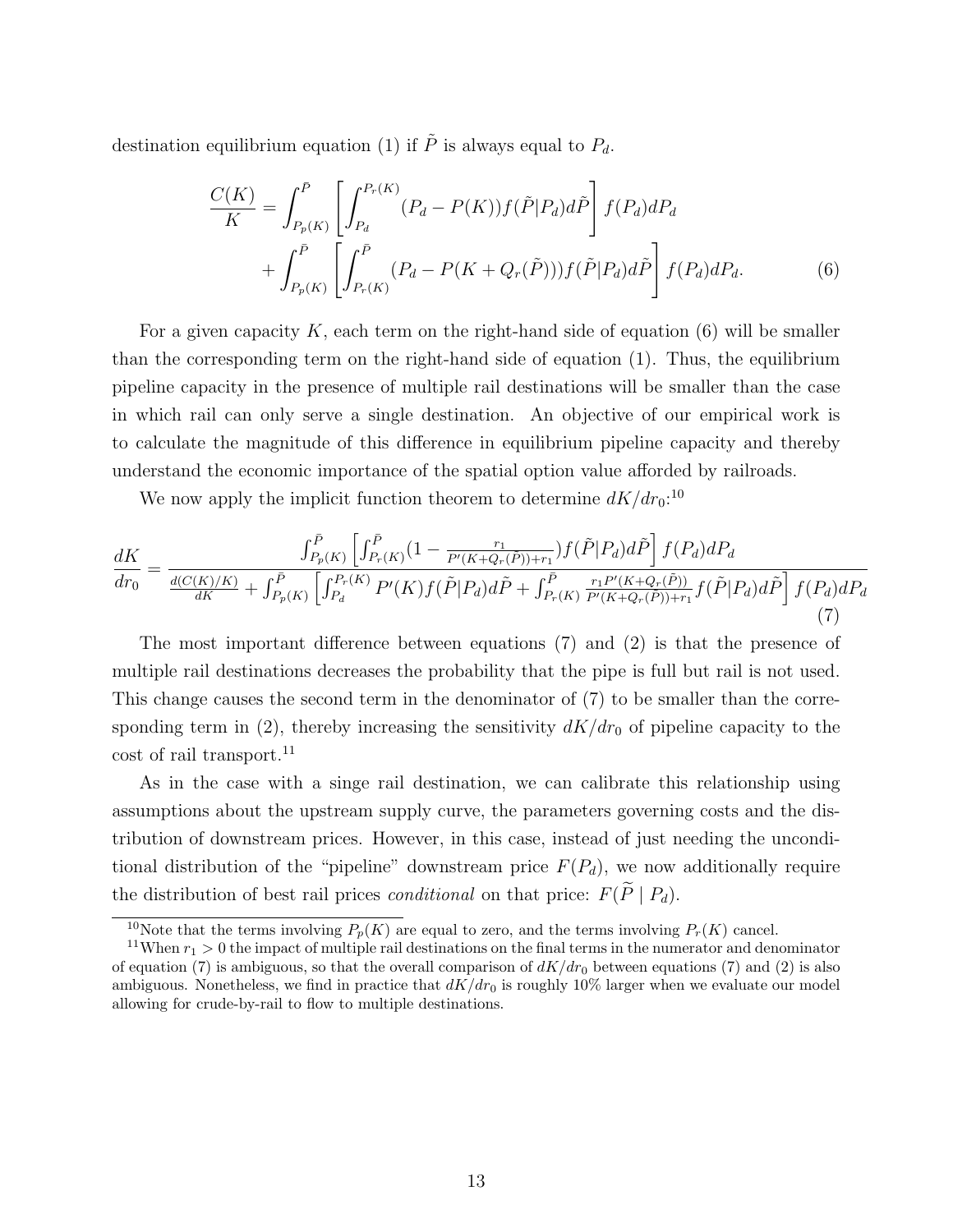

Figure 3: Map of EIA Petroleum Administration for Defense Districts (PADDs)



## 3 Data

## 3.1 Crude oil price data

We obtained data on spot market crude oil prices from Bloomberg and Platts.<sup>12</sup> We use the price of Bakken crude at Clearbrook, MN as the "upstream" market price, and we use prices for Brent, Louisiana Light Sweet (LLS), and Alaska North Slope (ANS) as benchmark prices for U.S. East Coast, Gulf Coast, and West Coast "downstream" destinations, respectively. These downstream pricing points are located in the EIA's "Petroleum Area for Defense Districts" (PADDs) 1, 3, and 5, respectively, as shown in figure 3. Finally, we also use the price of West Texas Intermediate (WTI) at Cushing, OK as another destination. Both Cushing and Clearbrook are located in PADD 2.

Because Bakken crude oil is quite light, the Brent and ANS benchmarks may understate the value of Bakken crude on the East and West Coasts. In future work, we hope to use data on refined product prices and crude assays to correct the Brent and ANS prices for grade differences. For now, using the Bloomberg prices directly will cause us to understate the spatial option value of crude-by-rail.

Figure 4 plots our spot price data, aggregated to the monthly level. Panel (a) shows that prices at the three coastal destinations are very tightly correlated, typically differing

<sup>&</sup>lt;sup>12</sup>We use Bloomberg prices for Brent, WTI, ANS and LLS and we use Platts prices for Clearbrook. Though Bloomberg does publish a Clearbrook price series, the Clearbrook series from starts 5 months earlier than the series from Bloomberg.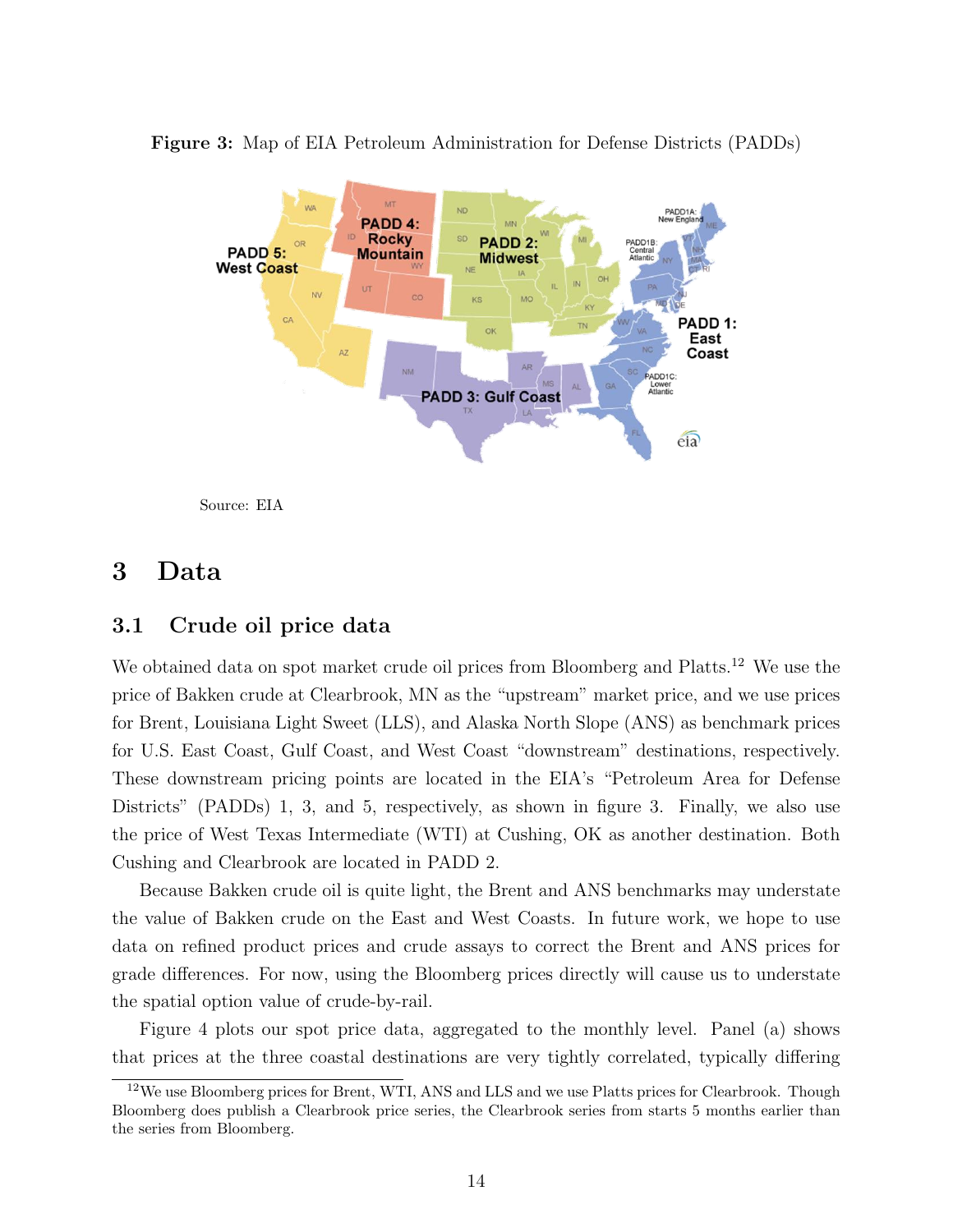



Source: Bloomberg. "WTI" refers to West Texas Intermediate, "ANS" refers to Alaska North Slope, and "LLS" refers to Louisiana, Light, Sweet. See text for details.

by no more than a few \$/bbl over the last 20 years. Moreover, no single destination has a consistent price advantage over another. In contrast, panel (b) shows that the PADD 2 pricing locations at Clearbrook and Cushing were substantially discounted relative to coastal destinations prior to mid-2014.<sup>13</sup> In addition, both panels of figure 4 clearly illustrate the substantial decrease in crude oil prices that occurred during the second half of 2014.

## 3.2 Crude oil flow data

Data on monthly PADD-to-PADD flows of crude-by-rail were obtained from the EIA.<sup>14</sup> Figure 5 presents data on crude oil shipments from PADD 2 to PADDs 1, 2, 3, and 5.<sup>15</sup> Volumes are dominated by shipments to the coastal destinations rather than intra-PADD 2 shipments, according with both the depressed WTI price early in the sample and the fact that rail transport to Cushing competed with pipelines, whereas transportation to the coasts did not. Shipments to the coasts rise substantially beginning in 2012, plateau in late 2014, and then begin to fall substantially in late 2015. The rise and fall of crude-by-rail is consistent with the rise and fall in spatial price differentials shown in panel (b) of figure 4, though changes in rail volumes appear to follow changes in price differentials with a substantial lag. We examine the relationship between oil prices and crude-by-rail flows in detail in section 4.

<sup>13</sup>Note that the Clearbrook price series does not begin until May 1 2010.

 $14\text{We}$  used the EIA's API to obtain the crude-by-rail data available online at https://www.eia.gov/dnav/pet/PET MOVE RAILNA A EPC0 RAIL MBBL M.htm.

<sup>&</sup>lt;sup>15</sup>Shipments from PADD 2 to PADD 4 are zero, according with the fact that PADD 4 only exports crude.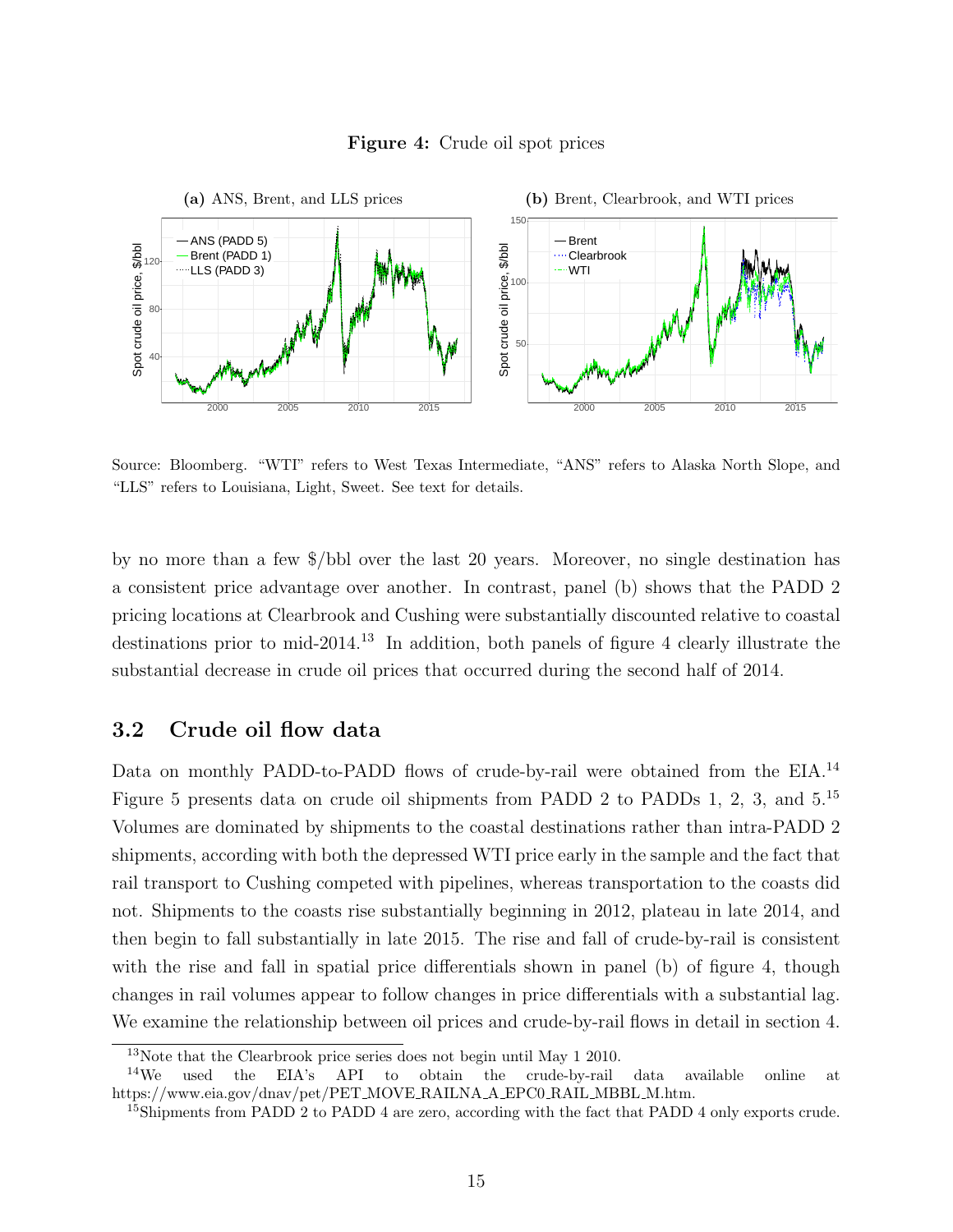



Source: EIA

## 3.3 Railroad transportation cost data

We obtained data on the cost of transporting crude by rail from the U.S. Surface Transportation Board (STB) and from Genscape, a private industry intelligence firm. The STB is the United State's regulator of interstate railroads, and we were able to obtain a data use agreement for the STB's restricted-access waybill sample datasets for 2009–2014. These data contain detailed information on volumes and carrier revenues for a sample of shipments of crude oil and many other commodities.<sup>16</sup>

We use the STB data to examine the time series variation in transportation rates charged to shippers of crude oil. For each month of our sample,<sup>17</sup> we calculate the total revenue (across all shipments originating in PADD 2 and delivered to PADDs 1, 3, or 5) earned by railroad carriers and divide by the total number of bbl-miles of crude oil shipped.<sup>18</sup> Figure 6 presents the resulting time series of average revenue per bbl-mile.<sup>19</sup> While noisy, the data

<sup>&</sup>lt;sup>16</sup>To isolate the waybill sample to crude oil shipments, we only keep shipments with a Standard Transportation Commodity Code (STCC) of 1311110.

<sup>&</sup>lt;sup>17</sup>To assign a movement date (and therefore a month) to each shipment, we follow the procedure described in Energy Information Administration (2017) to convert waybill dates to movement dates.

<sup>&</sup>lt;sup>18</sup>The revenue measure we use is the sum of total freight line-haul revenue with fuel surcharges. We obtain total revenue and bbl-miles across all shipments each month using expansion factors that account for variation in sampling rates for shipments of different sizes.

<sup>&</sup>lt;sup>19</sup>To protect the confidentiality of individual carriers' rates, we are unable to present results that are disaggregated (either spatially or temporally) beyond the monthly level. We are also unable to present data from before November, 2011.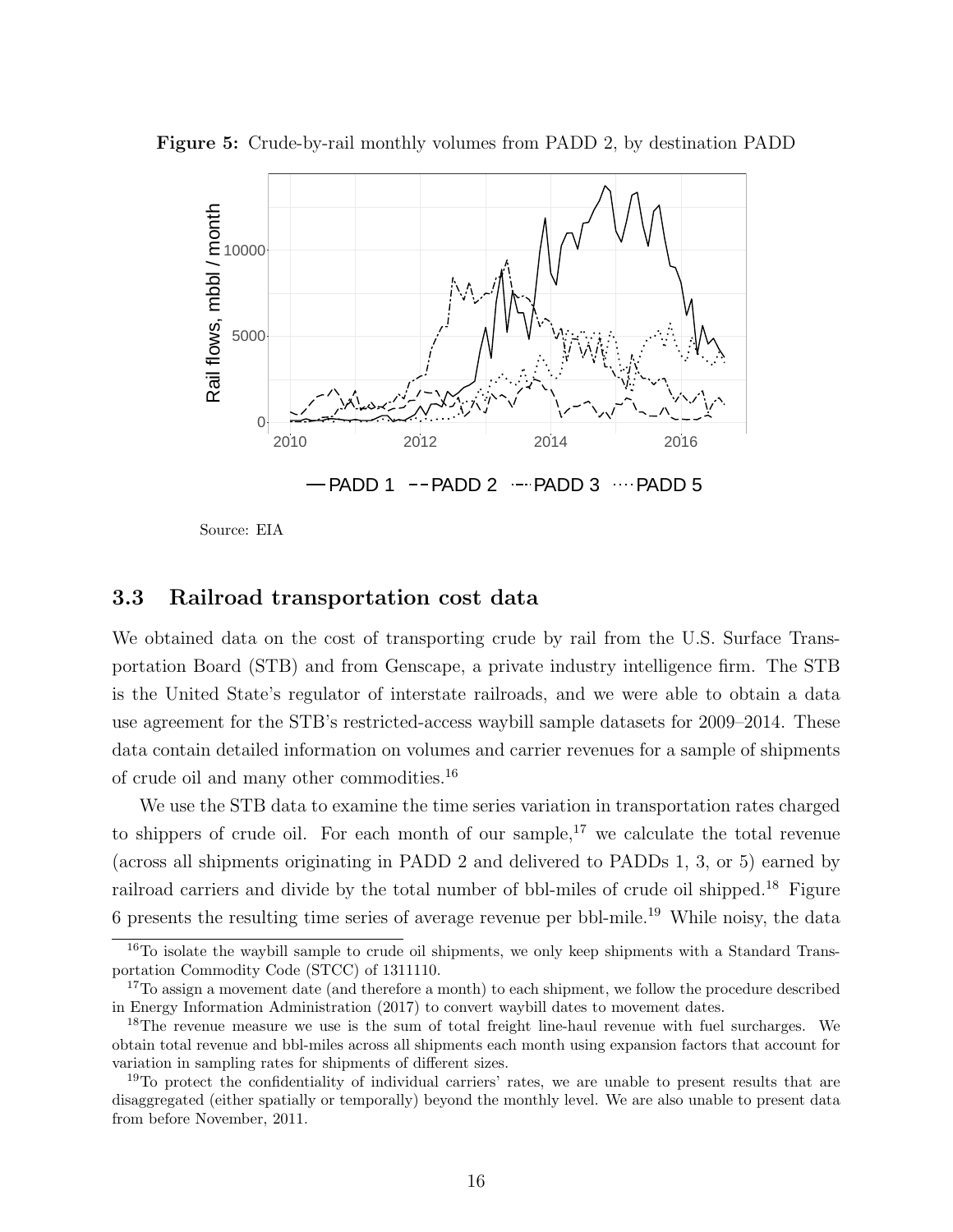Figure 6: STB average revenue per bbl-mile shipped



Note: Data cover sampled waybills from PADD 2 to PADDs 1, 3, and 5. Data from June 2012 are omitted to protect the confidentiality of carrier's rates; the May 2012 and July 2012 observations are connected by a line. See text for details.

indicate that railroad transportation rates were roughly constant from 2012–2014, despite substantial variation in crude basis differentials and railroad transportation volumes during this period.

The STB dataset also includes information on whether each shipment was under a "tariff" or "contract" rate. Tariff shipments are charged a publicly-posted tariff that is available to any shipper under common-carry regulation. Contract shipments are under negotiated rates that may include volume commitments or discounts, and typically have a term of 1-2 years, according to industry participants. The STB data indicate that 88.0% of crude oil moves on contract rates and that contract shipments enjoy an average discount of \$0.65 per 1000 bbl-mile relative to tariff rates.<sup>20</sup>

Our data from Genscape complement the STB data by providing information on the cost of leasing rail cars—which are provided by third parties, not the railroads themselves—as well as other elements of crude oil transportation, such as loading and unloading terminal fees.

 $20$ Both of these numbers use the same sample of waybills used to generate figure 6. To obtain the contract discount, we regress revenue per 1000 bbl-mile on a tariff vs contract dummy variable and on month-ofsample fixed effects, while weighting the regression by bbl-miles. \$0.65 is the regression coefficient on the tariff vs contract dummy variable. If we do not weight the regression, we obtain a \$0.73 contract discount.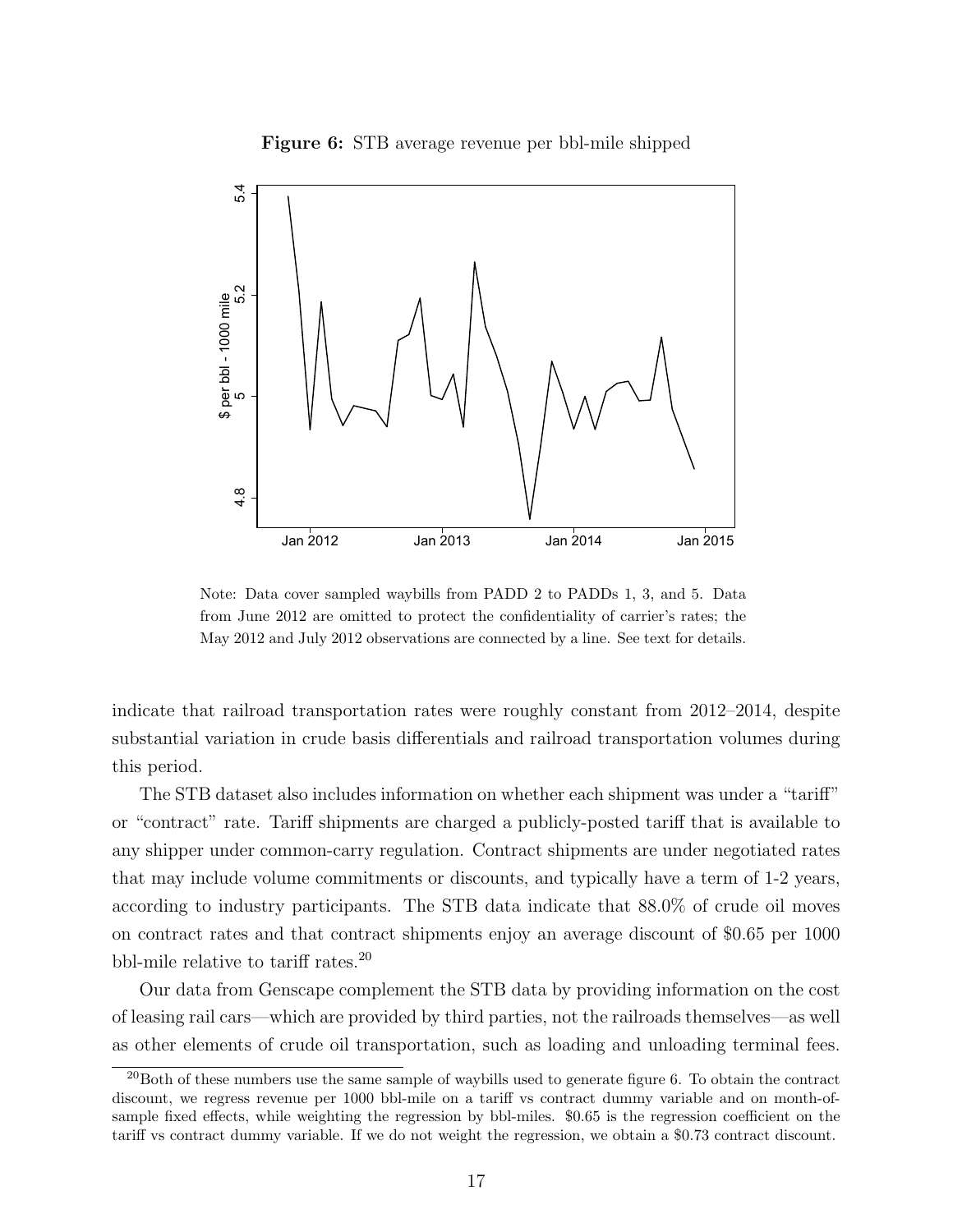

#### Figure 7: Cost assessments from Genscape

Source: Genscape. Rail car lease rates are not PADD-specific. PADD 2 to PADD 3 decomposition assumes that rail cars are 30,000 gallons and complete 1.75 round trips per month. See text for details.

Unlike the STB data, Genscape's data are cost assessments rather than actual transaction data: each week, Genscape surveys shippers to determine their estimates of the cost of making a spot crude shipment to a particular destination. The Genscape data series begin in October, 2013.

Panel (a) of figure 7 presents Genscape's assessments of leasing rates for rail cars. Unlike the STB data on railroad transportation fees, the cost of rail car rental is not constant over time. Lease rates rise in the first part of the sample, when the oil price is high and transportation volumes are growing, and then fall late in the sample, when the oil price is low and transportation volumes are falling. This pattern is consistent with scarcity rents during the "boom" period that then dissipated when oil prices fell.<sup>21</sup>

Figure 7, panel (b) shows how Genscape's assessments of freight costs (monies paid to the railroad, equivalent in principle to the STB revenue data), rail car lease costs, and other costs (primarily terminal fees) come together to form the total cost of shipping crude by rail, using the PADD 3 destination as an example. First, it is clear that Genscape's freight cost assessments are rarely updated, as the freight cost is constant for much of the sample. Nonetheless, the level of freight costs is consistent with the STB data shown in figure 6, given an average trip distance to the gulf coast of roughly 1,900 miles (Clay et al. (2017)). Panel (b) of figure 7 also indicates that charges such as terminal fees are economically significant, exceeding \$2/bbl even at the end of the sample when the price of crude oil is low. The substantial jump in "Other" costs in late 2015 is observed in all PADDs in the Genscape

<sup>&</sup>lt;sup>21</sup>See Tita (2014) and Arno (2015) for discussions of the boom and bust in railcar lease rates.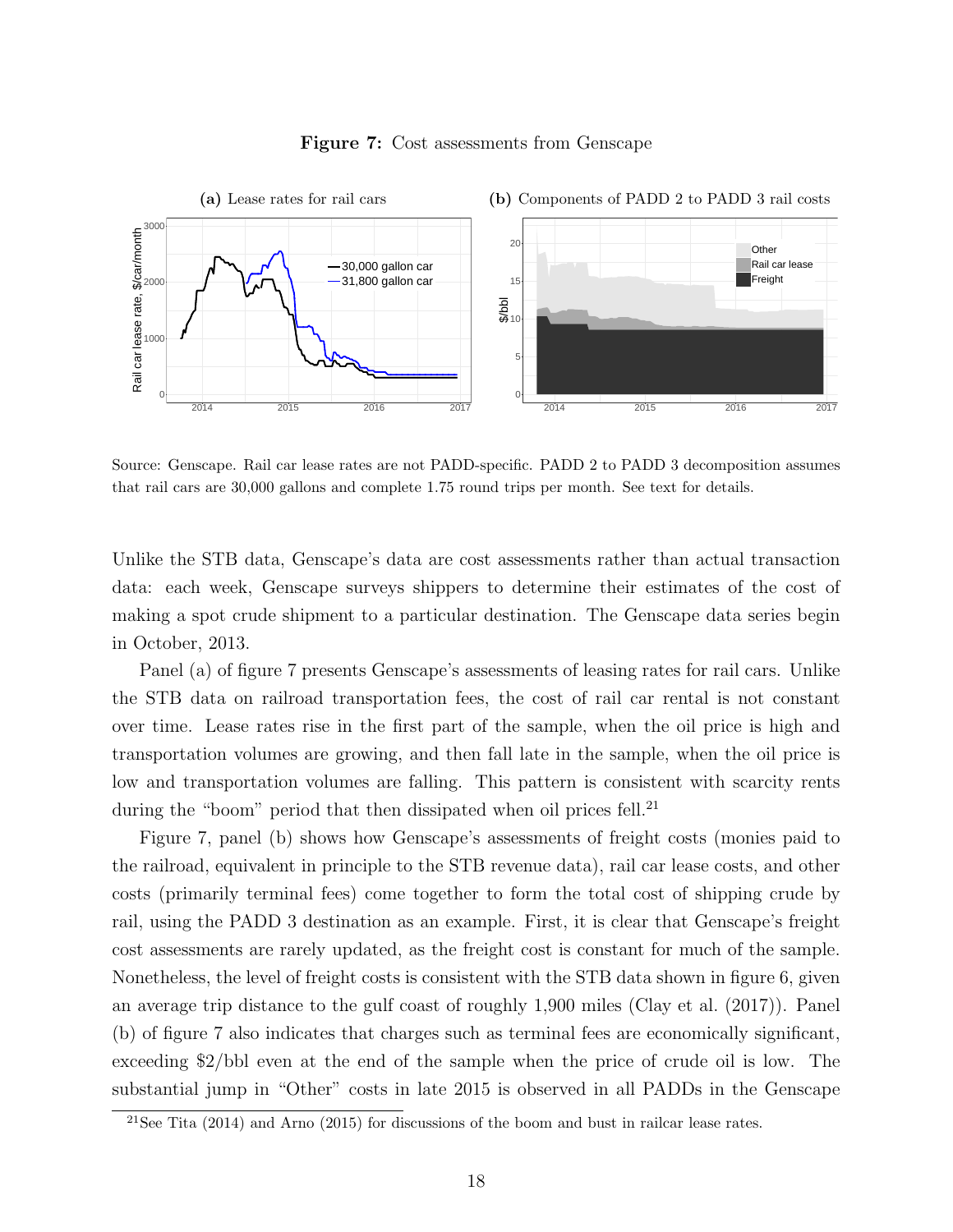data and reflects the removal of gathering costs from Genscape's assessments rather than an actual change in costs.

## 4 Rail flows and price differentials

The model from section 2 assumes that rail shippers will (a) select the destination with the highest upstream price, net of transportation costs; and (b) adjust the magnitude of these shipments as upstream prices rise and fall. In practice, however, crude-by-rail shipments violate both of these assumptions: figure 5 shows that every destination has positive rail flows in every month, starting in 2012, and figures 5 and 4 together suggest that rail volumes follow price movements with a lag. This section examines these departures from the model and discusses their implications for the interpretation of the model's results.

A likely primary driver of the deviations of rail flows from assumptions (a) and (b) is the presence of contracts between shippers, railroads, end users, and logistics providers. These contracts are frequently mentioned in industry press and publications, such as Hunsucker (2015), and may contain provisions that guarantee minimum volumes or provide volume discounts, over time horizons of several months to more than a year. These provisions are consistent with rail flows responding to lagged rather than contemporaneous prices, and can also rationalize why crude flows to multiple destinations simultaneously (if there has been recent variation in which destination is "best" in the recent past). Another potential explanation for multi-destination flow is that shippers to each rail destination face an upward sloping supply curve that is specific to that destination. In equilibrium, market forces would then spread out shipments across destinations so that the net returns to shipping to each destination were equalized. A variety of forces could give rise to such destination-specific increasing costs: congestion along rail routes, congestion at unloading facilities, and local scarcity in the rail car leasing market. Destination-specific downward sloping demand curves for Bakken crude provide a related, but distinct explanation. Refiners in destination markets, particularly those markets with limited demand for light oil (like the Gulf Coast), might only be able to process so much light oil before their refining infrastructure was operating inefficiently.

Unfortunately, we lack the data to directly test or estimate models involving contracts or diminishing returns to specific destinations. Private shipping contracts are not publicly disclosed, though the STB data do indicate that, on average, contracted freight services have lower rates than do spot freight shipments. Moreover, as described in section 3, the destination-specific cost data that we do have is either incomplete (i.e., the STB data is just for freight services) or updated at such a low frequency that they are unlikely to be useful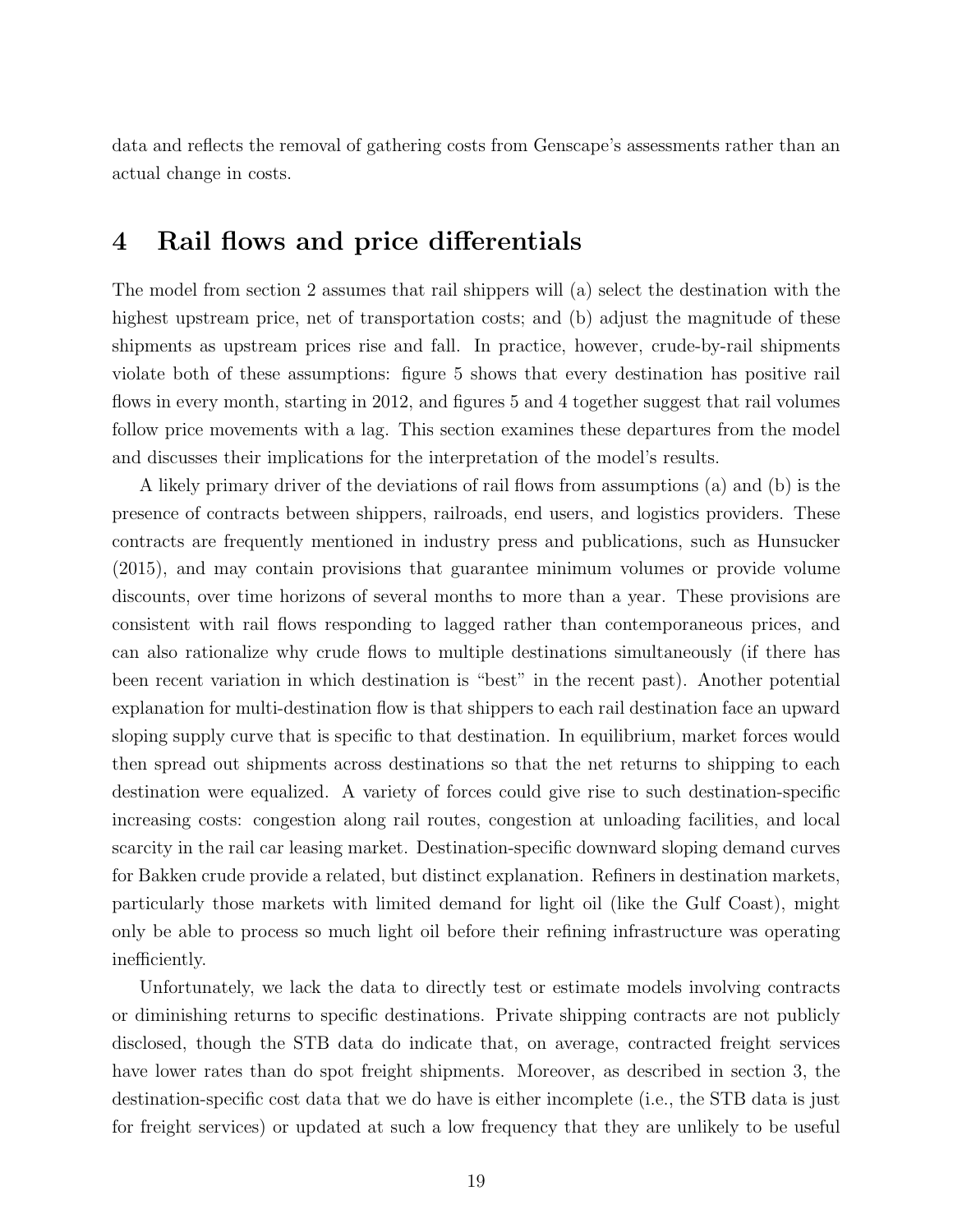in estimation (Genscape).

Instead, we focus on measuring overall departures from modeling assumptions (a) and (b) by estimating the correlation of the destination shares of Bakken crude with the contemporaneous and lagged oil prices at those destinations. To compute the destination shares, we combine data from the North Dakota Pipeline Authority on the monthly share of each transportation mode (local consumption, crude by rail, pipeline, and truck) for Bakken crude oil production and data from the EIA on the monthly share of each rail destination for crude-by-rail originating in PADD 2. Because our data end in 2016, well in advance of the completion of DAPL, we assume that the pipeline share corresponds to pipeline shipments that reach Cushing, OK and not the Gulf Coast.<sup>22</sup> We divide the total rail share from the NDPA data into destination-specific crude-by-rail shares using the EIA data. The combined data give the share of North Dakota crude oil production that is refined locally, transported by truck to Canada, transported by pipeline to Cushing, OK, and transported by rail to each of PADDs 1, 2, 3, and 5.

Because refined consumption is empirically at or just below the reported capacity for refineries in North Dakota during the entire time period, we subtract it from total production and focus on the destinations that appear to be unconstrained. We assume shippers to PADD 1 earn the Brent price for their cargoes, shippers to PADD 2 earn WTI, shippers to PADD 3 earn LLS, and shippers to PADD 5 earn ANS. There is no publicly available light oil benchmark for any central Canadian trading hub, so we assume that truck shipments earn the local Clearbrook price.

To measure the correlation of destination shares with destination prices, we estimate a multinomial logit choice model. Formally, let  $u_{ijt}$  be the indirect utility that an atomistic shipper i experiences when shipping to destination j during month t. We assume that  $u_{ij}$ is a linear combination of current and lagged prices at destination  $j$ , a fixed effect for that destination, a time-varying unobserved mean utility shock specific to  $j$  and  $t$ , and an iid type-1 extreme value "taste" shock specific to  $i, j$  and  $t$ :

$$
u_{ij} = \sum_{l=0}^{L} \beta_{t-l} p_{j,t-l} + \delta_j + \xi_{jt} + \epsilon_{ijt}
$$

Under the assumption that shippers choose the destination with the highest indirect utility, the fraction of crude oil production that is shipped to destination  $j$  during period t is given

<sup>&</sup>lt;sup>22</sup>There were at least two distinct pipeline routes to Cushing: the Enbridge Mainline and Spearhead systems, which travel east into Minnesota and Illinois and then southwest into Cushing, and the Butte pipeline system, which connects to the Guernsey, Wyoming trading hub, which in turn is connected to the Platte, Pony Express and White Cliffs pipeline systems that connect to Cushing. We are not aware of any pipeline routes to other major pricing centers.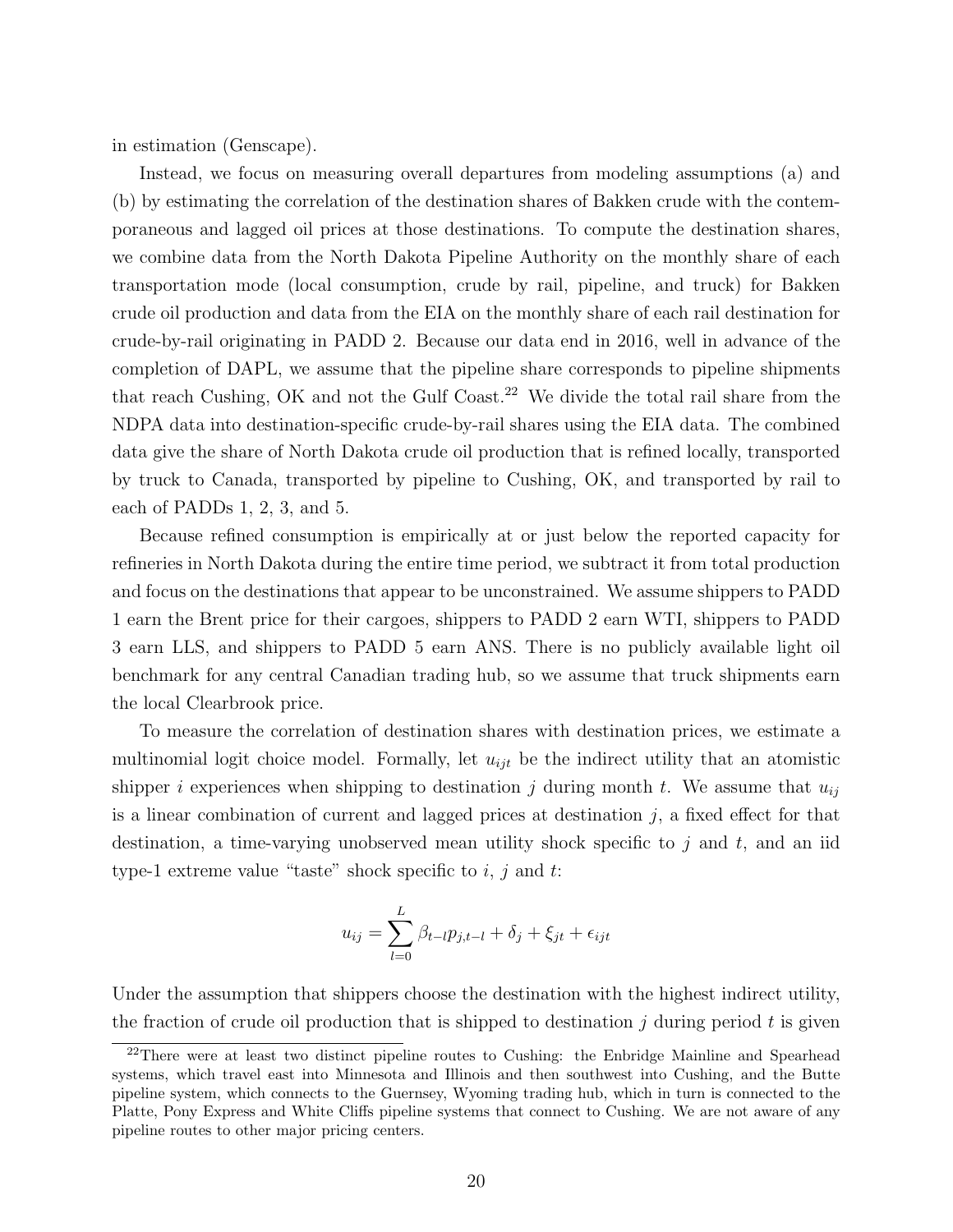by the standard logit formula:

$$
s_{jt} = \frac{\exp\left(\sum_{l=0}^{L} \beta_{t-l} p_{j,t-l} + \delta_j + \xi_{jt}\right)}{\sum_k \exp\left(\sum_{l=0}^{L} \beta_{t-l} p_{k,t-l} + \delta_k + \xi_{kt}\right)}
$$

To estimate this model, we treat pipeline transportation as the "outside good" and use the Berry (1994) logit inversion formula to correlate the log odds ratios of the destination shares with the destination-specific prices:

$$
\log s_{jt} - \log s_{0,t} = \sum_{l=0}^{L} \beta_{t-l} (p_{j,t-l} - p_{0,t-l}) + \delta_j - \delta_0 + \xi_{jt} - \xi_{0t}
$$

We estimate the model using OLS, noting that our interpretation of the  $\beta$ 's is complicated by standard supply/demand endogeneity concerns.

Table 1 presents estimates of the above model using contemporaneous destination prices and price lags of order 3 to 24 months. The estimated coefficient on contemporaneous prices in column 1 is roughly 0, and contemporaneous prices explain practically none of the variation in destination shares, providing initial evidence that rail shipment decisions are not especially sensitive to spot pricing conditions. The remaining columns successively add lags of destination-specific crude oil prices, and in the process provide more explanatory power.

In general, the coefficient on the oldest price realization has the most positive value and is more precisely estimated than any other coefficient in a given specification. This pattern holds for specifications including lags of up to 18 months (column 7) and is consistent with a model in which a large fraction of shippers sign contracts that require or otherwise provide incentives for consistent shipments over several months. For example, if all shippers signed T-month contracts, then the price vector driving month t's destination shares would be  $p_{t-T}$ . Among the specifications considered in table 1, the model with lags up to 18 months fits the data the best, both in the raw and adjusted  $R^2$  sense, therefore suggesting that contracts with terms as long as 18 months are common in crude-by-rail shipping.

Another pattern in Table 1 is the negative and precisely estimated coefficients on contemporaneous prices. It is hard to tell a rational story in which shippers actively avoid destinations that currently have higher prices, all else equal. However, it is not hard to blame this result on the endogeneity problem standard in all supply/demand models like this one. If  $\xi_{jt}$  constitutes a supply shock (e.g., unobserved opening of a new loading or unloading facility), contemporaneous prices at destination  $j$  will be *negatively* correlated with the shock, so the coefficient on contemporaneous prices will be biased *downwards*.

Though we make no claims that this empirical model identifies "true" shipper preferences,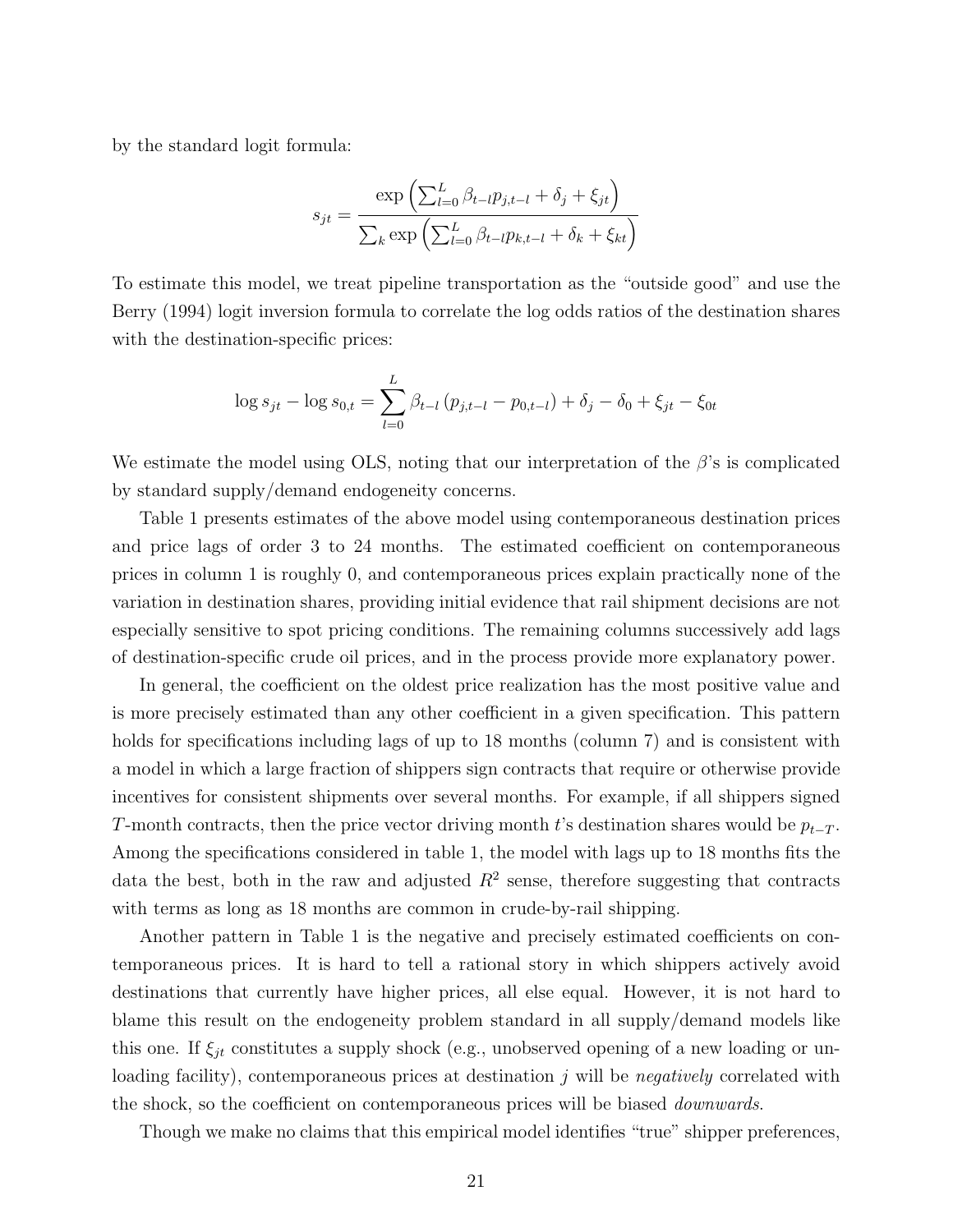|                   | (1)     | (2)                   | (3)                    | (4)                    | (5)                    | (6)                    | (7)        | (8)                   | (9)       |
|-------------------|---------|-----------------------|------------------------|------------------------|------------------------|------------------------|------------|-----------------------|-----------|
| $P_t$             | $-0.00$ | $-0.07\mbox{***}$     | $-0.08^{\ast\ast\ast}$ | $-0.07^{\ast\ast\ast}$ | $-0.09^{\ast\ast\ast}$ | $-0.08^{\ast\ast\ast}$ | $-0.06***$ | $-0.03**$             | $-0.01$   |
|                   | (0.02)  | (0.03)                | (0.02)                 | (0.02)                 | (0.02)                 | (0.02)                 | (0.01)     | (0.01)                | (0.02)    |
| $P_{t-3}$         |         | $0.09^{\ast\ast\ast}$ | 0.02                   | 0.00                   | 0.02                   | $-0.00$                | $-0.01$    | $-0.01$               | $-0.01$   |
|                   |         | (0.03)                | (0.03)                 | (0.03)                 | (0.02)                 | (0.02)                 | (0.02)     | (0.01)                | (0.02)    |
| $P_{t-6}$         |         |                       | $0.09***$              | 0.02                   | 0.01                   | 0.03                   | 0.01       | $-0.00$               | $-0.01$   |
|                   |         |                       | (0.02)                 | (0.03)                 | (0.02)                 | (0.02)                 | (0.02)     | (0.01)                | (0.02)    |
| $P_{t-9}$         |         |                       |                        | $0.09^{\ast\ast\ast}$  | 0.01                   | 0.00                   | 0.02       | 0.01                  | 0.00      |
|                   |         |                       |                        | (0.02)                 | (0.02)                 | (0.02)                 | (0.01)     | (0.01)                | (0.01)    |
| $P_{t-12}$        |         |                       |                        |                        | $0.10***$              | $0.03**$               | $0.02*$    | $0.03^{\ast\ast\ast}$ | $0.02**$  |
|                   |         |                       |                        |                        | (0.02)                 | (0.02)                 | (0.01)     | (0.01)                | (0.01)    |
| $P_{t-15}$        |         |                       |                        |                        |                        | $0.09^{\ast\ast\ast}$  | $0.03***$  | $0.03**$              | $0.03**$  |
|                   |         |                       |                        |                        |                        | (0.01)                 | (0.01)     | (0.01)                | (0.01)    |
| $P_{t-18}$        |         |                       |                        |                        |                        |                        | $0.08***$  | $0.05***$             | $0.04***$ |
|                   |         |                       |                        |                        |                        |                        | (0.01)     | (0.01)                | (0.01)    |
| $P_{t-21}$        |         |                       |                        |                        |                        |                        |            | $0.04***$             | $0.04***$ |
|                   |         |                       |                        |                        |                        |                        |            | (0.01)                | (0.01)    |
| $P_{t-24}$        |         |                       |                        |                        |                        |                        |            |                       | $0.02**$  |
|                   |         |                       |                        |                        |                        |                        |            |                       | (0.01)    |
| $\mathbf{R}^2$    | 0.00    | 0.07                  | 0.14                   | 0.23                   | 0.34                   | 0.41                   | 0.46       | 0.43                  | 0.37      |
| Adj. $R^2 - 0.01$ |         | 0.06                  | 0.13                   | 0.21                   | 0.33                   | 0.39                   | 0.44       | 0.40                  | 0.34      |
| $\mathbf N$       | 400     | 397                   | 386                    | 371                    | 356                    | 341                    | 326        | 311                   | 296       |

Table 1: Multinomial Logit Shipment Destination Share Regressions

∗∗∗p < 0.01, ∗∗p < 0.05, <sup>∗</sup>p < 0.1

Multinomial logit regressions of shipment destination shares onto current and lagged destination prices. PADD 2 pipeline shipments are the outside good. Shipments by truck to Canada are priced using Bakken Clearbrook, whose price series starts in May, 2010. Thus, in specifications with longer lags of price, there are fewer observations for shipments by truck to Canada than for other destinations. All specifications include destination fixed effects. Newey-West standard errors in parentheses.  $R^2$  values are calculated "within" each destination.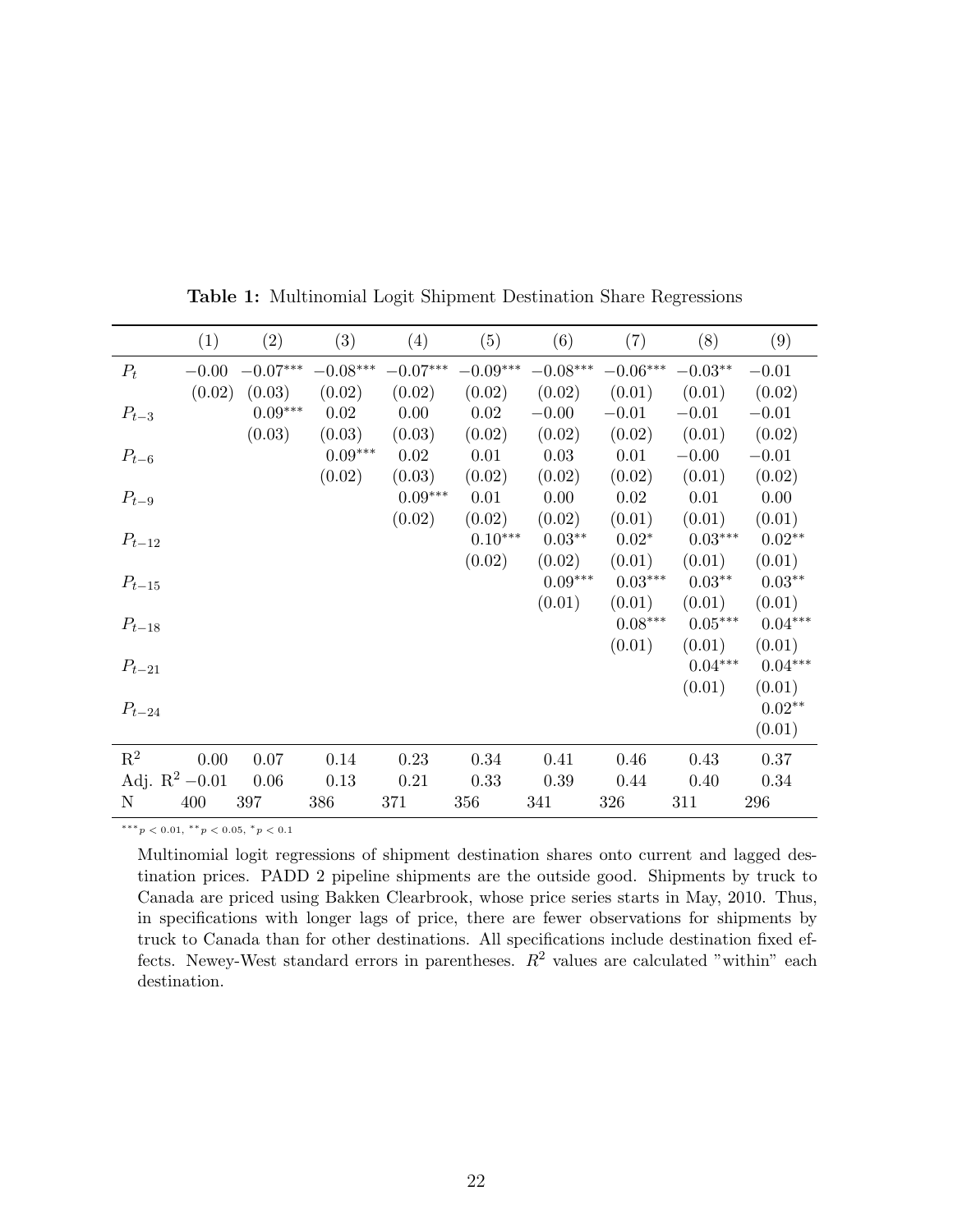

Figure 8: Actual vs Predicted Rail Shares Under 18 Month Lagged Model

Note: PADD 2 pipeline transportation is the outside option. Because predicted PADD 2 rail shipments are constant at the estimated fixed effect, their actual and predicted values are excluded from this figure.

it is the case that it matches data reasonably well. Figure 8 plots actual and fitted values of the log odds ratios for each destination over the time period covered by our data. There two patterns to match: rail shipments increase to parity with pipeline shipments by early 2014 and then decline, and truck shipments gradually diminish until they begin growing again in 2016. The empirical model is able to match both of these patterns, bolstering the fundamental concept underpinning our model that rail flows do respond to oil price shocks, even if those responses occur with a non-trivial lag.

## 4.1 Implications for interpretation of the model

The divergence between the pipeline flow data and our model primarily derives from the fact that most real-world crude-by-rail flows are tied to contracts, but the model assumes that crude-by-rail operates on spot markets. Our model therefore omits mechanisms by which contracts add value to shippers: contracts with rail providers result in lower transportation fees (as revealed in the STB data in section 3.3), and contracts with downstream refiners provide refiners with medium-run certainty over their crude mix. Because our model does not account for this value and because the oil price and Genscape transportation cost data that we use to calibrate our model reflect spot oil markets and spot shipment costs rather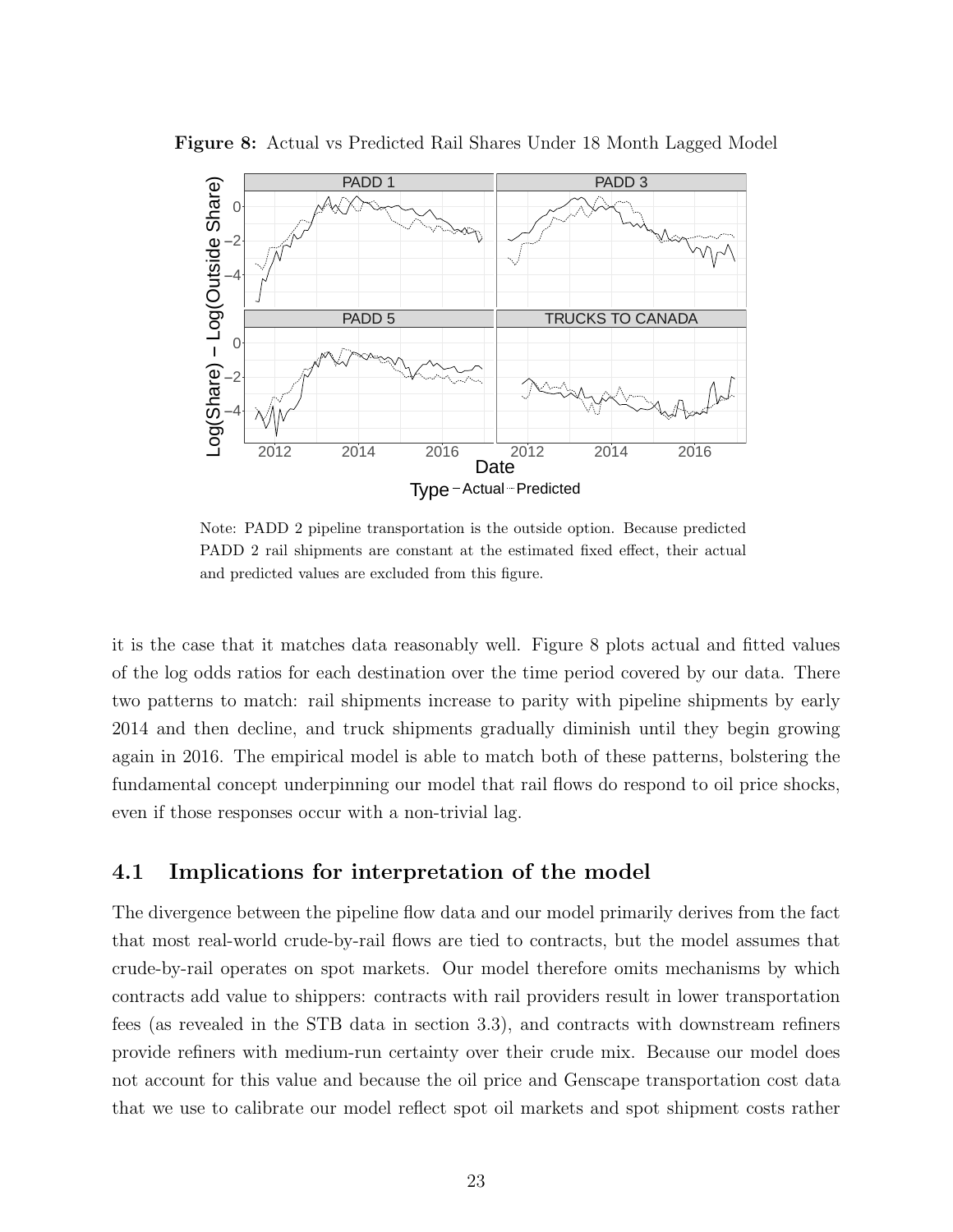than contract prices, our model is biased toward under-valuing crude-by-rail.<sup>23</sup>

In principle, we could augment our pipeline investment model by allowing rail shippers to sign one or two year contracts with transportation providers. However, we believe that this approach is impractical for at least two reasons. First, and most importantly, shippers' contracts are private and not observable. We therefore lack a basis for quantifying the pricing and transportation cost benefits that these contracts confer. Second, allowing for these contracts would substantially complicate our model, since we would need to track state variables for contracted rail volumes over the life of the pipeline. Rather than take this step, we find it preferable to use our model as described in section 2, even though it abstracts away from crude-by-rail contracts, knowing that this approach causes us to under-value the option value generated by railroad transportation.

## 5 Model calibration and validation

To quantify the economic impact of crude-by-rail's flexibility on equilibrium pipeline investment, we calibrate the model defined in Section 2 to the recently constructed Dakota Access Pipeline (DAPL). Using reported construction costs and various assumptions about the long run elasticity of local supply, estimates of the cost structure of crude-by-rail transportation, and the likely distribution of future downstream crude oil prices, we compute the averagecost tariff that would finance the pipeline's construction and then estimate the sensitivity of the pipeline's size to the cost of railroad transportation. Because the DAPL investment decision, like all major pipeline investments, involves a long-term commitment, each of these inputs must be quantified with the long run in mind.

### 5.1 Calibration details

### 5.1.1 Dakota Access Pipeline facts

We calibrate our model to fit market conditions in June, 2014, when DAPL received firm commitments from its eventual customers (Energy Transfer Partners, 2014). At this time, the Brent crude oil price was \$111.87/bbl and expected to remain high: the three-year Brent futures price was \$99.19/bbl.<sup>24</sup> Completion of DAPL, with a capacity of 470,000

<sup>&</sup>lt;sup>23</sup>By ignoring contacting, we believe it is likely that we are also under-valuing the effect of rail prices on equilibrium pipeline investment. Under the "simplified" model described in equation 3, the equilibrium pipeline size is concave in rail costs. If the effect of contracts on the value of crude-by-rail is equivalent to a decrease in rail costs, the concavity of the relationship between pipeline investment and crude-by-rail costs implies that  $\frac{dK}{dr_0}$  will be larger when crude-by-rail moves primarily on contracts.

<sup>&</sup>lt;sup>24</sup>We use futures price data from Quandl, downloaded from https://www.quandl.com/collections/futures/icebrent-crude-oil-futures. Contracts were not actively traded at horizons beyond three years.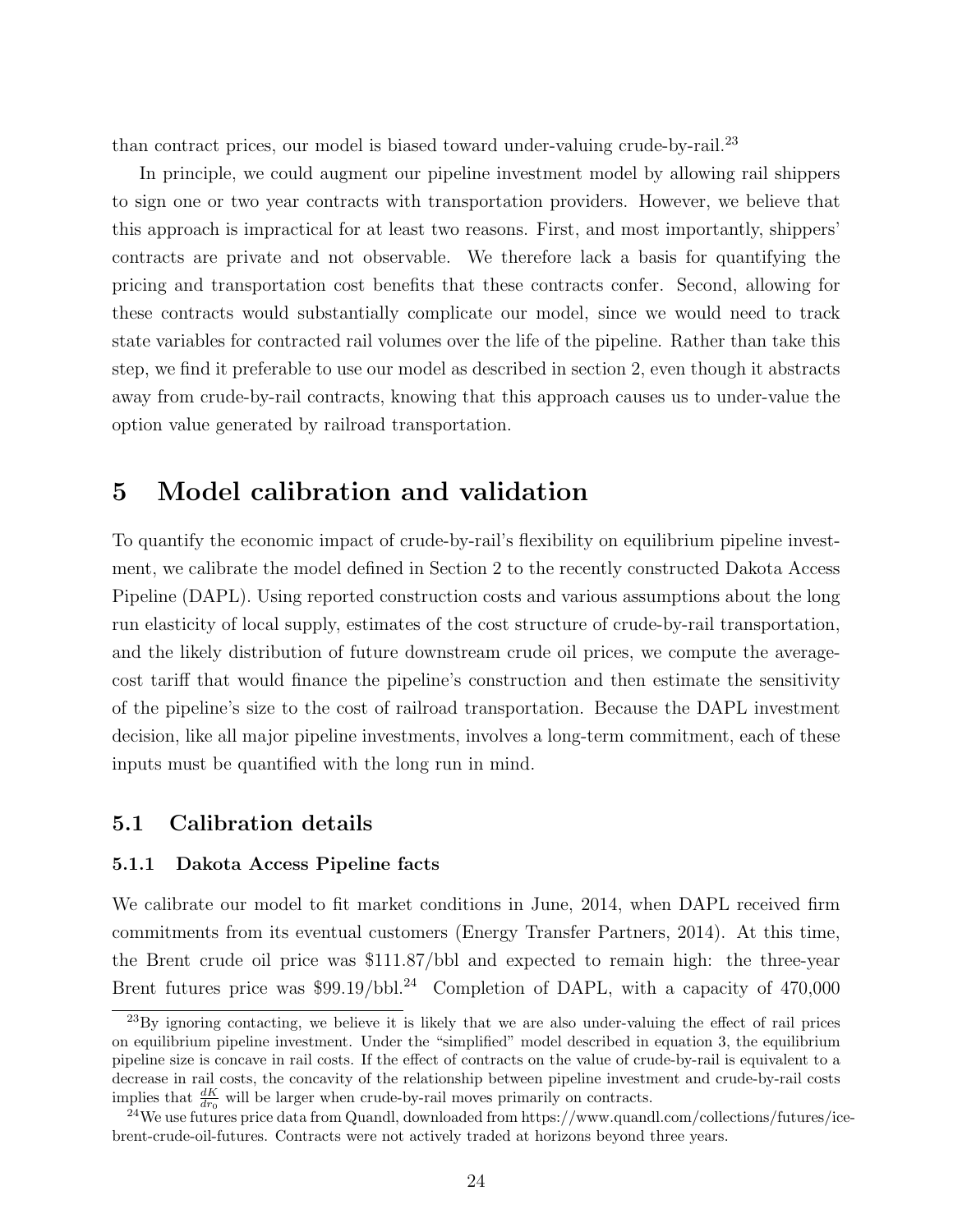bpd, was expected to bring the sum of Bakken pipeline export capacity and local refining capacity to 1.323 million bpd (Biracree (2016), Arno (2016)).<sup>25</sup> This combined capacity falls modestly short of the North Dakota Pipeline Authority's contemporaneous forecast that Bakken production would reach 1.5 million bpd within a few years at expected crude oil prices (North Dakota Pipeline Authority, 2014). The pipeline reportedly cost \$3.8 billion to construct.

#### 5.1.2 Downstream oil price distribution for pipeline shippers

To calculate the expected return to pipeline shippers, our model requires an estimate of the distribution  $f(P_d)$  of future downstream prices that these shippers face in the long run. The definition of "long-run" that we adopt is a 10 year time horizon, thereby aligning our estimated price distribution with the 10-year commitments made by DAPL shippers. Although DAPL sends oil to the U.S. Gulf Coast, where the relevant price is LLS, we use the three-year Brent (East Coast) futures price of \$99.19/bbl to measure the expected price  $E[P_d]$  faced by DAPL shippers, since there is no LLS futures market and since the Brent and LLS prices have historically been quite close (figure 4).<sup>26</sup>

To obtain the variance of  $f(P_d)$ , we calculate the historic long-run volatility of the Brent crude spot price (we continue to use Brent rather than LLS to be consistent with our use of futures prices for  $E[P_d]$  and because Brent is historically the most liquidly traded waterborne crude price). To do so, we estimate the standard deviation of 10-year differences in logged monthly prices. As of June, 2014, this standard deviation over the entire price history was 0.759.<sup>27</sup> We assume that the distribution of future prices faced by pipeline shippers is lognormal, with this standard deviation, so that a 95% confidence interval for prices 10 years in the future covers a decrease of 77% to an increase of 343% relative to the expected price of \$99.19/bbl.<sup>28</sup>

<sup>&</sup>lt;sup>25</sup>See especially Biracree (2016) for a breakout of Bakken-area local refining capacity and export pipeline capacity, though note that the capacity of DAPL is 470,000 bpd rather than 450,000 bpd as stated in the article.

<sup>&</sup>lt;sup>26</sup>We use three-year futures price to measure the long-run expected price 10 years in the future, rather than extrapolate or forecast long-run price changes, because the literature on long-run oil-price forecasting suggests that the martingale assumption typically leads to the smallest forecast errors (Alquist, Kilian and Vigfusson, 2013).

<sup>&</sup>lt;sup>27</sup>The full Brent price history on Bloomberg goes back to May, 1983, so that the first observation for which 10-year differences exist is May, 1993.

<sup>&</sup>lt;sup>28</sup>The 95% confidence interval for future price changes is obtained by  $e^{0.759*1.96}$  and its reciprocal.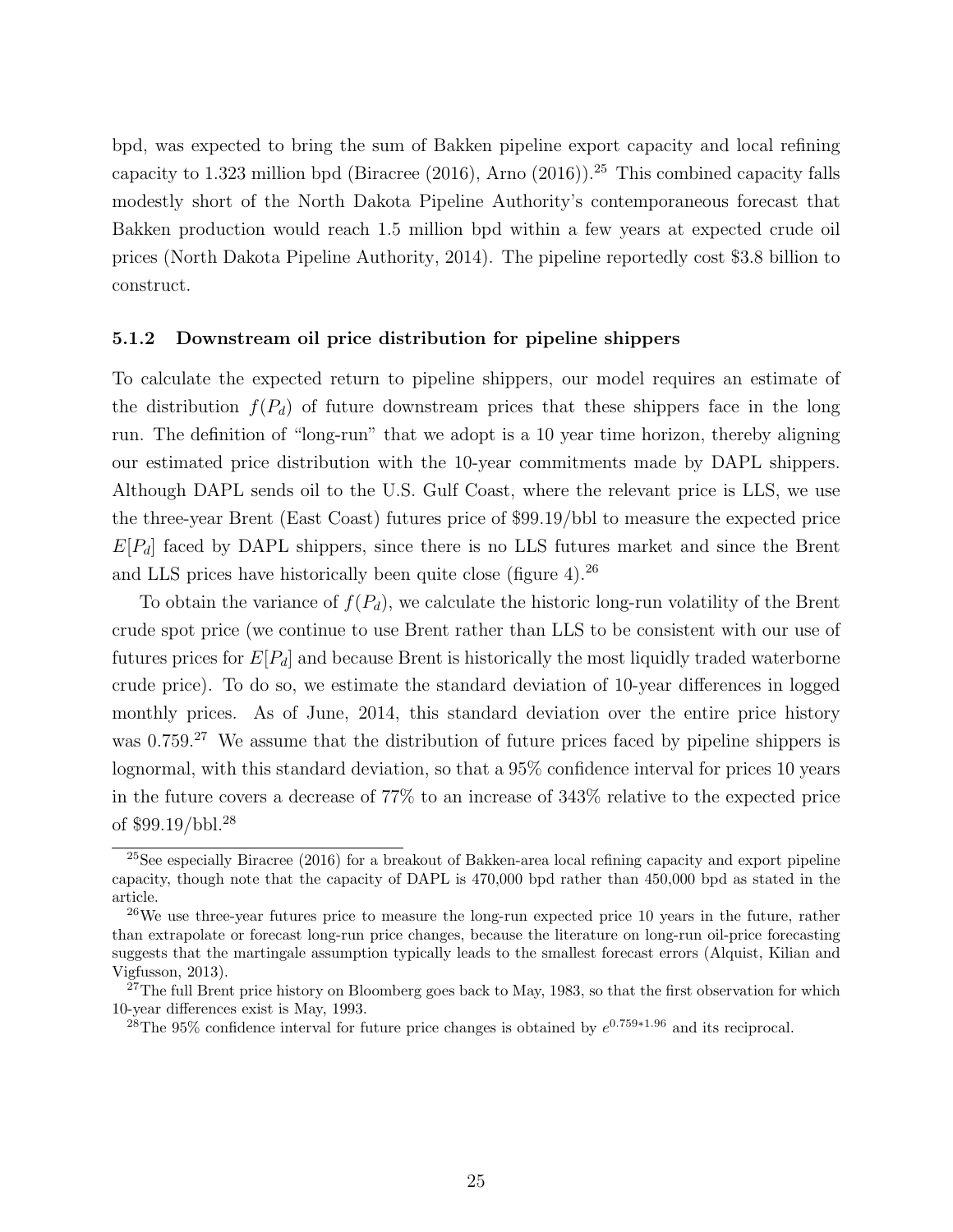#### 5.1.3 Downstream oil price distribution for rail shippers

We use the history of daily prices for Brent, LLS, WTI and ANS to compute  $\widetilde{P}$  (the maximum of the downstream prices accessible by rail) and its empirical conditional density  $f(\tilde{P} | P_d)$ , now treating  $P_d$  as the LLS price. Recall that our model assumes that committed pipeline shippers would never prefer to use rail instead of the pipeline. In our 20 years of spot price data, this assumption holds for all but 8 days, so our conditional density estimates do not directly impose it.<sup>29</sup> Though the model assumes that shipments to all rail destinations face a common cost  $r_0$ , the data do show some differences on the order of a few dollars per barrel. To incorporate these differences in shipping costs, we revise our definition of what rail shippers earn to  $\widetilde{P} = \max_i P_i - r_{0,i}$ . Thus,  $\widetilde{P}$  is the best netback (as opposed to best downstream price) a rail shipper could receive. Then, we define the pricing difference  $D = \widetilde{P}-(P_d-r_{0,d})$ , which is the amount by which the best rail netback exceeds a rail netback to LLS. By construction, D will have a point mass at 0. To deal with the statistical issues associated with point masses in density estimation, we non-parametrically estimate the conditional distribution of D in two steps. First, we estimate  $Z(P_d) = Pr(D = 0 | P_d)$ , the probability that  $P_d$  is the best downstream rail destination. Second, we estimate  $f(D | P_d, D > 0)$ . Subsequently, in our simulations we compute realizations of  $\widetilde{P}$ , conditional on  $P_d$ , by taking binomial draws with probability  $Z(P_d)$ . If a draw equals zero, we assign rail shipments to LLS and pay them the LLS netback  $P_d - r_{0,LLS}$ . If a draw equals one, we take a draw of D from  $f(D | P_d, D > 0)$ and pay rail shipments that draw plus the LLS netback.

Figure 9 shows the estimated conditional distribution of D given  $P_d$ . Panel (a) shows that the probability that  $P_d$  is the best rail destination is generally increasing in  $P_d$ . However, there is a clear departure from monotonicity when LLS prices are between \$95-105 per barrel, which occurred frequently during 2011-2014, and rarely before. These price levels occurred at the same time as a significant departure in the historical Brent LLS relationship. For the 20 or so years prior to 2011, Brent had traded at discount to LLS of a few dollars per barrel. Starting in 2011, this discount frequently became positive, sometimes by as much as \$10 per barrel.<sup>30</sup> Thus, despite high LLS price levels, prices on the East coast were even higher, and by an amount that exceeded the difference in shipping costs. This pattern largely stopped With the relaxation of the U.S. crude oil export ban in January 2015. Panel (b) of 9 shows the density of D, conditional on  $D > 0$  and  $P_d$ . For most values of  $P_d$ , this density is concentrated around just a few dollars per barrel, with a downward trend in the mode. However, at higher levels of  $P_d$ , the average D begins to shift upwards, consistent with the data in panel (a).

 $^{29}$ We exclude those 8 days from the estimation procedure.

 $30$ See, for example Blas (2013) and Hunsucker (2013)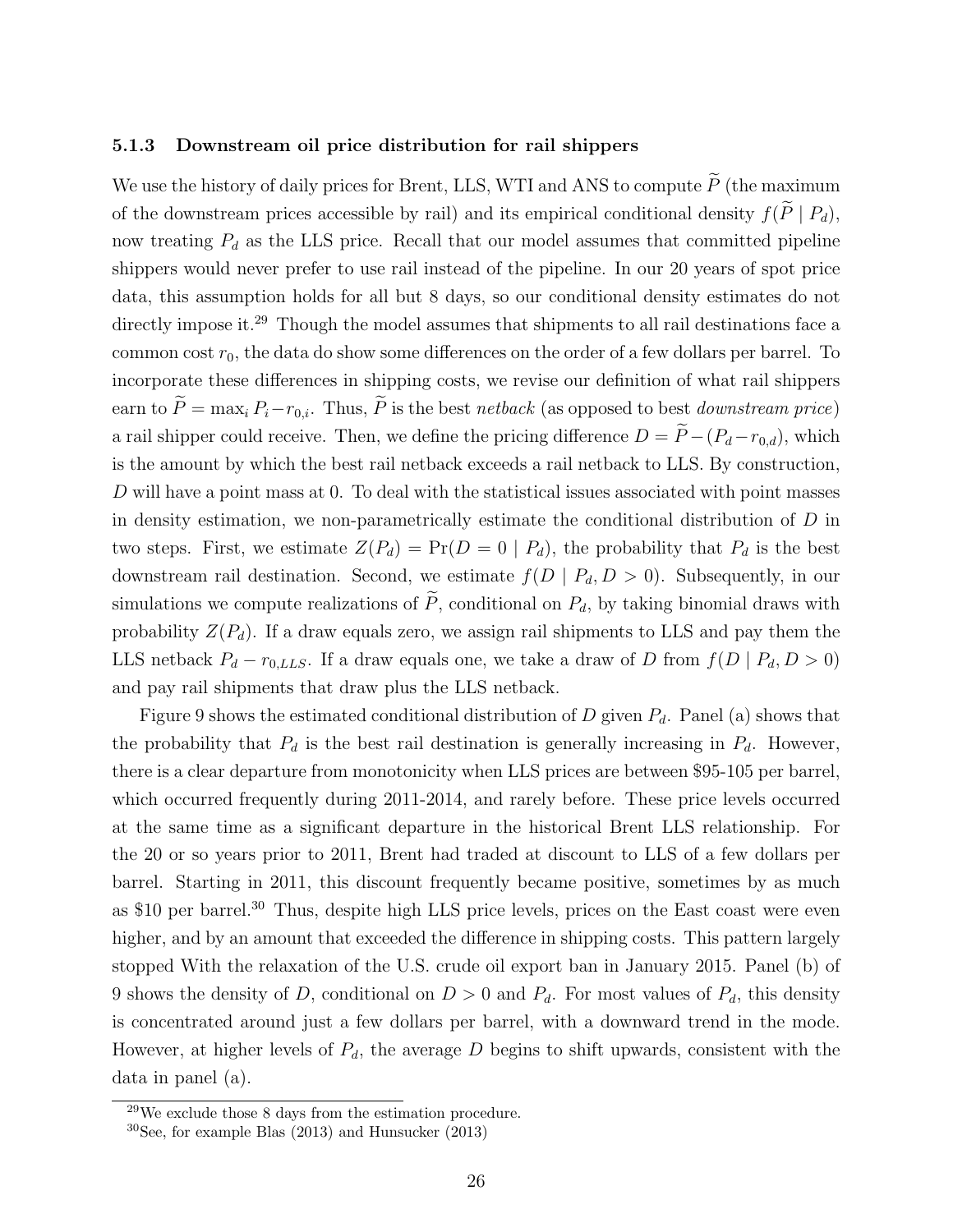

#### Figure 9: Conditional Distribution of Downstream Prices

Source: Bloomberg, Platts, Genscape. D is the difference between the highest rail netback and the LLS rail netback. Solid lines indicate conditional means. In panel (a), dashed lines indicate 95% confidence intervals. In panel (b), dashed lines indicate the 2.5% and 97.5% quantiles of the estimated conditional density.

### 5.1.4 Upstream oil supply elasticity

Rather than estimate the supply function for Bakken crude ourselves, we rely on the recent literature that has endeavored to estimate supply curves for U.S. shale oil and gas. Smith and Lee (2017) estimate a long-run supply curve for the Bakken that has a price elasticity which declines from  $0.5$  to  $0.2$  as the oil price increases from \$20/bbl to \$100/bbl. They obtain this supply curve by modeling heterogeneity across the Bakken in the "breakeven" price necessary to trigger drilling and therefore oil production. Hausman and Kellogg (2015) estimate price elasticities for shale gas of about 0.8, using instrumental variables regressions of gas drilling rates on lagged gas prices. Newell et al. (2016) use similar methods and estimate a shale gas elasticity of about 0.7. The same authors apply their approach to shale oil in the United States Newell and Prest (2017), estimating an elasticity (cumulatively over 3 quarters of lagged prices) of 1.3.

One interpretation of these very divergent estimates is that the concept of a supply elasticity for an exhaustible resource is inherently strained. Smith & Lee's (2016) elasticity does implicitly account for exhaustion, but as a result the elasticity concerns the price-responsiveness of total ultimate production (in bbls) rather than the responsiveness of produced flow (bbls per day). The other papers find large medium-run responses of drilling which ultimately results in oil flow—to prices, but do not account for depletion or resource heterogeneity. In particular, if high prices induce the drilling of lower-quality reserves, the production elasticity will be less than the drilling elasticity. Overall, given the uncertainty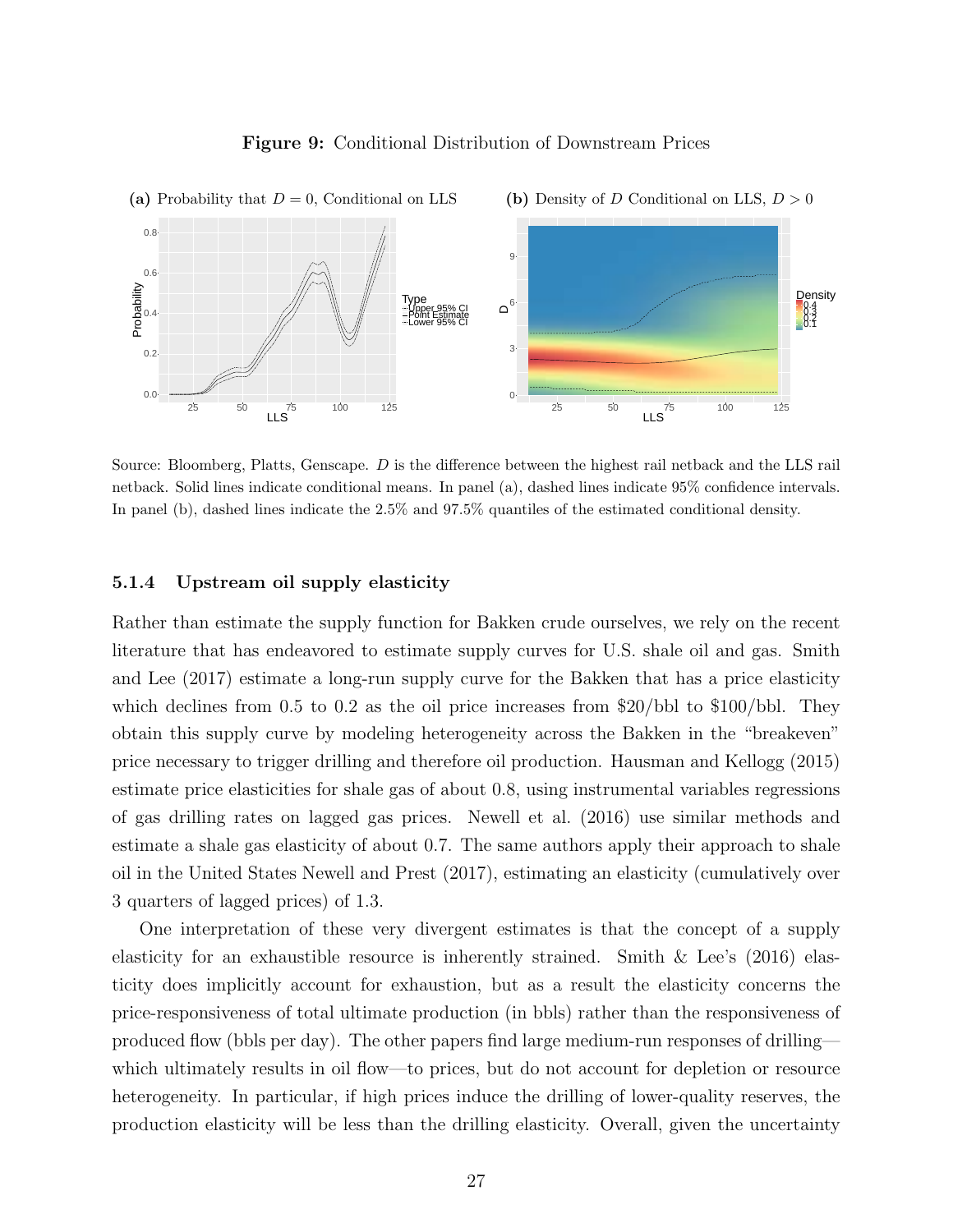over the price-responsiveness of upstream supply, we calibrate our model with a range of elasticities spanning  $0.2$  to  $0.7^{31}$ 

#### 5.1.5 Railroad transporation costs

We use the Genscape rail cost data to calibrate values of  $r_0$  and  $r_1$ . The Genscape data is constructed from telephone surveys of market participants who are asked at what price they believe they could conduct spot market transactions. As such, these prices are not true marginal costs for rail transportation, and in Section 3.3 we discuss a variety of issues with it. Nevertheless, this data can be reported at a disaggregated level and includes relevant costs like loading, unloading and tanker car rental, unlike the STB data. Acknowledging the limitations of the source data, we estimate  $r_{0,i}$  as the minimum all-in rail cost in the Genscape data for transportation between the Bakken and destination i. For most destinations, this minimum price occurs in the spring of 2016, after (a) millions of bbls/day of loading and unloading capacity had been constructed, (b) rail car lease prices had fallen as a glut of new tanker cars became available and (c) global oil prices reached the lowest level in more than a decade. We select the minimum reported cost because these costs coincide with both fully constructed capacity and limited use of that capacity, which we view as a reasonable analogue to the model's notion of  $r_0$ .<sup>32</sup>

Lacking a credible means to estimate the full supply curve for rail services, we calibrate the model using various values of  $r_1$ . At the low end, we assume  $r_1 = 0$ , which would be consistent with the fact that rail loading/unloading capacity now far exceeds even optimistic estimates of the peak level of Bakken production, and that tanker cars should be viewed as commodities in the medium to long term. At the middle and higher ends, we assume  $r_1 = 3$ and  $r_1 = 6$ , to match the fact that Genscape's highest rail costs of \$20-25 per bbl were realized in October, 2013, when aggregate crude-by-rail activity was about 300 thousand bbls/day higher than when prices were lowest.

#### 5.1.6 Pipeline economies of scale

Finally, we consider the extent to which there are increasing returns to scale in pipeline construction; i.e., we calibrate the  $d(C(K)/K)/dK$  term in equation (7). As a conservative baseline, we simply assume that the construction of DAPL has constant returns to scale,

<sup>31</sup>We have also experimented with a supply elasticity of 1.3; however, this large elasticity causes the denominator of equation (7) to be negative, which taken seriously implies that the observed DAPL size is an unstable equilibrium (and that the stable equilibrium involves a substantially larger pipeline) Under constant returns to scale, our calculated values for  $dK/dr_0$  are 40% to 90% larger than those shown in table 2 for an elasticity of 0.7.

<sup>32</sup>These costs are: \$13.00/bbl for PADD 1, \$8.54 for PADD 2, \$10.94 for PADD 3, and \$9.23 for PADD 5.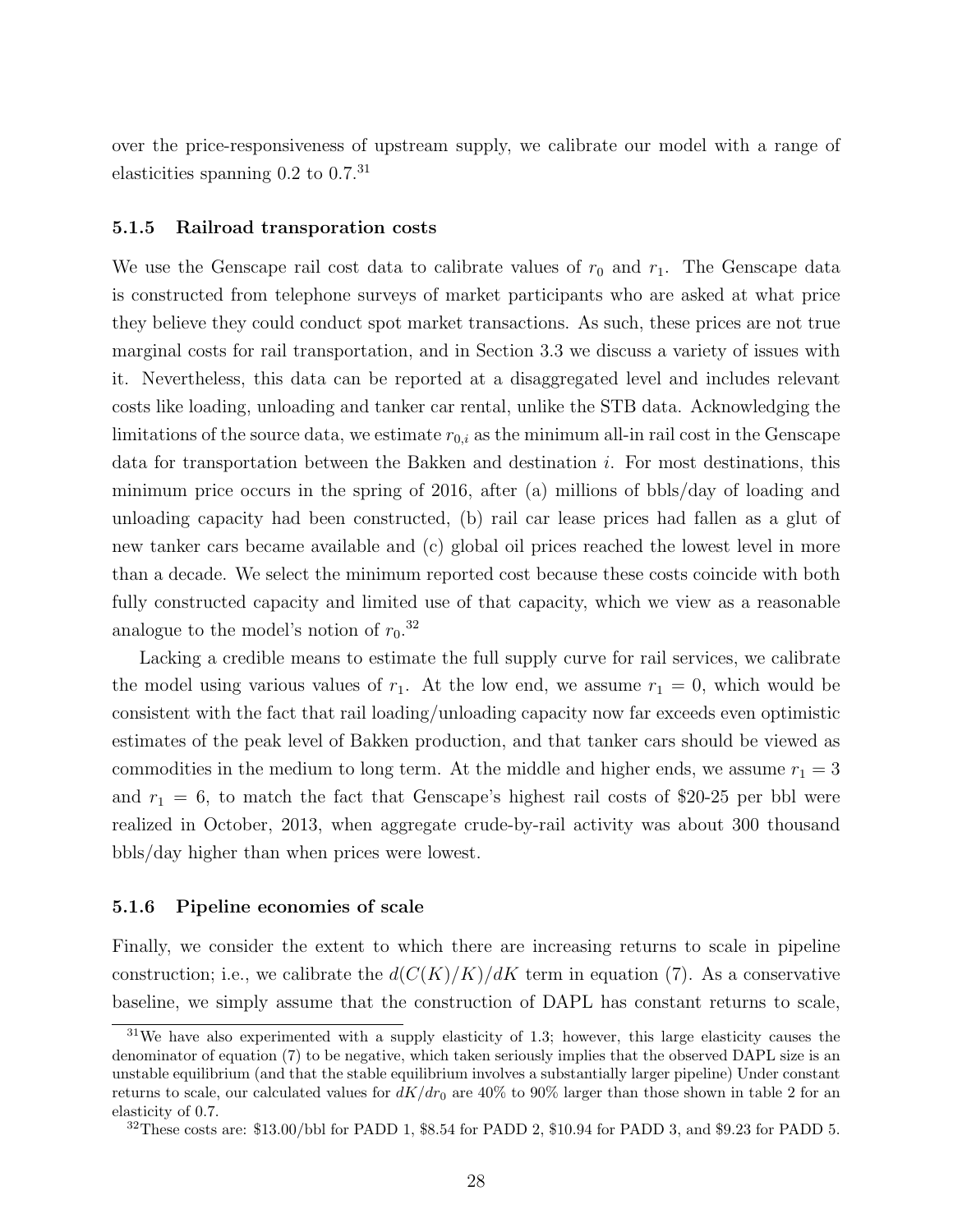so that this derivative is zero. As an alternative, we assume that the pipeline's cost is a constant elasticity function of capacity, and we obtain an elasticity estimate from Soligo and Jaffe (1998)'s study of Caspian Basin oil export pipelines.<sup>33</sup> The elasticity implied by Soligo and Jaffe (1998) is 0.59, consistent with substantial scale economies.<sup>34</sup> Other work on U.S. natural gas pipelines suggests an even lower elasticity: Rui, Metz, Reynolds, Chen and Zhou (2011) obtains a sample of U.S. natural gas pipeline costs and regresses log(cost) on the log of pipeline diameter (along with controls for length and geography). That paper obtains an elasticity of pipeline cost with respect to diameter of 0.49, but because pipeline capacity is convex in diameter (the cross-sectional area of a pipe increases with diameter squared), the elasticity with respect to capacity is even lower. To be conservative, we elect to use the elasticity of 0.59 from Soligo and Jaffe (1998).

## 5.2 Validation

Given the inputs discussed above, we validate our model by solving for the DAPL average cost that is consistent with an equilibrium in which shippers committed to the actual DAPL capacity of 470 thousand bpd (which increased total Bakken pipeline export and local processing capacity to 1.325 million bpd). We then compare this implied cost—which per equation (6) is equal to the model's expected return to pipeline shippers—to the actual DAPL tariff for long-term shippers of \$5.50/bbl (Gordon, 2017).

Our model's implied costs are presented in column (3) of table 2 (note that the implied cost is not affected by assumptions about pipeline returns to scale). Our results naturally vary with the assumed values for the supply elasticity and for  $r_1$ , but are generally within 20% of the actual \$5.50/bbl tariff.

The implied cost increases with  $r_1$  because higher values of  $r_1$  decrease crude-by-rail volumes, thereby increasing the expected margins earned by pipeline shippers. It tends to decrease with the Bakken supply elasticity because, given oil price expectations in June, 2014, total Bakken production was expected to exceed total pipeline export and local refining capacity. The risk that oil prices might fall sufficiently far as to decongest the pipeline, thereby leaving pipeline shippers with zero return, is increasing in the supply elasticity.<sup>35</sup> Thus, the expected return, and therefore the implied cost of DAPK, decreases with the supply elasticity.<sup>36</sup>

 $33\text{We}$  were not able to find a study of scale economies in U.S. oil pipelines.

<sup>&</sup>lt;sup>34</sup>We obtain this elasticity using the engineering cost estimates presented in table 2 of Soligo and Jaffe (1998). We regress log(cost) on log(capacity) and route fixed effects.

<sup>&</sup>lt;sup>35</sup>For a larger supply elasticity, the oil price does not have to decrease as far below the expected price in order to decongest the line.

<sup>&</sup>lt;sup>36</sup>For the case in which  $r_1$  is assumed to be large (\$6/bbl per mmbpd), the implied cost actually increases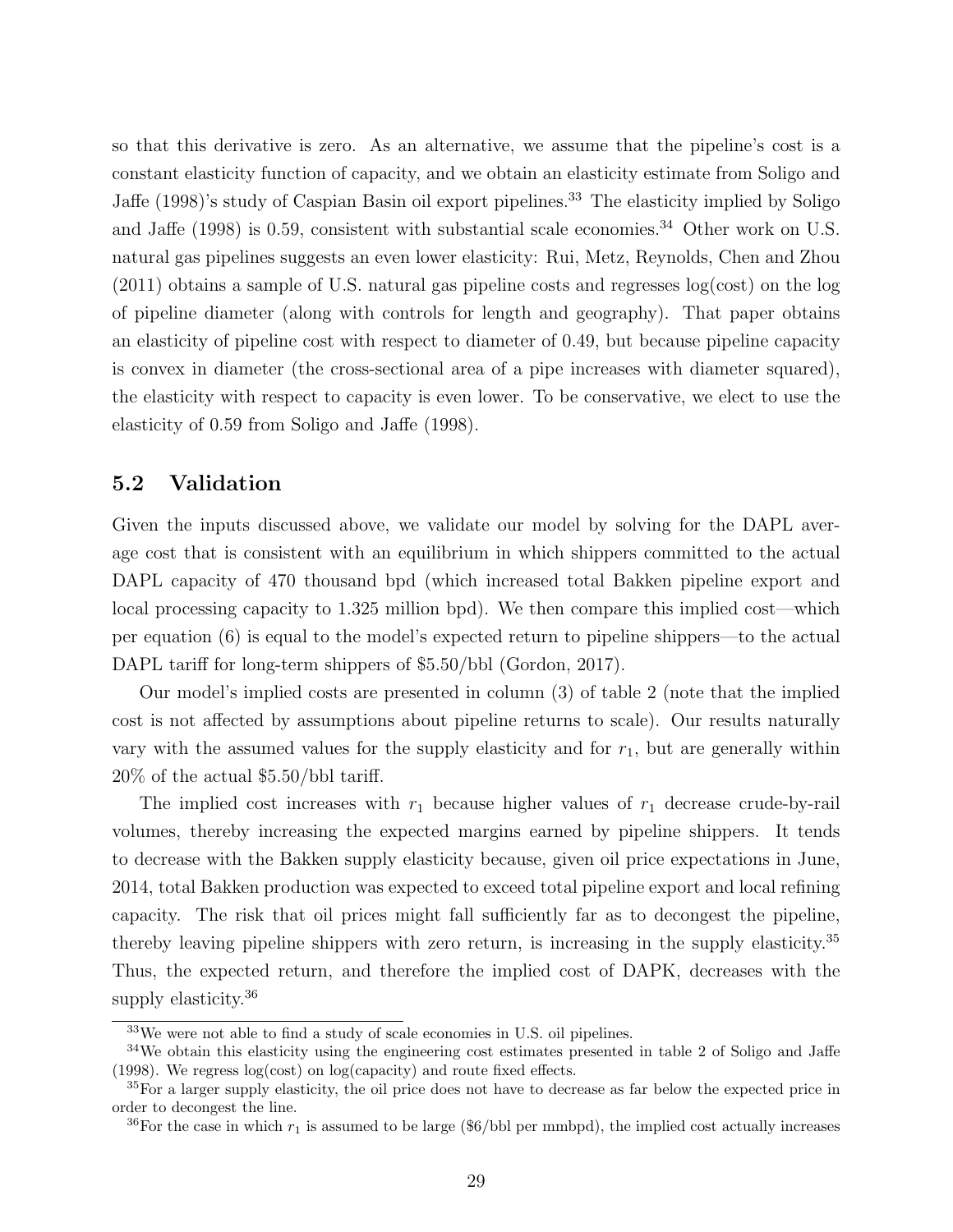# 6 Results: the sensitivity of pipeline investment to rail costs

Column (4) of table 2 presents our calculations, following equation (7), of the counterfactual increase DAPL capacity in a world where crude-by-rail were  $1/b$ bl more expensive:  $dK/dr_0$ . As a baseline, the upper half of the table assumes that pipeline construction has constant returns to scale. Over supply elasticities ranging from 0.2 to 0.7, and over values of  $r_1$  ranging from zero to \$6/bbl per million bpd, our estimates of  $dK/dr_0$  range from 29.4 thousand bpd (mbpd) per \$/bbl to 73.7 mbpd per \$/bbl, relative to the actual DAPL capacity of 470 mbpd (and total Bakken local refining and pipeline export capacity of 1.323 million bpd). Thus, a 9.1% increase in rail transportation costs increases total investment in Bakken local refining and pipeline export capacity by between 2.2% and 5.6%, so that the elasticity of pipeline capacity to rail costs is between 0.24 and 0.61. Given air pollution externalities from rail transportation that exceed \$2/bbl (Clay et al. (2017)), these estimates imply substantial long-run substitution to pipeline capacity in the event that these externalities are priced or otherwise addressed through regulation.

The value of  $dK/dr_0$  depends on assumed parameters in intuitive ways. Large values of the upstream supply elasticity increase the responsiveness of pipeline capacity to the rail transportation cost intercept  $r_0$ . And large values for  $r_1$ , which depress the value of rail transportation for high downstream price realizations, decreases the sensitivity of pipeline capacity to  $r_0$ .

In the bottom half of the table that allows for increasing returns to scale, we show that capacity increases are amplified, particularly in cases involving a large supply elasticity and a small value for  $r_1$ . With an elasticity of 0.7 and  $r_1 = 0$ , we actually obtain a value of  $dK/dr_0$  that is nearly 1 million bpd per \$/bbl. This set of assumptions, combined with increasing returns to scale, is quite favorable to both the overall value of rail transportation (as evidenced by the quite low implied DAPL cost of \$4.15/bbl) and to the sensitivity of pipeline capacity to rail, so this result is more illustrative than real-world predictive.

Table 2 also presents, in column (5) the effect on pipeline capacity of removing crude-byrail's spatial option value. For each parameter vector, we calculate column (5) by solving for the capacity such that the expected return to pipeline shippers, when rail can only access the Gulf Coast (PADD 3), equals the implied per-bbl cost from column (3). In most cases, removing spatial option value is equivalent to increasing the cost of crude-by-rail by modestly

when the elasticity changes from 0.5 to 0.7. This reversal occurs because at high prices, the large increase in supply for the high elasticity case causes a large increase in rail transportation costs, which increases the returns to pipeline shippers.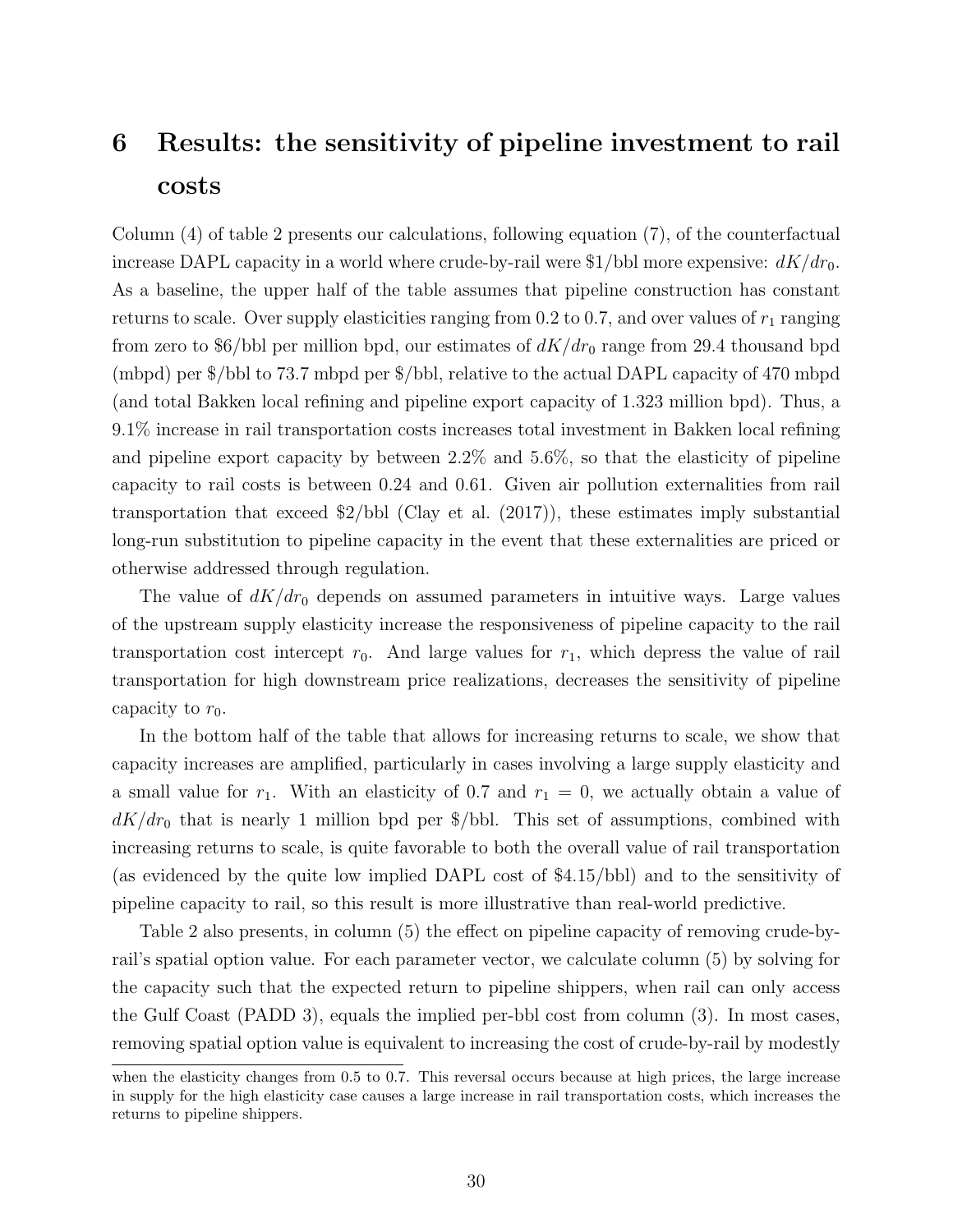|                                                            | Input parameters                  | Implied         |                   | $\Delta K$ if no     |  |  |  |  |  |  |  |
|------------------------------------------------------------|-----------------------------------|-----------------|-------------------|----------------------|--|--|--|--|--|--|--|
| Supply                                                     | $r_1$                             | avg. cost       | $dK/dr_0$         | spatial option       |  |  |  |  |  |  |  |
| elasticity                                                 | $\frac{\delta}{\b}$ bbl per mmbpd | $\frac{\pi}{6}$ | mbpd per $\gamma$ | value (mbpd)         |  |  |  |  |  |  |  |
|                                                            |                                   |                 |                   |                      |  |  |  |  |  |  |  |
| Pipeline costs assumed to have constant returns to scale   |                                   |                 |                   |                      |  |  |  |  |  |  |  |
| 0.2                                                        | $\theta$                          | \$6.28          | 36.28             | 31.06                |  |  |  |  |  |  |  |
| 0.35                                                       | $\overline{0}$                    | \$5.03          | 44.67             | 38.05                |  |  |  |  |  |  |  |
| 0.5                                                        | $\theta$                          | \$4.51          | 56.01             | 48.88                |  |  |  |  |  |  |  |
| 0.7                                                        | $\theta$                          | \$4.15          | 73.70             | 64.35                |  |  |  |  |  |  |  |
| 0.2                                                        | 3                                 | \$6.67          | 32.46             | 28.27                |  |  |  |  |  |  |  |
| 0.35                                                       | 3                                 | \$5.53          | 38.92             | 33.48                |  |  |  |  |  |  |  |
| 0.5                                                        | 3                                 | \$5.13          | 47.18             | 41.42                |  |  |  |  |  |  |  |
| 0.7                                                        | 3                                 | \$5.01          | 59.00             | 51.79                |  |  |  |  |  |  |  |
| $\rm 0.2$                                                  | $\,6$                             | \$7.05          | 29.37             | 25.92                |  |  |  |  |  |  |  |
| 0.35                                                       | $\,6$                             | \$6.01          | 34.49             | 29.85                |  |  |  |  |  |  |  |
| 0.5                                                        | 6                                 | \$5.74          | 40.75             | 35.87                |  |  |  |  |  |  |  |
| $0.7\,$                                                    | $\,6$                             | \$5.82          | 49.19             | 43.23                |  |  |  |  |  |  |  |
|                                                            |                                   |                 |                   |                      |  |  |  |  |  |  |  |
| Pipeline costs assumed to have increasing returns to scale |                                   |                 |                   |                      |  |  |  |  |  |  |  |
| 0.2                                                        | $\theta$                          | \$6.28          | 51.35             | 42.40                |  |  |  |  |  |  |  |
| 0.35                                                       | $\boldsymbol{0}$                  | \$5.03          | 82.35             | 59.65                |  |  |  |  |  |  |  |
| $0.5\,$                                                    | $\boldsymbol{0}$                  | \$4.51          | 157.09            | $\boldsymbol{90.55}$ |  |  |  |  |  |  |  |
| 0.7                                                        | $\theta$                          | \$4.15          | 889.25            | 153.64               |  |  |  |  |  |  |  |
| 0.2                                                        | $\boldsymbol{3}$                  | \$6.67          | 44.16             | 38.44                |  |  |  |  |  |  |  |
| 0.35                                                       | $\sqrt{3}$                        | \$5.53          | 65.34             | 52.27                |  |  |  |  |  |  |  |
| 0.5                                                        | $\overline{3}$                    | \$5.13          | 105.46            | 76.90                |  |  |  |  |  |  |  |
| 0.7                                                        | 3                                 | \$5.01          | 241.03            | 127.81               |  |  |  |  |  |  |  |
| 0.2                                                        | $\,6$                             | \$7.05          | 38.74             | 35.10                |  |  |  |  |  |  |  |
| 0.35                                                       | $\,6$                             | \$6.01          | 54.15             | 46.44                |  |  |  |  |  |  |  |
| $0.5\,$                                                    | $\,6$                             | \$5.74          | 79.37             | 66.70                |  |  |  |  |  |  |  |
| 0.7                                                        | $\,6$                             | \$5.82          | 139.40            | 109.46               |  |  |  |  |  |  |  |

### Table 2: Model validation and results

Note: Increasing returns to scale specifications assume pipeline cost has a constant elasticity of 0.59 with respect to capacity. All rows assume  $r_0 = \frac{\$11}{bbl}$ . mbpd denotes thousands of barrels per day, and mmbpd denotes millions of barrels per day. See text for details.

less than  $1/bb1<sup>37</sup>$  This outcome is consistent with the fact that price differences between coastal destinations have historically diverged, on average, by less than \$1/bbl when prices have been sufficiently high to induce rail transport (figure 4).

Finally, we explore counterfactuals in which rail becomes prohibitively expensive, even

 $37$ In the cases involving increasing returns to scale, a large supply elasticity, and low values of  $r_1$ , removing spatial option value has a much smaller impact on pipeline capacity than does increasing  $r_0$  by \$1/bbl. This result comes from the intuition that the response of pipeline capacity to decreases in the returns to rail is more concave under increasing returns to scale (see figure 10). Because the benefits of spatial option value to rail shippers are stochastic, while the benefits of low costs are deterministic, this concavity implies that the relative impact of rail cost reductions is greater under increasing returns to scale.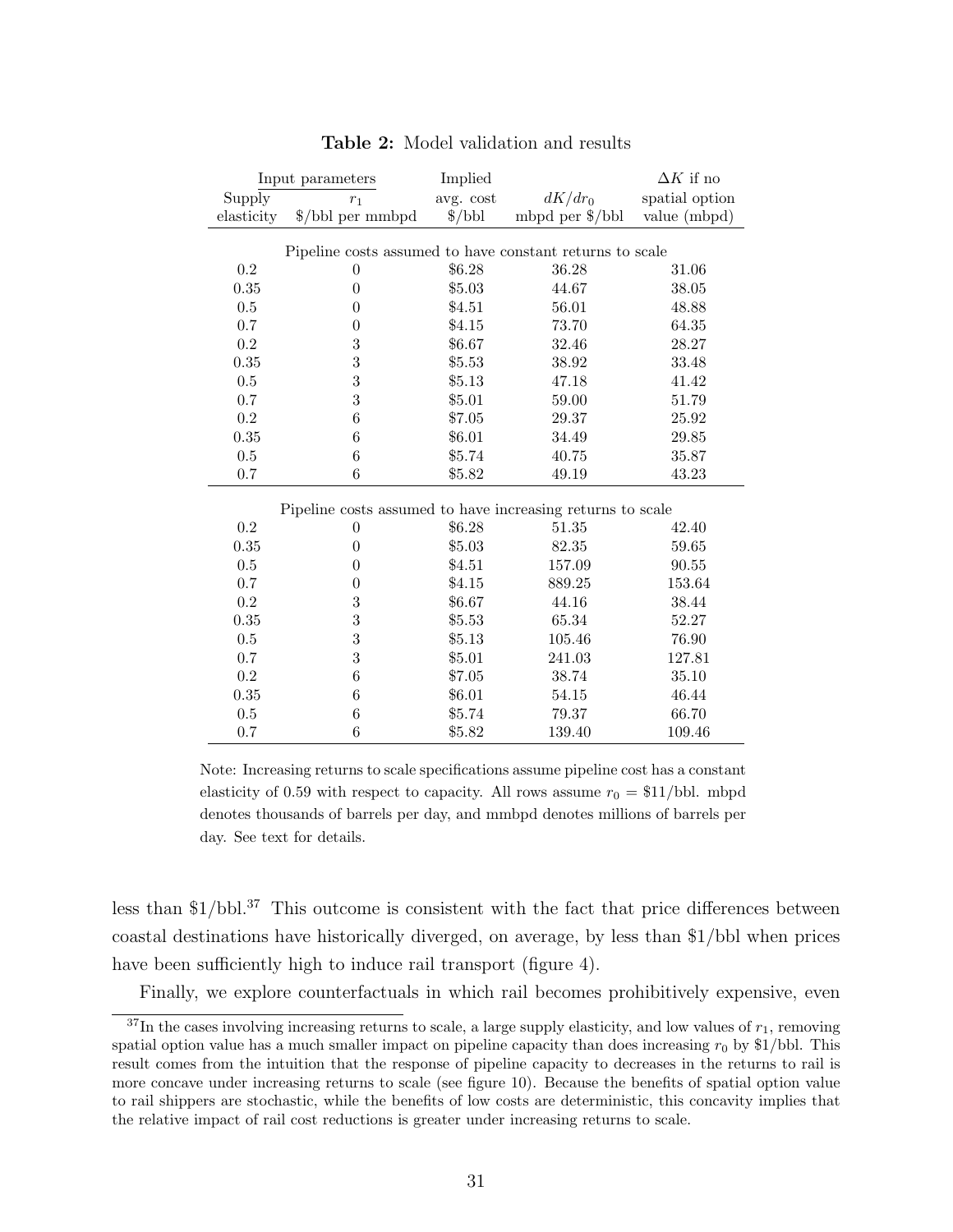**Figure 10:** Counterfactual DAPL capacity vs rail cost intercept  $r_0$ . Solid line  $=$  constant returns to scale; dashed line  $=$  increasing returns to scale



Note: "Elasticity" refers to upstream crude oil supply elasticity. Increasing returns to scale specification assumes pipeline cost has a constant elasticity of 0.59 with respect to capacity. For all counterfactuals,  $r_1 = \frac{60}{b}$  per million bbl/d. See text for details.

for large price spreads.<sup>38</sup> Figure 10 presents counterfactual capacities for DAPL as  $r_0$  is increased from its baseline value of  $$11/bbl$  to an extremely high value of  $$50/bbl.<sup>39</sup>$  For each assumed supply elasticity, the derivative  $dK/dr_0$  decreases with  $r_0$ , a consequence of the fact that as capacity K increases, larger and larger downstream prices are required to congest the pipeline, but the probability of these price realizations becomes lower and lower. Nonetheless, effectively removing rail from the option set has substantial effects on pipeline investment. Even when the supply elasticity is just 0.2 and there are no scale economies in pipeline construction, increasing the rail cost intercept to  $r_0 = $50/b$ bl causes DAPL's capacity to increase from 470 mbpd to more than 750 mbpd. Allowing for economies of scale results in even larger increases in pipeline capacity, especially in cases involving relatively high oil supply elasticities.

<sup>38</sup>These counterfactuals implicitly assume that, as rail becomes prohibitively expensive, other alternative transportation modes such as trucks also become prohibitively expensive.

<sup>&</sup>lt;sup>39</sup>We obtain figure 10 by calculating, for each value of  $r_0$ , the capacity that would cause DAPL shippers to expect the same  $\frac{1}{2}$ bbl return that they would have expected at the baseline value of  $r_0 = \frac{11}{16}$ bbl.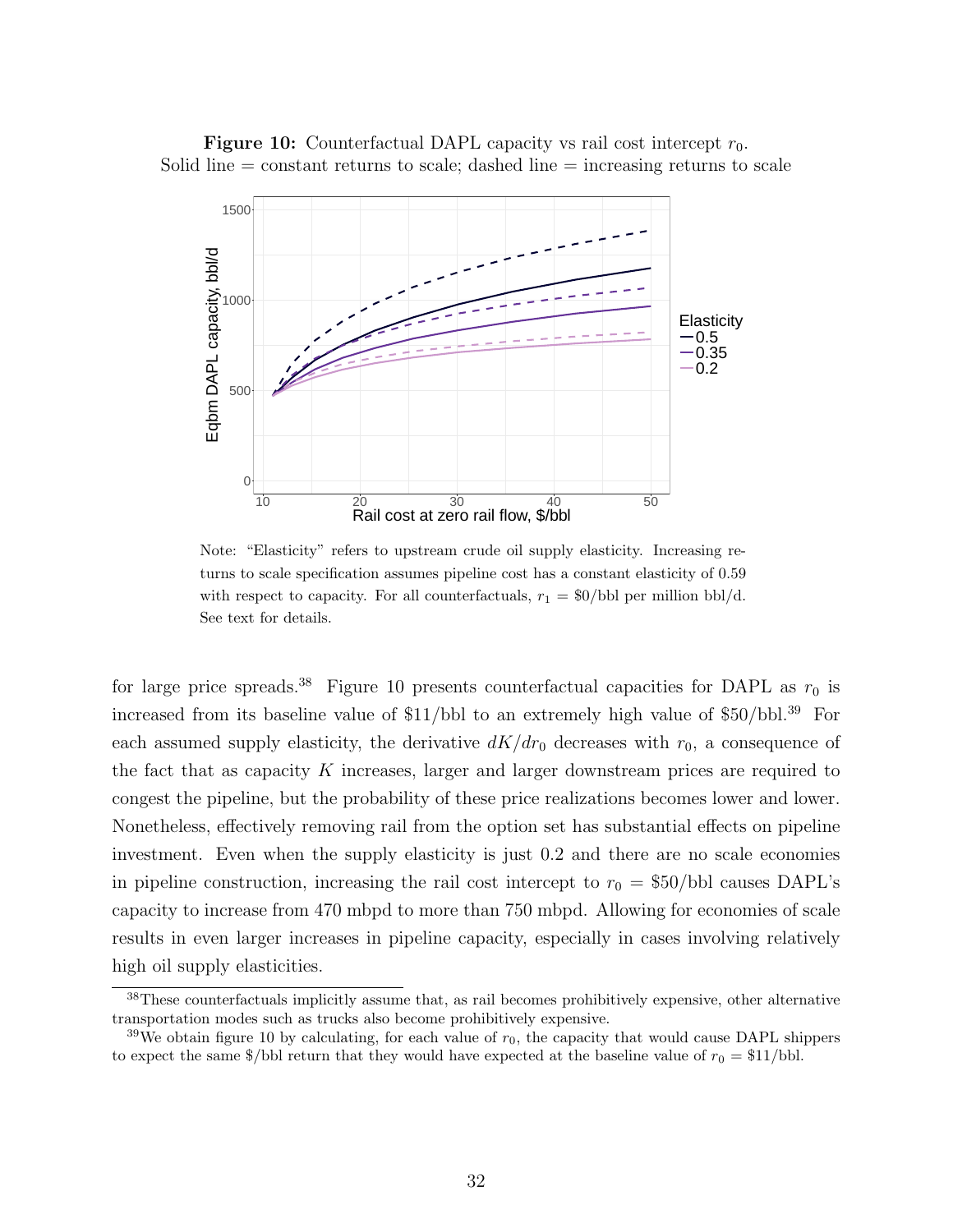## 7 Conclusions

The development of the Bakken shale was associated with an unprecedented boom in crudeby-rail transportation. Since the late-2014 fall in oil prices, however, crude-by-rail volumes have fallen substantially. One interpretation of these recent shifts is that crude-by-rail was merely a transitory phenomenon, and that pipelines will henceforth convey nearly all overland crude oil flows. This paper emphasizes an alternative view of these events. We see the rise and fall of crude-by-rail volumes as underscoring the option value provided by rail transportation: rail enables shippers to vary shipment volumes and destinations in response to crude oil price shocks. This flexibility contrasts with pipelines that require long-term, binding ship-or-pay contracts in order to underwrite their large up-front costs. The model of pipeline investment versus railroad shipping that we develop in this paper illuminates why, even though rail volumes may ebb and flow over time, the existence of the rail option can durably reduce the incentive to invest in pipeline capacity. Morevoer, calibration of our model to recent oil market data suggests that this effect is economically significant.

Even under conservative assumptions, our model implies that policies that increase crudeby-rail's cost by addressing its environmental and safety externalities will have substantial implications for pipeline investment. Clay et al. (2017) finds that railroad air pollution externalities alone exceed \$2 per barrel shipped. Our results imply that, had policies caused rail transporters to internalize a \$2/bbl externality at the time of DAPL's investment decision, DAPL's capacity would have been at least 59,000 bpd larger than its actual 470,000 bpd capacity. Under more aggressive but plausible assumptions on input parameters, the impact could have been greater than 100,000 bpd.

Finally, we believe that our model is the first to illustrate how the presence of a costly but flexible transportation option—crude-by-rail—adversely affects investment in transportation infrastructure that requires large up-front commitments but has a relatively low amortized cost. The intuition and basic structure of our model readily apply to other settings involving tradeoffs between technologies that differ in the extent to which their costs are sunk versus variable. For instance, urban transportation planners must often choose whether to invest in dedicated light rail lines, which have large sunk costs that can translate to low per-passenger costs given sufficient ridership, or flexible bus networks. As another example, electricity is generated by both "baseload" plants (such as nuclear plants that have nearly zero marginal cost) and "peaker" plants that have low sunk but high marginal costs and can help serve stochastic electricity loads (Borenstein (2005)). Our model provides a conceptual framework that can be used to evaluate and intuitively understand how tradeoffs between sunk and flexible investments in these settings are affected by factors such as relative costs, scale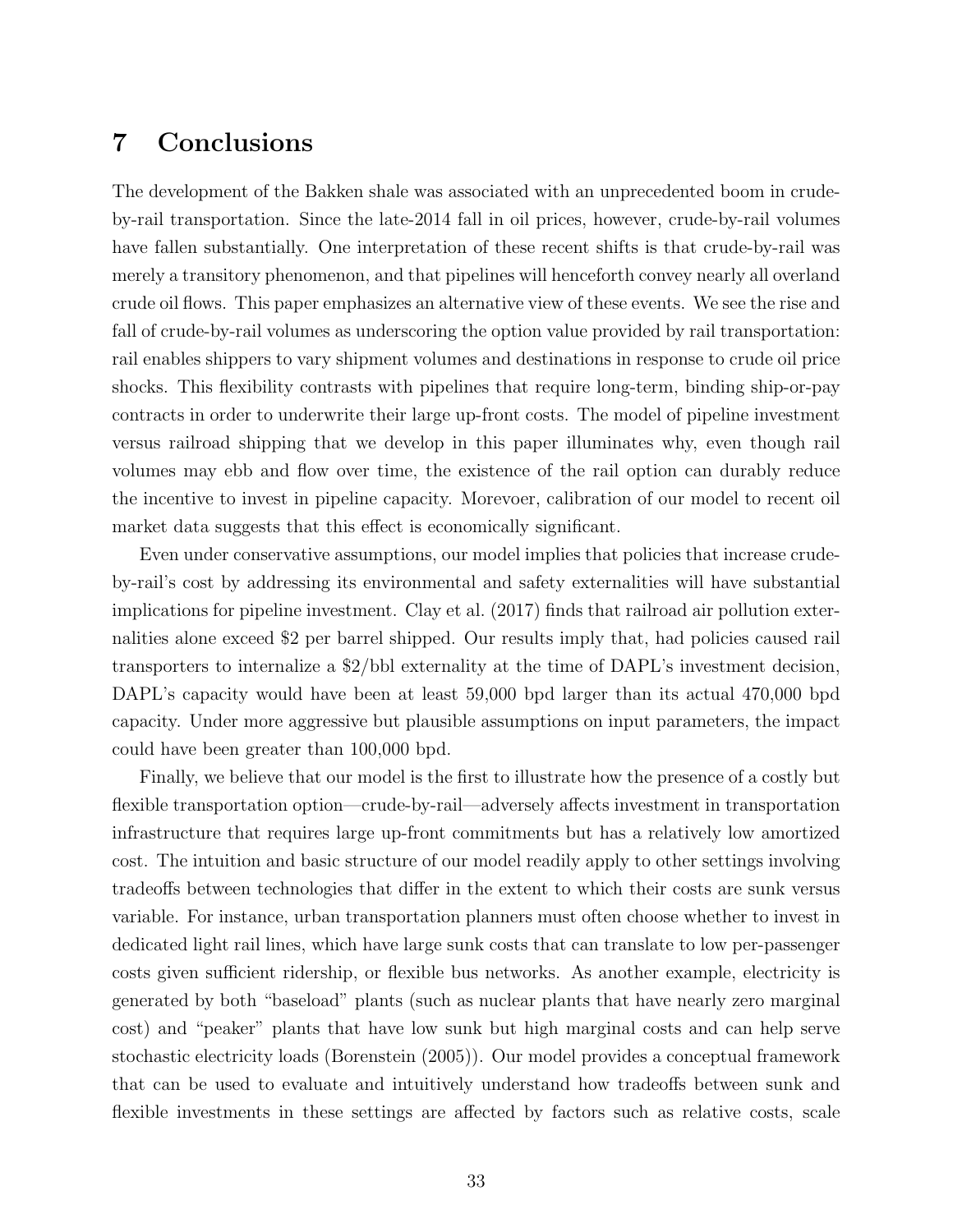economies, and demand uncertainty.

## References

- Alquist, Ron, Lutz Kilian, and Robert J Vigfusson, "Forecasting the price of oil," Handbook of economic forecasting, 2013, 2, 427–507.
- American Association of Railroads, "Freight Rail Traffic Data," 2017. [Online; https: //www.aar.org/Pages/Freight-Rail-Traffic-Data.aspx; accessed 11 May, 2017].
- Arno, David, "Tank-Car Lease Rates Plummet on Weak Crude-By-Rail Demand, Low Crude Prices," Genscape Blog, 2015. [Online; http://www.genscape.com/blog/ tank-car-lease-rates-plummet-weak-crude-rail-demand-low-crude-prices; accessed 13 September, 2017].
- , "North Dakota Crude-by-rail Players Adjust Strategies as Dakota Access Crude Pipe Work Continues," Technical Report 2016.
- Berry, Steven T, "Estimating discrete-choice models of product differentiation," The RAND Journal of Economics, 1994, pp. 242–262.
- Biracree, Tom, "Bakken Pipeline Takeaway Capacity: Dakota Access to Close the Gap," Oil and Gas Financial Journal, 2016.
- Blas, Javier, "US oil glut shifts to Gulf of Mexico," The Financial Times, 2013.
- Borenstein, Severin, "The long-run efficiency of real-time electricity pricing," The Energy Journal, 2005, pp. 93–116.
- Busse, Meghan R and Nathaniel O Keohane, "Market effects of environmental regulation: coal, railroads, and the 1990 Clean Air Act," The RAND Journal of Economics, 2007, 38 (4), 1159–1179.
- Clay, Karen, Akshaya Jha, Nicholas Muller, and Randall Walsh, "The External Costs Of Transporting Petroleum Products By Pipelines and Rail: Evidence From Shipments Of Crude Oil From North Dakota," Working Paper, National Bureau of Economic Research 2017.
- Energy Information Administration, "U.S. Energy-by-Rail Data Methodology," 2017. [Online; https://www.eia.gov/petroleum/transportation/; accessed 12 April, 2017].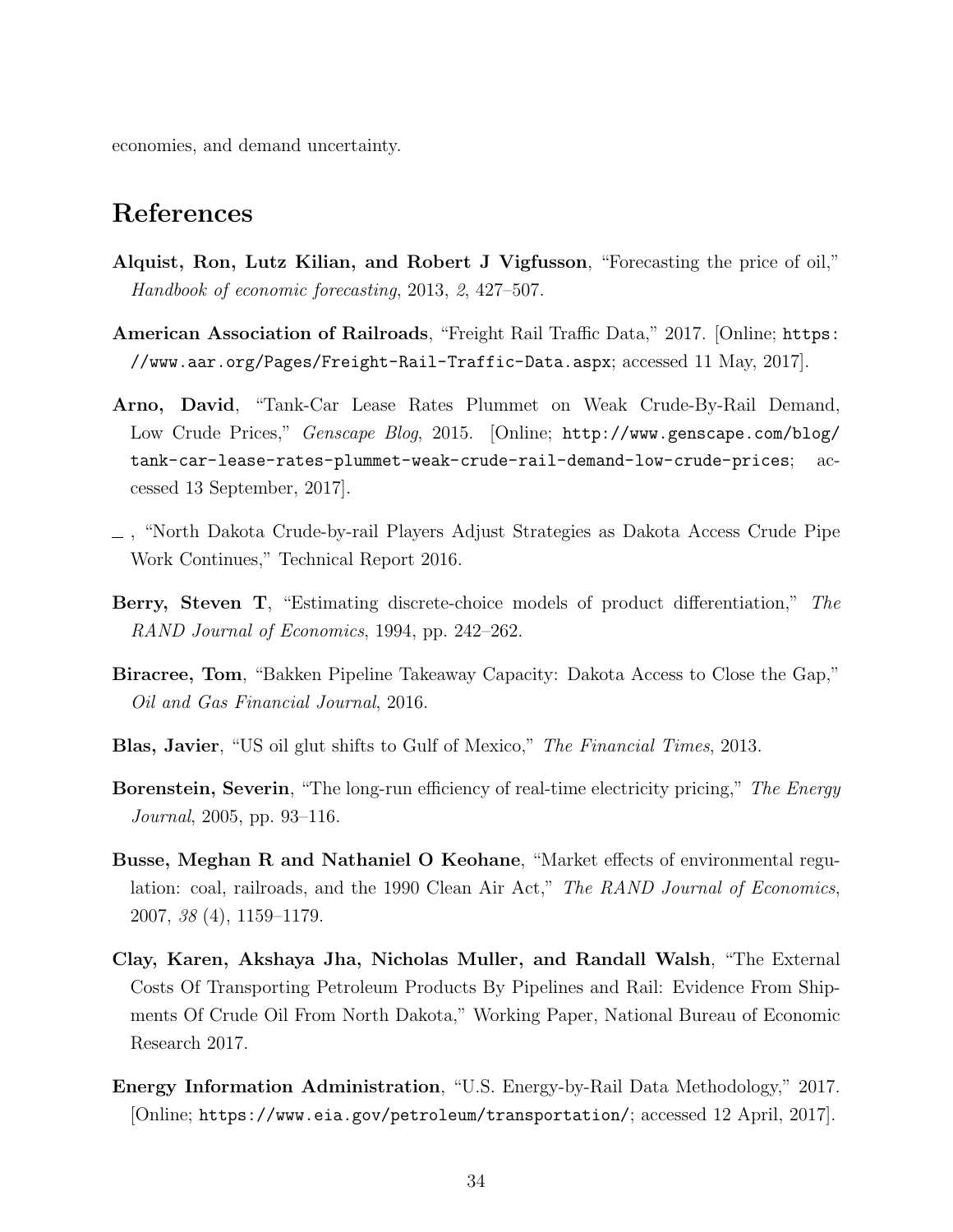- Energy Transfer Partners, "Energy Transfer announces crude oil pipeline project connecting Bakken supplies to Patoka, Illinois and to Gulf Coast markets," 2014. [Online; http://ir.energytransfer.com/phoenix.zhtml?c=106094&p=irol-newsArticle&ID= 1942689; accessed 13 September, 2017.
- Federal Register, "Control of Emissions of Air Pollution From Locomotive Engines and Marine Compression-Ignition Engines Less Than 30 Liters per Cylinder; Republication," 2008.
- Gordon, Meghan, "Dakota Access, ETCO Oil Pipelines to Start Interstate Servce May 14," Platts News, 2017.
- Granitz, Elizabeth and Benjamin Klein, "Monopolization by "Raising Rivals' Costs": The Standard Oil Case," The Journal of Law and Economics, 1996, 39 (1), 1–47.
- Hausman, Catherine and Ryan Kellogg, "Welfare and Distributional Implications of Shale Gas," Brookings Papers on Economic Activity, 2015, pp. 71–125.
- Hughes, Jonathan E, "The higher price of cleaner fuels: Market power in the rail transport of fuel ethanol," Journal of Environmental Economics and Management, 2011, 62 (2), 123– 139.
- Hunsucker, Bridget, "LLS discount to Brent could be permanent on light sweet crude invasion," Platts Oilgram News, 2013.
- , "Crude-By-Rail Evolves Into Permanent Midstream Fixture," Genscape White Paper, 2015.
- Lefebvre, Ben, "Trains Leave Kinder Morgan Pipeline in Lurch," The Wall Street Journal, 2013.
- Newell, Richard G. and Brian C. Prest, "Is the US the New Swing Producer?: The Price- Responsiveness of Tight Oil," Technical Report 2017/09/08/ 2017.
- $-$ ,  $-$ , and Ashley Vissing, "Trophy Hunting vs. Manufacturing Energy: The Price-Responsiveness of Shale Gas," Working Paper, National Bureau of Economic Research 2016.
- North Dakota Pipeline Authority, "Website Slide Deck, North Dakota Pipeline Authority," 2014. [Online; https://ndpipelines.files.wordpress.com/2012/04/ ndpa-slides-april-1-20141.pdf; accessed 7 May, 2017].